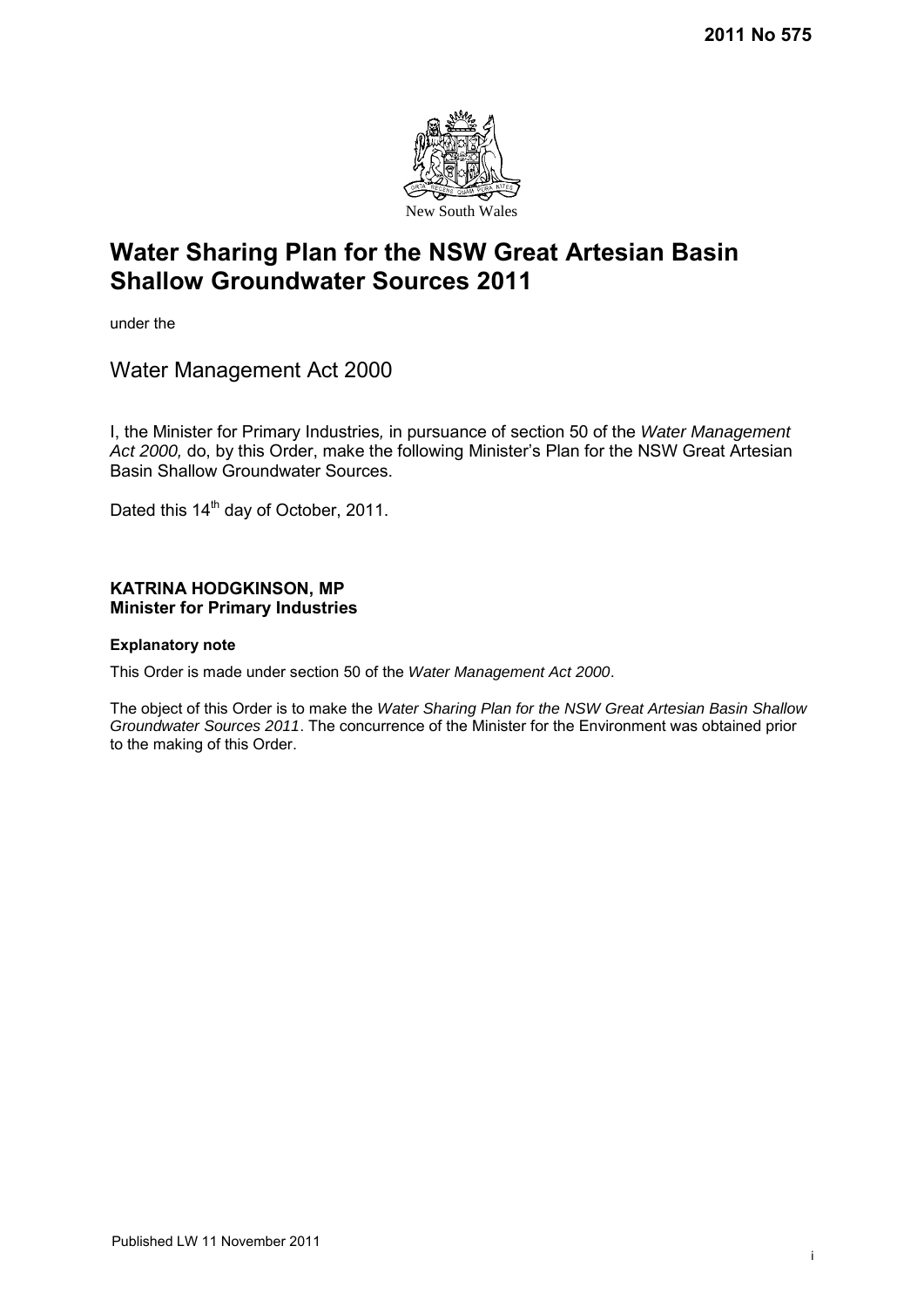| <b>Contents</b> |                   |                                                               |  |  |  |  |
|-----------------|-------------------|---------------------------------------------------------------|--|--|--|--|
| Part 1          |                   |                                                               |  |  |  |  |
| Part 2          |                   |                                                               |  |  |  |  |
| Part 3          |                   |                                                               |  |  |  |  |
| Part 4          |                   |                                                               |  |  |  |  |
| Part 5          |                   |                                                               |  |  |  |  |
|                 | <b>Division 1</b> |                                                               |  |  |  |  |
|                 | <b>Division 2</b> | Requirements for water for basic landholder rights14          |  |  |  |  |
|                 | <b>Division 3</b> | Requirements for water for extraction under access licences15 |  |  |  |  |
| Part 6          |                   |                                                               |  |  |  |  |
|                 | <b>Division 1</b> |                                                               |  |  |  |  |
|                 | <b>Division 2</b> |                                                               |  |  |  |  |
| Part 7          |                   |                                                               |  |  |  |  |
| Part 8          |                   |                                                               |  |  |  |  |
| Part 9          |                   |                                                               |  |  |  |  |
| Part 10         |                   |                                                               |  |  |  |  |
| Part 11         |                   |                                                               |  |  |  |  |
|                 | Division 1        |                                                               |  |  |  |  |
|                 | <b>Division 2</b> |                                                               |  |  |  |  |
|                 | <b>Division 3</b> |                                                               |  |  |  |  |
| Part 12         |                   |                                                               |  |  |  |  |
|                 | <b>Schedule 1</b> |                                                               |  |  |  |  |
|                 | <b>Schedule 2</b> | Contamination sources in these groundwater sources42          |  |  |  |  |
|                 | <b>Schedule 3</b> | High priority groundwater dependent ecosystems 43             |  |  |  |  |
|                 | <b>Appendix 1</b> |                                                               |  |  |  |  |
|                 | <b>Appendix 2</b> |                                                               |  |  |  |  |
|                 | <b>Appendix 3</b> | Groundwater Dependent Ecosystems in the NSW Great Artesian    |  |  |  |  |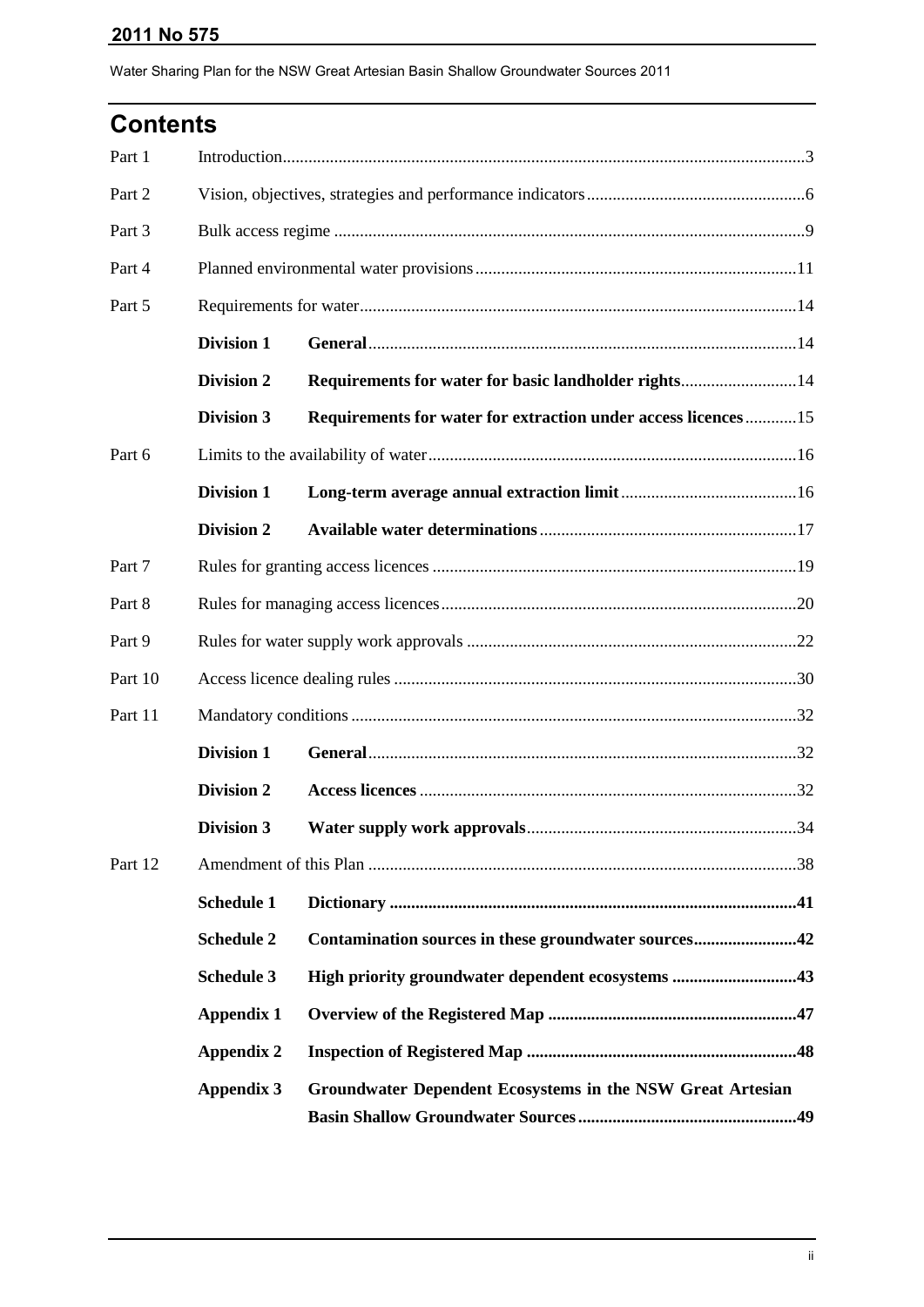# **Water Sharing Plan for the NSW Great Artesian Basin Shallow Groundwater Sources 2011**

# <span id="page-2-0"></span>**Part 1 Introduction**

**Note.** Part 12 allows for amendments to be made to Part 1.

## **1 Name of this Plan**

This Plan is the *Water Sharing Plan for the NSW Great Artesian Basin Shallow Groundwater Sources 2011* (hereafter *this Plan*).

## **2 Nature and Status of this Plan**

- (1) This Plan is made under section 50 of the *Water Management Act 2000* (hereafter *the Act*).
- (2) This Plan is a plan for water sharing, and generally deals with the matters set out in sections 20 and 21 of the Act, as well as other sections of the Act.

**Note.** Where a provision of this Plan is made under another section of the Act, the section is referred to in notes to this Plan.

## **3 Commencement of this Plan**

This Plan commences on 14 November 2011.

#### **Notes.**

- 1 In accordance with section 43 of the Act, this Plan will have effect for 10 years from 1 July 2012.
- 2 The Minister may extend this Plan for a further period of 10 years after the plan is due to expire, in accordance with section 43A of the Act.

## **4 Application of this Plan**

- (1) This Plan applies to the NSW Great Artesian Basin Shallow Groundwater Sources (hereafter *these groundwater sources*) comprised of the following groundwater sources within the Border Rivers Water Management Area, the Central West Water Management Area, the Gwydir Water Management Area, the Namoi Water Management Area and the Western Water Management Area:
	- (a) Great Artesian Basin (hereafter *GAB*) Central Shallow Groundwater Source,
	- (b) GAB Surat Shallow Groundwater Source, and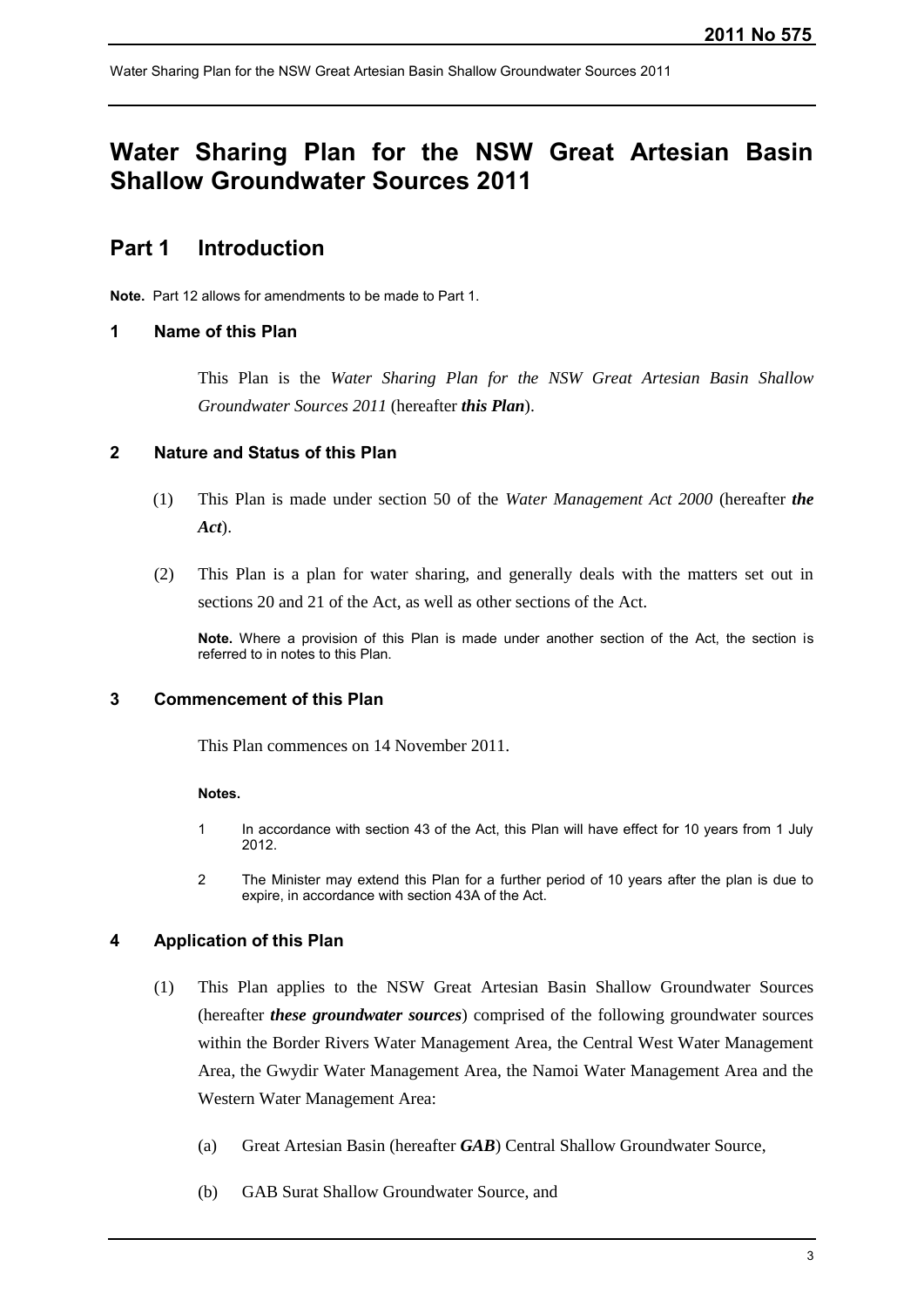(c) GAB Warrego Shallow Groundwater Source,

**Note.** The Border Rivers Water Management Area, Central West Water Management Area, Gwydir Water Management Area, Namoi Water Management Area and Western Water Management Area were constituted by Ministerial order made under section 11 of the *Water Management Act 2000* published in the NSW Government Gazette No 180 on 23 November 2001 at page 9389.

(2) These groundwater sources are shown on the registered map called the NSW Great Artesian Basin Shallow Groundwater Sources held by the NSW Office of Water (hereafter the *Registered Map*).

**Note.** An overview of the Registered Map is shown in Appendix 1. Copies of the Registered Map may be inspected at the offices listed in Appendix 2.

- (3) Subject to subclause (4), these groundwater sources include all water contained within:
	- (a) all geological formations to a depth of 60 metres below the surface of the ground, and
	- (b) all alluvial sediments,

within the boundaries of these groundwater sources as shown on the Registered Map.

- (4) These groundwater sources do not include water contained in:
	- (a) the water sources as defined in the *Water Sharing Plan for the Lower Gwydir Groundwater Source 2003*,
	- (b) the water sources as defined in the *Water Sharing Plan for the Upper and Lower Namoi Groundwater Sources 2003*,
	- (c) the water sources as defined in the *Water Sharing Plan for the NSW Great Artesian Basin Groundwater Sources 2008,*
	- (d) the water sources as defined in the *Water Sharing Plan for the Castlereagh below Binnaway Unregulated and Alluvial Water Sources 2011,*
	- (e) the water sources as defined in the *Water Sharing Plan for the Intersecting Streams Unregulated and Alluvial Water Sources 2011*,
	- (f) the groundwater sources as defined in the *Water Sharing Plan for the Murray Darling Basin Fractured Rock Groundwater Sources 2011*,
	- (g) the groundwater sources as defined in the *Water Sharing Plan for the NSW Murray Darling Basin Porous Rock Groundwater Sources 2011*, or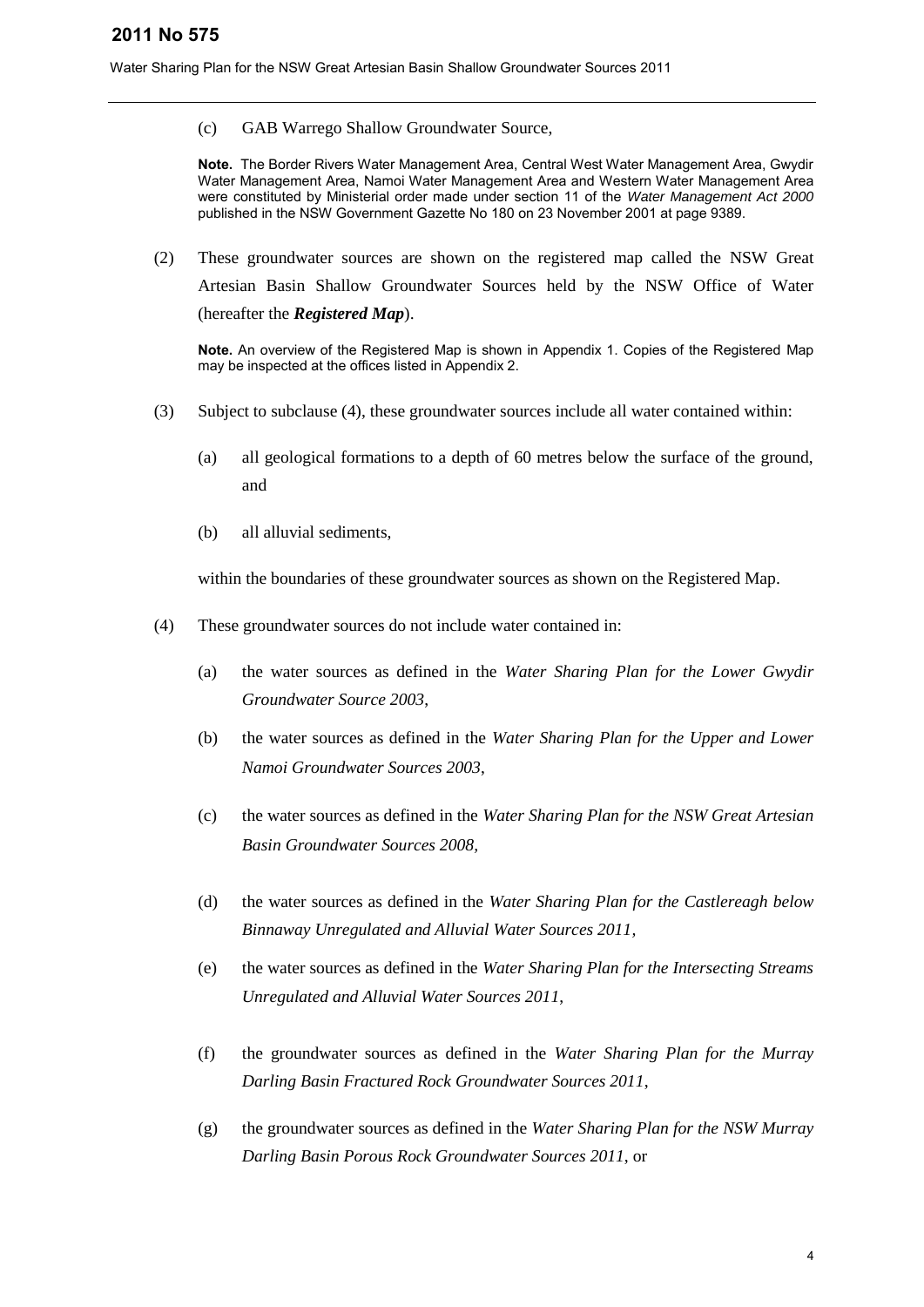(h) any alluvial sediments below the surface of the ground within the excluded alluvial areas as shown on the Registered Map.

## **5 Understanding the rules in this Plan**

This Plan contains various rules. Where appropriate, rules specified in this Plan are given effect to by mandatory conditions for access licences and approvals contained in Part 11 of this Plan.

**Note.** The rules in this Plan include environmental water rules, access licence dealing rules, rules for granting and managing access licences, rules for water supply work approvals, rules for the making of available water determinations and water allocation account rules.

#### **6 Interpretation**

- (1) Words and expressions that are defined in the Dictionary in Schedule 1 of this Plan have the meaning set out in that Schedule.
- (2) Unless otherwise defined in this Plan, words and expressions that are defined in the Act or in regulations to the Act (hereafter *the regulations*) have the same meaning in this Plan.
- (3) Unless otherwise specified in this Plan, a clause that applies to a category of access licence also applies to any subcategories of that category of access licence.
- (4) Schedules to this Plan form part of this Plan.
- (5) Notes in the text of this Plan do not form part of this Plan.
- (6) Appendices to this Plan do not form part of this Plan.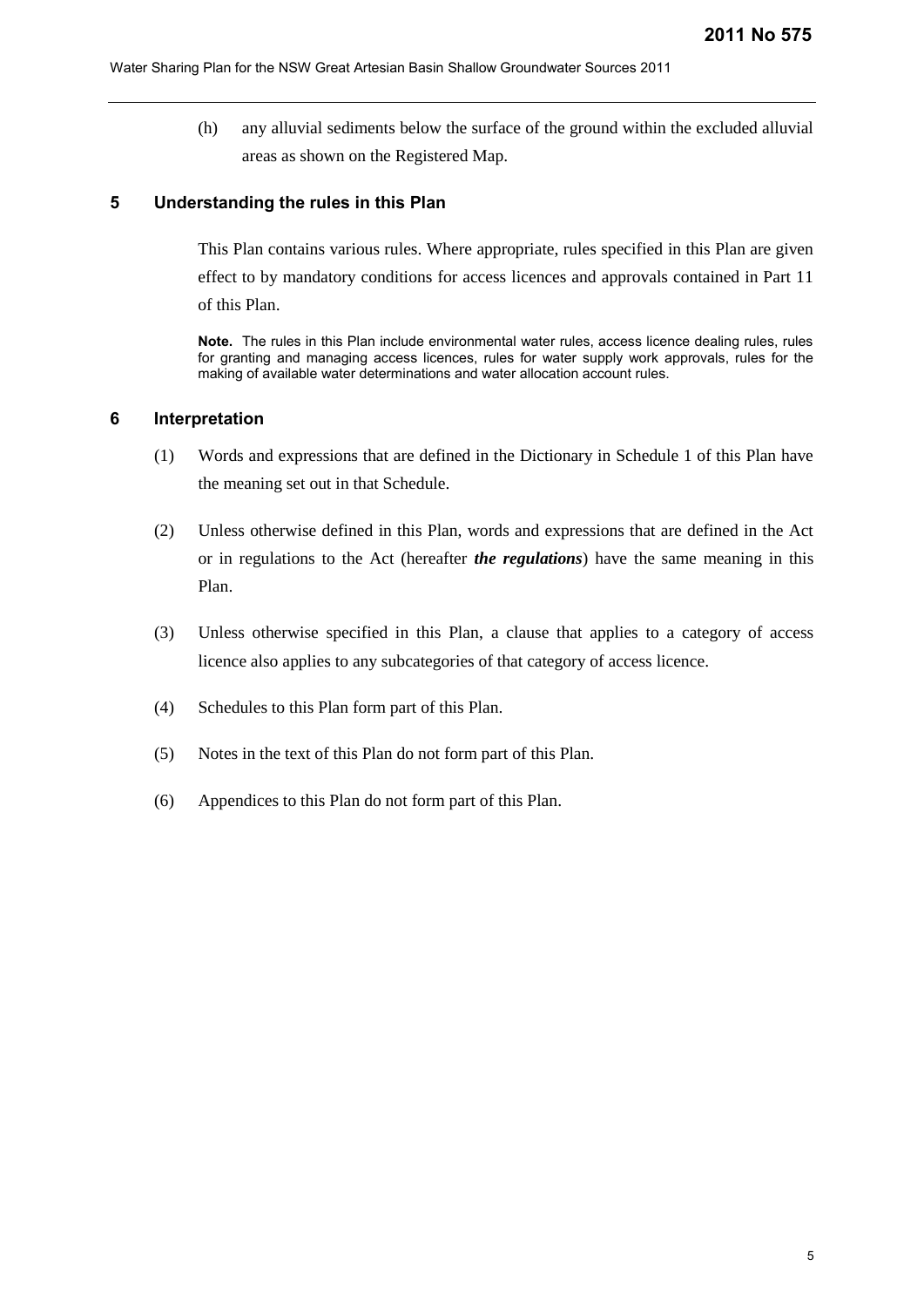# <span id="page-5-0"></span>**Part 2 Vision, objectives, strategies and performance indicators**

**Note.** This Part is made in accordance with section 35 (1) of the Act.

#### **7 Vision statement**

The vision for this Plan is to provide for healthy and enhanced groundwater sources and water dependent ecosystems and for equitable water sharing among users in these groundwater sources.

## **8 Objectives**

The objectives of this Plan are to:

- (a) protect, preserve, maintain and enhance the high priority groundwater dependent ecosystems and high priority river flow dependent ecosystems of these groundwater sources,
- (b) protect, preserve, maintain and enhance the Aboriginal, cultural and heritage values of these groundwater sources,
- (c) protect basic landholder rights,
- (d) manage these groundwater sources to ensure equitable sharing between users,
- (e) provide opportunities for market based trading of access licences and water allocations within sustainability and system constraints,
- (f) provide water allocation account management rules which allow sufficient flexibility in water use,
- (g) contribute to the maintenance of water quality,
- (h) provide recognition of the connectivity between surface water and groundwater,
- (i) adaptively manage these groundwater sources, and
- (j) contribute to the environmental and other public benefit outcomes identified under the Water Access Entitlements and Planning Framework in the *Intergovernmental Agreement on a National Water Initiative (2004)* (hereafter *the NWI*).

**Note.** Under the NWI, water that is provided by NSW to meet agreed environmental and other public benefit outcomes as defined within relevant water plans is to:

(i) be given statutory recognition and have at least the same degree of security as water access entitlements for consumptive use and be fully accounted for,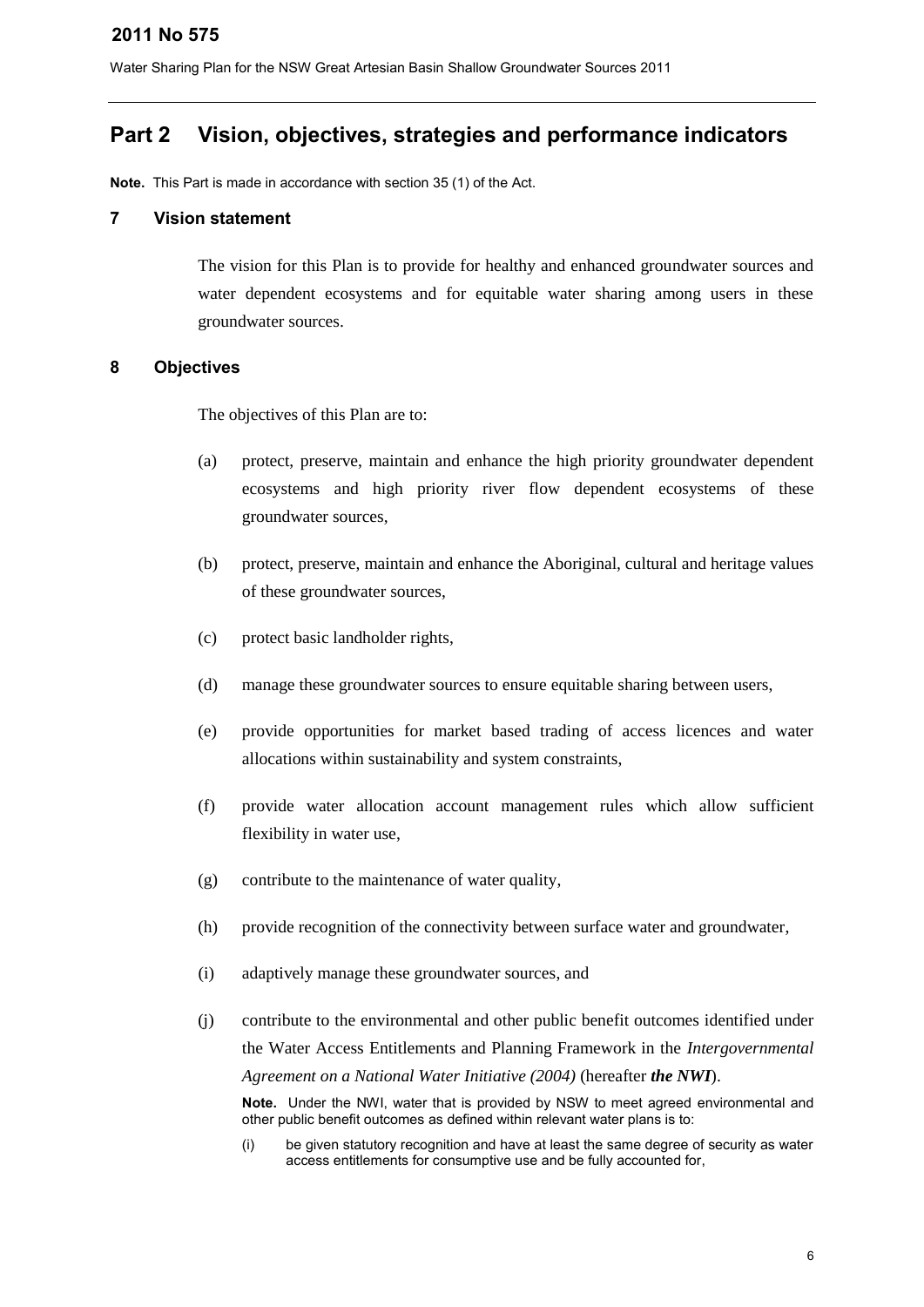- (ii) be defined as the water management arrangements required to meet the outcomes sought, including water provided on a rules basis or held as a water access entitlement, and
- (iii) if held as a water access entitlement, may be made available to be traded (where physically possible) on the temporary market, when not required to meet the environmental and other public benefit outcomes sought and provided such trading is not in conflict with these outcomes.

## **9 Strategies**

The strategies of this Plan are to:

- (a) establish environmental water rules,
- (b) identify water requirements for basic landholder rights,
- (c) identify water requirements for access licences,
- (d) establish rules for granting of access licences and approvals,
- (e) establish rules that place limits on the availability of water for extraction,
- (f) establish rules for making available water determinations,
- (g) establish rules for the operation of water accounts,
- (h) establish rules which specify the circumstances under which water may be extracted,
- (i) establish access licence dealing rules,
- (j) establish performance indicators, and
- (k) identify triggers for and limits to changes to the rules in this Plan.

## **10 Performance indicators**

The following indicators are to be used to measure the success of the strategies to reach the objectives of this Plan:

- (a) change in or maintenance of, the ecological condition of key groundwater sources and their dependent ecosystems,
- (b) the extent to which basic landholder rights requirements have been met, including native title rights requirements,
- (c) change in local water utility access,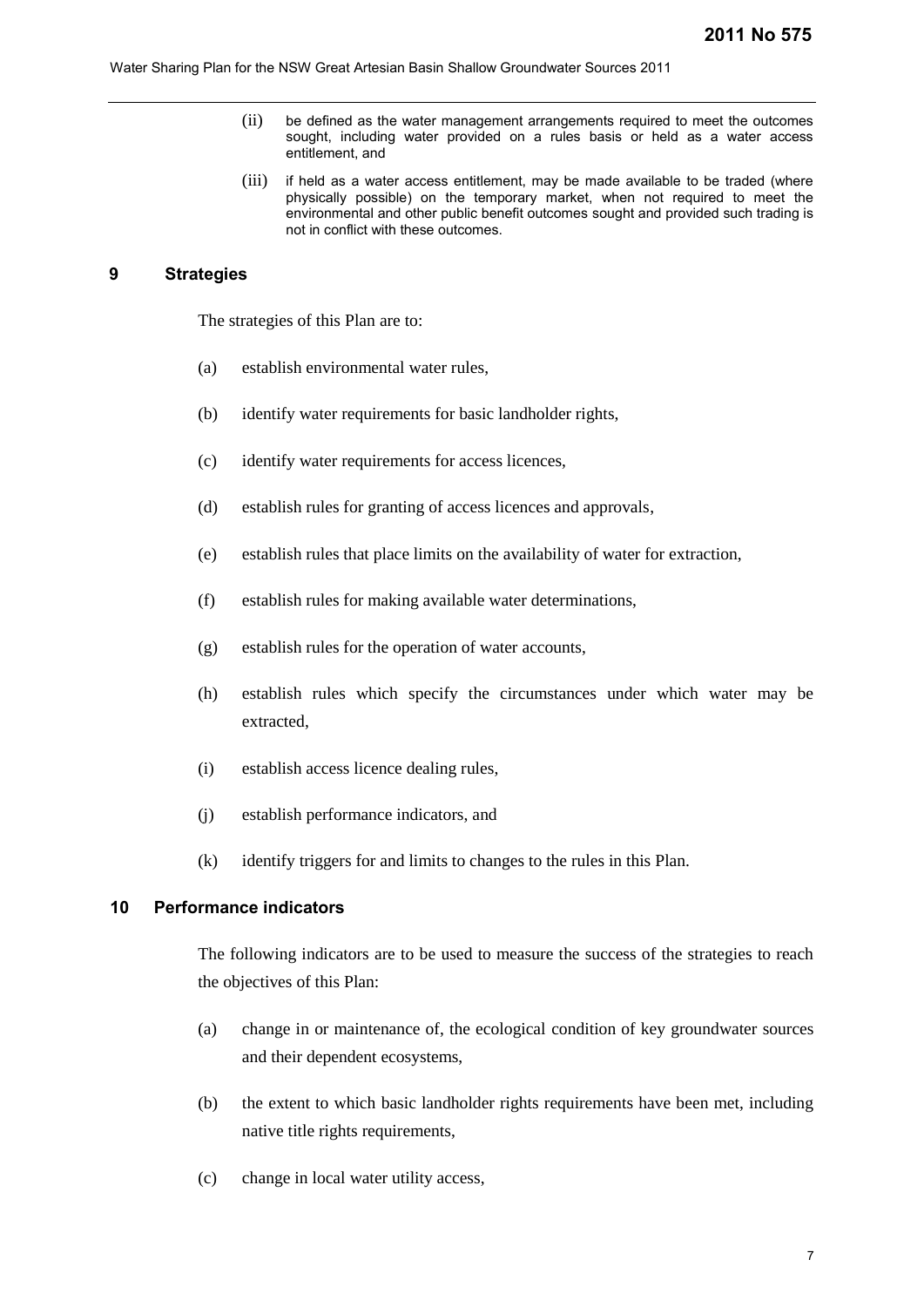- (d) the extent to which local water utility requirements have been met,
- (e) change in the economic benefits derived from groundwater extraction and use, and
- (f) extent of recognition of spiritual, social and customary values of water to Aboriginal people.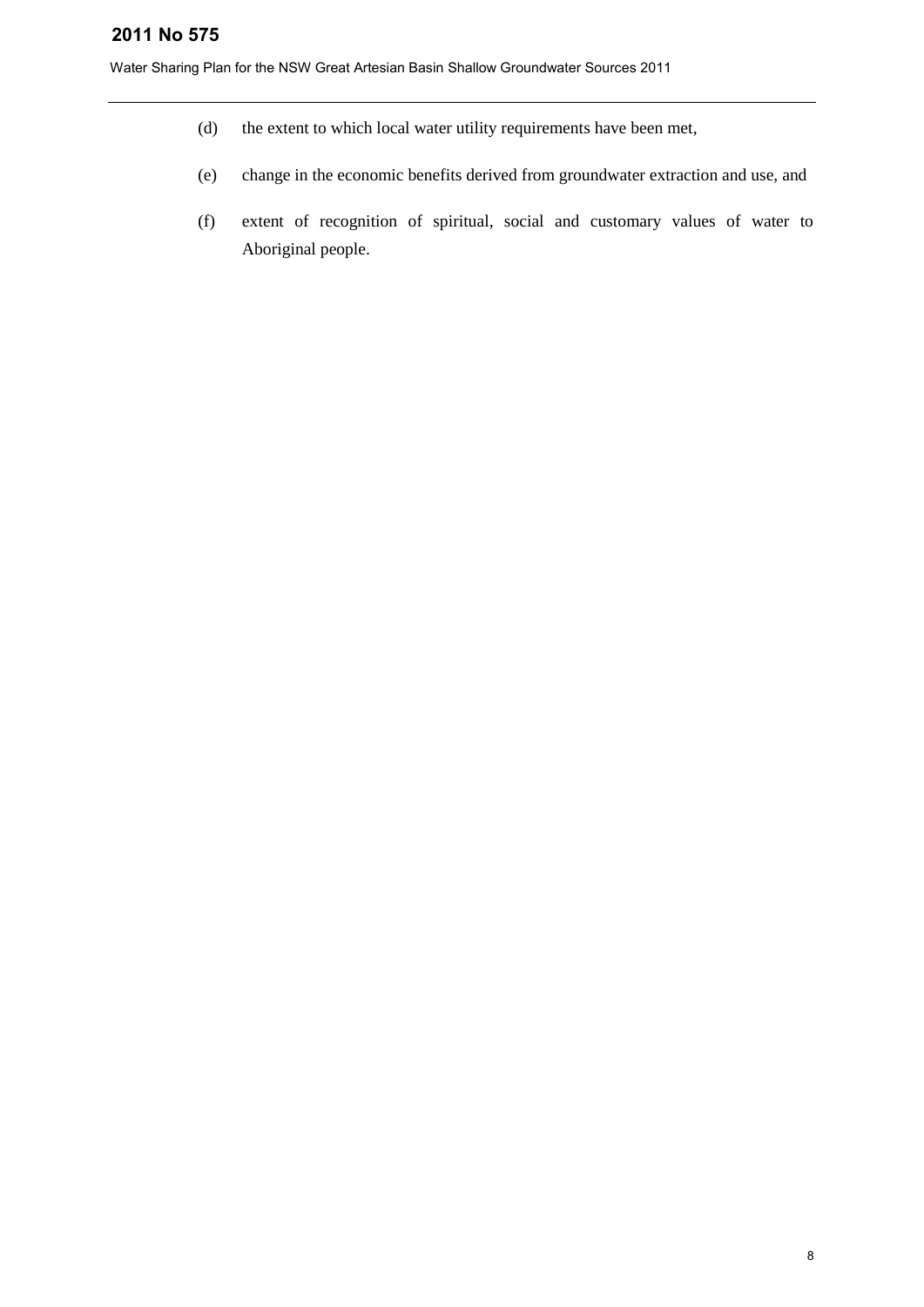## <span id="page-8-0"></span>**Part 3 Bulk access regime**

## **11 Bulk access regime**

- (1) This Plan establishes a bulk access regime for the extraction of water under access licences in these groundwater sources, having regard to:
	- (a) the environmental water rules established in Part 4 of this Plan,
	- (b) the requirements for water for basic landholder rights identified in Division 2 of Part 5 of this Plan,
	- (c) the requirements for water for extraction under access licences identified in Division 3 of Part 5 of this Plan, and
	- (d) the access licence dealing rules established in Part 10 of this Plan.
- (2) The bulk access regime established in this Plan for these groundwater sources:
	- (a) recognises and is consistent with the limits to the availability of water set in relation to these groundwater sources contained in Division 1 of Part 6 of this Plan,
	- (b) establishes rules according to which access licences are to be granted and managed contained in Parts 7 and 8 of this Plan, and available water determinations to be made contained in Division 2 of Part 6 of this Plan,
	- (c) recognises the effect of climatic variability on the availability of water as described in clause 12,
	- (d) establishes rules with respect to the priorities according to which water allocations are to be adjusted as a consequence of any reduction in the availability of water due to an increase in average annual extraction against the long-term average annual extraction limit, contained in Division 1 of Part 6 of this Plan,
	- (e) contains provisions with respect to the conditions that must be imposed as mandatory conditions on access licences, contained in Division 2 of Part 11 of this Plan, and
	- (f) recognises and is consistent with the water management principles contained in section 5 of the Act.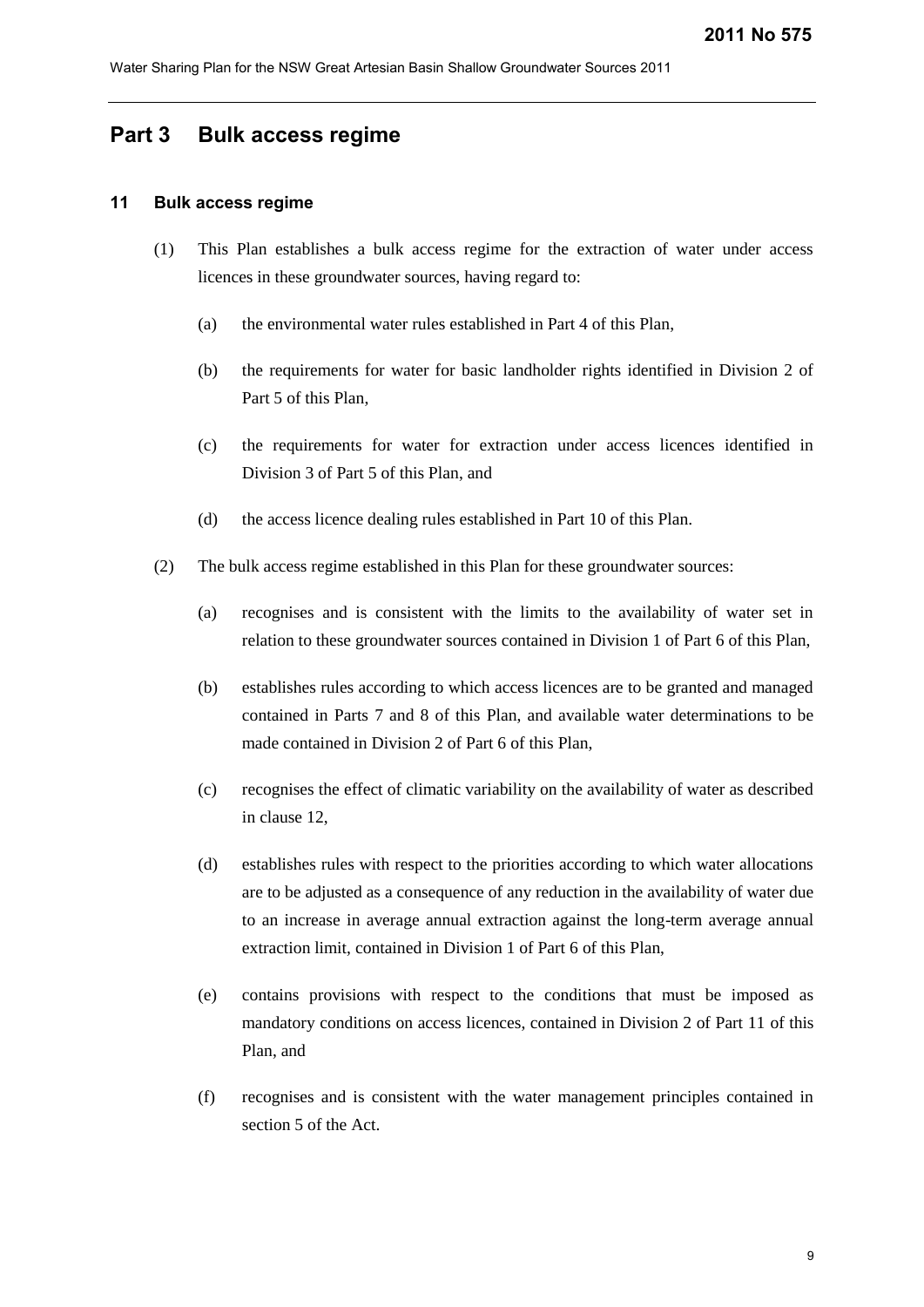Water Sharing Plan for the NSW Great Artesian Basin Shallow Groundwater Sources 2011

#### **12 Climatic variability**

This Plan recognises the effects of climatic variability on groundwater levels in these groundwater sources by having provisions that manage the sharing of water in these groundwater sources within the limits of water availability on a long-term average annual basis and the priorities according to which water allocations are to be adjusted as a consequence of any reduction in the availability of water due to an increase in average annual extraction against the long-term average annual extraction limit, contained in Division 1 of Part 6 of this Plan

**Note.** Other statutory tools are available to manage climatic variability within a groundwater source, for example, temporary water restrictions under section 324 of the Act.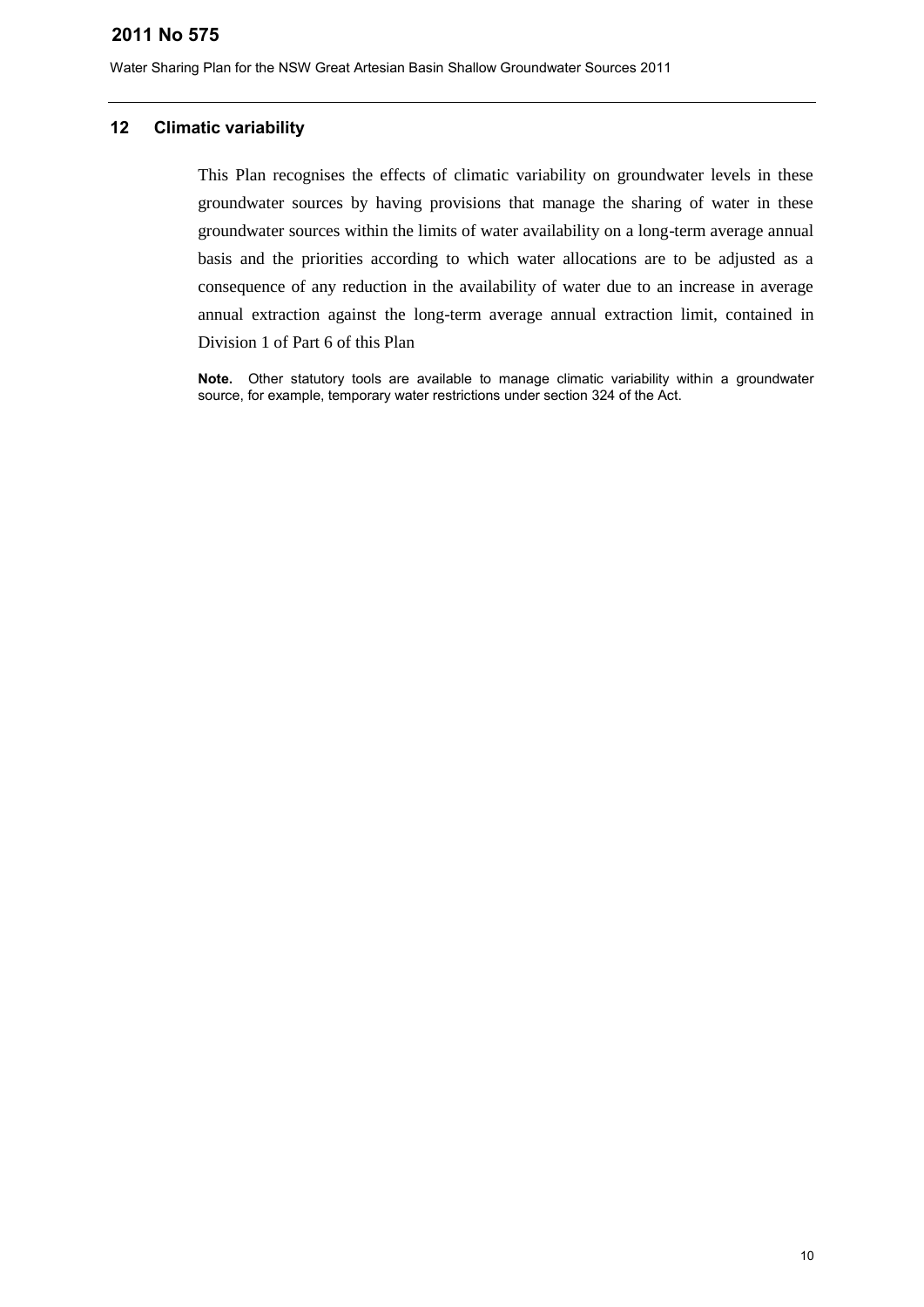## <span id="page-10-0"></span>**Part 4 Planned environmental water provisions**

#### **Notes.**

- 1 This Part is made in accordance with sections 8, 8A and 20 of the Act.
- 2 Part 12 allows for amendments to be made to Part 4.

#### **13 General**

This Part contains environmental water rules for the commitment, identification, establishment and maintenance of planned environmental water in these groundwater sources.

**Note.** In accordance with the Act, planned environmental water is water that is committed by management plans for fundamental ecosystem health or other specified environmental purposes, either generally or at specified times or in specified circumstances, and that cannot, to the extent committed, be taken or used for any other purpose.

#### **14 Commitment and identification of planned environmental water**

- (1) Planned environmental water is committed and identified in these groundwater sources as set out in this clause.
- (2) Water is committed and identified as planned environmental water in these groundwater sources in the following ways:
	- (a) by reference to the commitment of the physical presence of water in these groundwater sources,
	- (b) by reference to the long-term average annual commitment of water as planned environmental water, and
	- (c) by reference to the water that is not committed after the commitments to basic landholder rights and for sharing and extraction under any other rights have been met.

#### **15 Establishment and maintenance of planned environmental water**

- (1) Planned environmental water is established and maintained in these groundwater sources as set out in this clause.
- (2) Planned environmental water in these groundwater sources is established as follows:
	- (a) the physical presence of water:
		- (i) in the GAB Central Shallow Groundwater Source, that is equal to 40% of the long-term average annual rainfall recharge in areas that are not high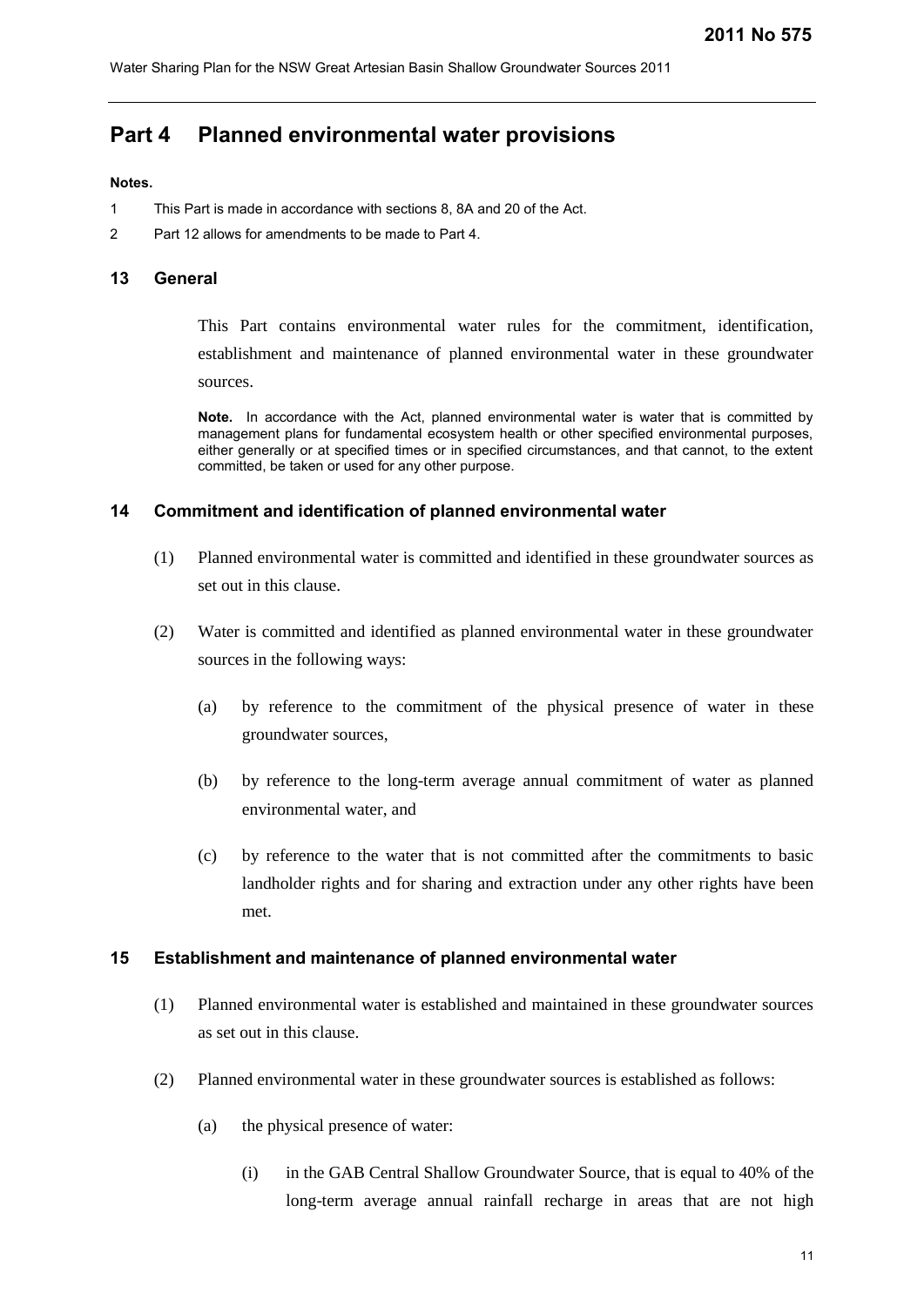environmental value areas, 100% of the long-term average annual rainfall recharge in high environmental value areas at the commencement of this Plan

**Note.** At the commencement of this Plan the long-term average annual rainfall recharge for the GAB Central Shallow Groundwater Source is estimated to be 242,587 ML/year in those areas that are not high environmental value areas and 17,187 ML/year in high environmental value areas.

(ii) in the GAB Surat Shallow Groundwater Source, that is equal to 75% of the long-term average annual rainfall recharge in areas that are not high environmental value areas, 100% of the long-term average annual rainfall recharge in high environmental value areas at the commencement of this Plan,

**Note.** At the commencement of this Plan the long-term average annual rainfall recharge for the GAB Surat Shallow Groundwater Source is estimated to be 573,338 ML/year in those areas that are not high environmental value areas and 10,671 ML/year in high environmental value areas.

(iii) in the GAB Warrego Shallow Groundwater Source, that is equal to 40% of the long-term average annual rainfall recharge in areas that are not high environmental value areas, 100% of the long-term average annual rainfall recharge in high environmental value areas at the commencement of this Plan, and

**Note.** At the commencement of this Plan the long-term average annual rainfall recharge for the GAB Warrego Shallow Groundwater Source is estimated to be 192,850 ML/year in those areas that are not high environmental value areas and 8,017 ML/year in high environmental value areas.

(iv) that is within the groundwater storage of these groundwater sources over the long term,

#### **Notes.**

- 1 Groundwater sources generally store large volumes of water, often accumulated over thousands or even tens of thousands of years. The amount of annual recharge is often very small compared to this stored volume. This Plan does not allow access to the storage component of these groundwater sources over the long-term. This means that, over the long term, these groundwater sources will not be depleted as a result of extraction.
- 2 The recharge estimates for these groundwater sources are based on rainfall infiltration.
- 3 The portion of recharge reserved for the environment is not the same for every groundwater source, having regard to the different levels of socio-economic reliance and environmental values of each groundwater source.
- (b) the long-term average annual commitment of water as planned environmental water in: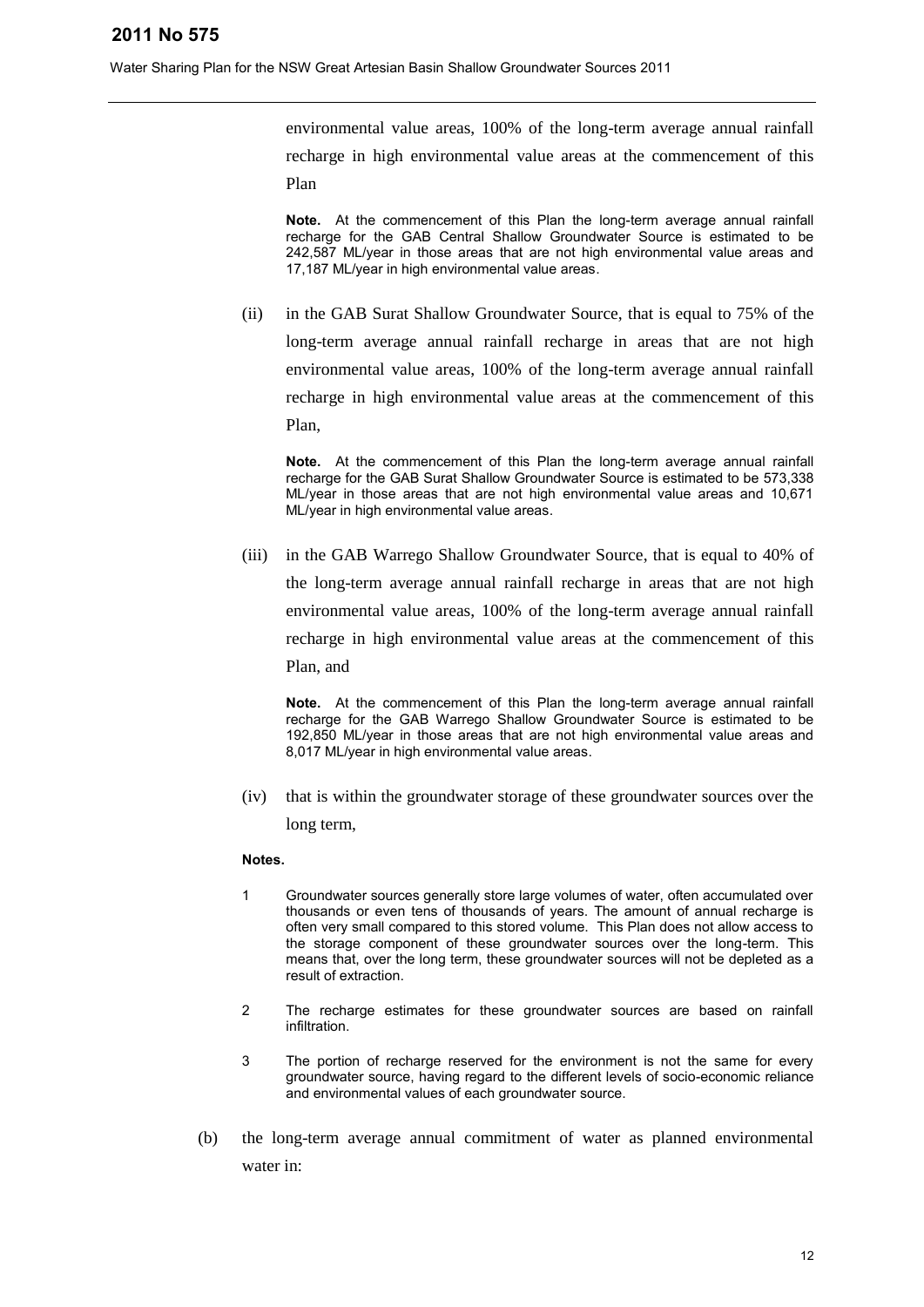- (i) the GAB Central Shallow Groundwater Source which is equal to 40% of the long-term average annual rainfall recharge in areas that are not high environmental value areas, 100% of the long-term average annual rainfall recharge in high environmental value areas at the commencement of this Plan,
- (ii) the GAB Surat Shallow Groundwater Source which is equal to 75% of the long-term average annual rainfall recharge in areas that are not high environmental value areas, 100% of the long-term average annual rainfall recharge in high environmental value areas at the commencement of this Plan,
- (iii) the GAB Warrego Shallow Groundwater Source which is equal to 40% of the long-term average annual rainfall recharge in areas that are not high environmental value areas, 100% of the long-term average annual rainfall recharge in high environmental value areas at the commencement of this Plan,
- (iv) these groundwater sources, which is equal to the volume of water within the groundwater storage over the long term, and
- (c) the water remaining in these groundwater sources after water has been taken pursuant to basic landholder rights and access licences in accordance with the rules specified in Part 6 and Part 8 of this Plan.
- (3) The planned environmental water established under subclause (2) (a) is maintained in these groundwater sources by the rules specified in Part 6 and Part 8 of this Plan.
- (4) The planned environmental water established under subclause (2) (b) is maintained in these groundwater sources by the rules specified in Part 6 of this Plan which limit the water available for extraction under access licences.
- (5) The planned environmental water established under subclause (2) (c) is maintained in these groundwater sources by the rules specified in Part 6 and Part 8 of this Plan.

**Note.** The rules in Part 6 ensure that there will be water remaining in these water sources over the long term by maintaining compliance with the long-term average annual extraction limit. The rules in Part 6 provide for a reduction in available water determinations when the long-term average annual extraction limits have been assessed to have been exceeded.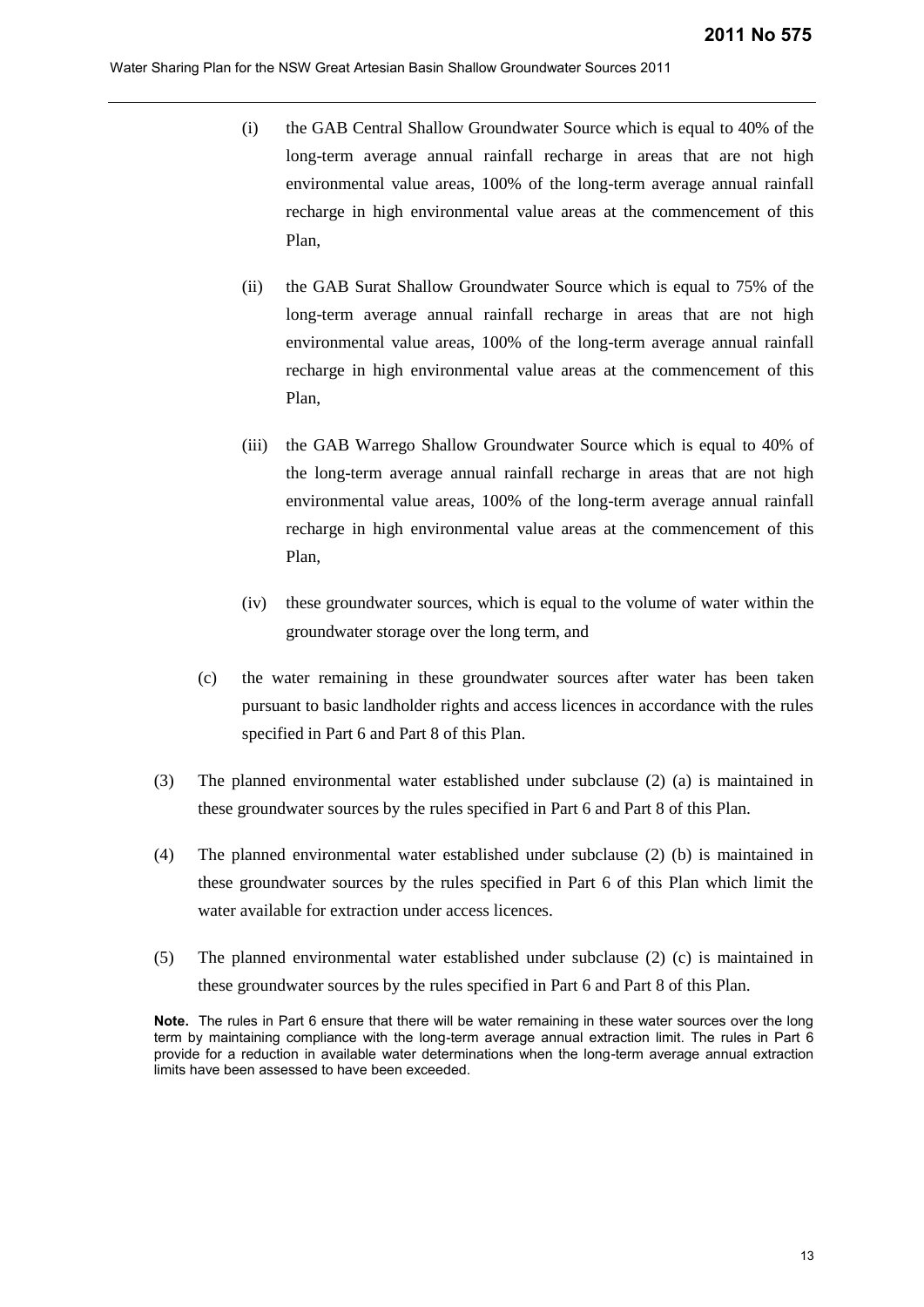Water Sharing Plan for the NSW Great Artesian Basin Shallow Groundwater Sources 2011

# <span id="page-13-0"></span>**Part 5 Requirements for water**

## <span id="page-13-1"></span>**Division 1 General**

## **16 Application**

- (1) This Part identifies the requirements for water from these groundwater sources for basic landholder rights (Division 2) and for extraction under access licences (Division 3).
- (2) The amounts of water specified in this Part represent the estimated water requirements of persons entitled to basic landholder rights in these groundwater sources, and the total volumes or unit shares to be specified in the share components of all access licences in these groundwater sources. The actual volumes of water available for extraction in these groundwater sources at any time will depend on factors such as climatic variability, access licence priority and the rules in this Plan.
- (3) This Plan recognises that basic landholder rights in these groundwater sources and the total share components of all access licences authorised to extract water from these groundwater sources may change during the term of this Plan. This Plan manages such changes by having provisions that manage the sharing of water within the limits of water availability, as provided for in Division 1 of Part 6 of this Plan.

**Note.** The total share components of access licences in these groundwater sources may change during the term of this Plan as a result of:

- (a) the grant, surrender or cancellation of access licences in these water sources,
- (b) the variation of local water utility licences under section 66 of the Act, or
- (c) changes due to the volumetric conversion of *Water Act 1912* entitlements that are currently nonvolumetric.

## <span id="page-13-2"></span>**Division 2 Requirements for water for basic landholder rights**

## **17 Domestic and stock rights**

At the commencement of this Plan the water requirements of persons entitled to domestic and stock rights in these groundwater sources are estimated to total 2,790 megalitres per year (hereafter *ML/year*), distributed as follows:

- (a) 1,162 ML/year in the GAB Central Shallow Groundwater Source,
- (b) 978 ML/year in the GAB Surat Shallow Groundwater Source, and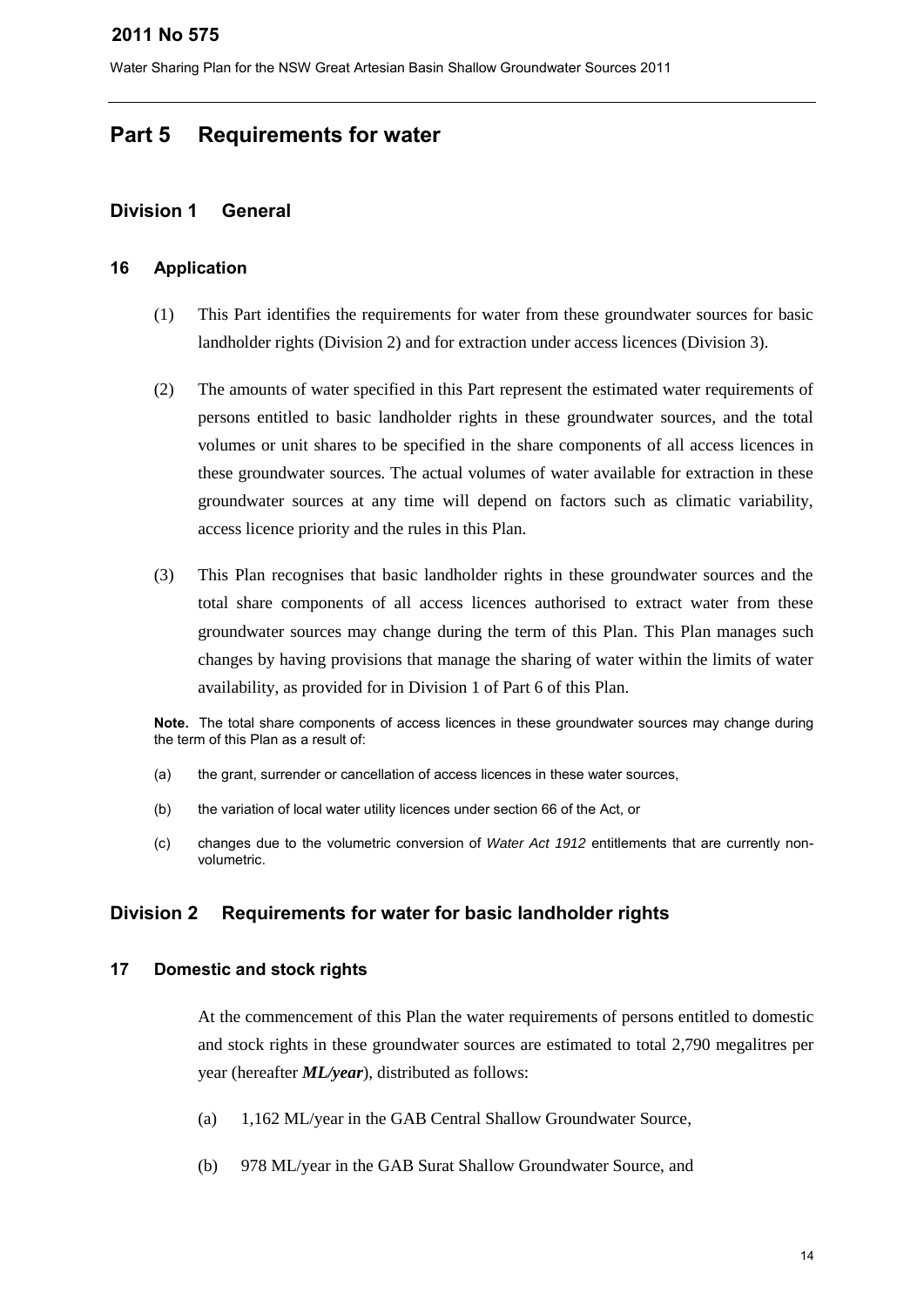(c) 650 ML/year in the GAB Warrego Shallow Groundwater Source.

#### **Notes.**

- 1 Domestic and stock rights are set out in Division 1 of Part 1 of Chapter 3 of the Act and must be exercised in accordance with any mandatory guidelines established under the Act with respect to the taking and use of water for domestic consumption or stock watering.
- 2 Inherent water quality and land use activities may make the water in some areas unsuitable for human consumption. Water from these groundwater sources should not be consumed without first being tested and, if necessary, appropriately treated. Such testing and treatment is the responsibility of the water user.

#### **18 Native title rights**

At the commencement of this Plan there are no native title rights in these groundwater

sources. Therefore the water requirements for native title rights total 0 ML/year.

**Note.** A change in native title rights may occur pursuant to the provisions of the *Native Title Act 1993* (Cth)*.*

## <span id="page-14-0"></span>**Division 3 Requirements for water for extraction under access licences**

## **19 Share component of domestic and stock access licences**

It is estimated that at the time of commencement of this Plan the share components of domestic and stock access licences authorised to take water from these groundwater sources will total 0 ML/year.

#### **20 Share component of local water utility access licences**

It is estimated that at the time of commencement of this Plan, the share components of local water utility access licences authorised to take water from these groundwater sources will total 146 ML/year.

#### **21 Share component of aquifer access licences**

It is estimated that at the time of commencement of this Plan, the share components of aquifer access licences authorised to take water from these groundwater sources will total 5,079 unit shares, distributed as follows:

- (a) 11 unit shares in the GAB Central Shallow Groundwater Source,
- (b) 5,068 unit shares in the GAB Surat Shallow Groundwater Source, and
- (c) 0 unit shares in the GAB Warrego Shallow Groundwater Source.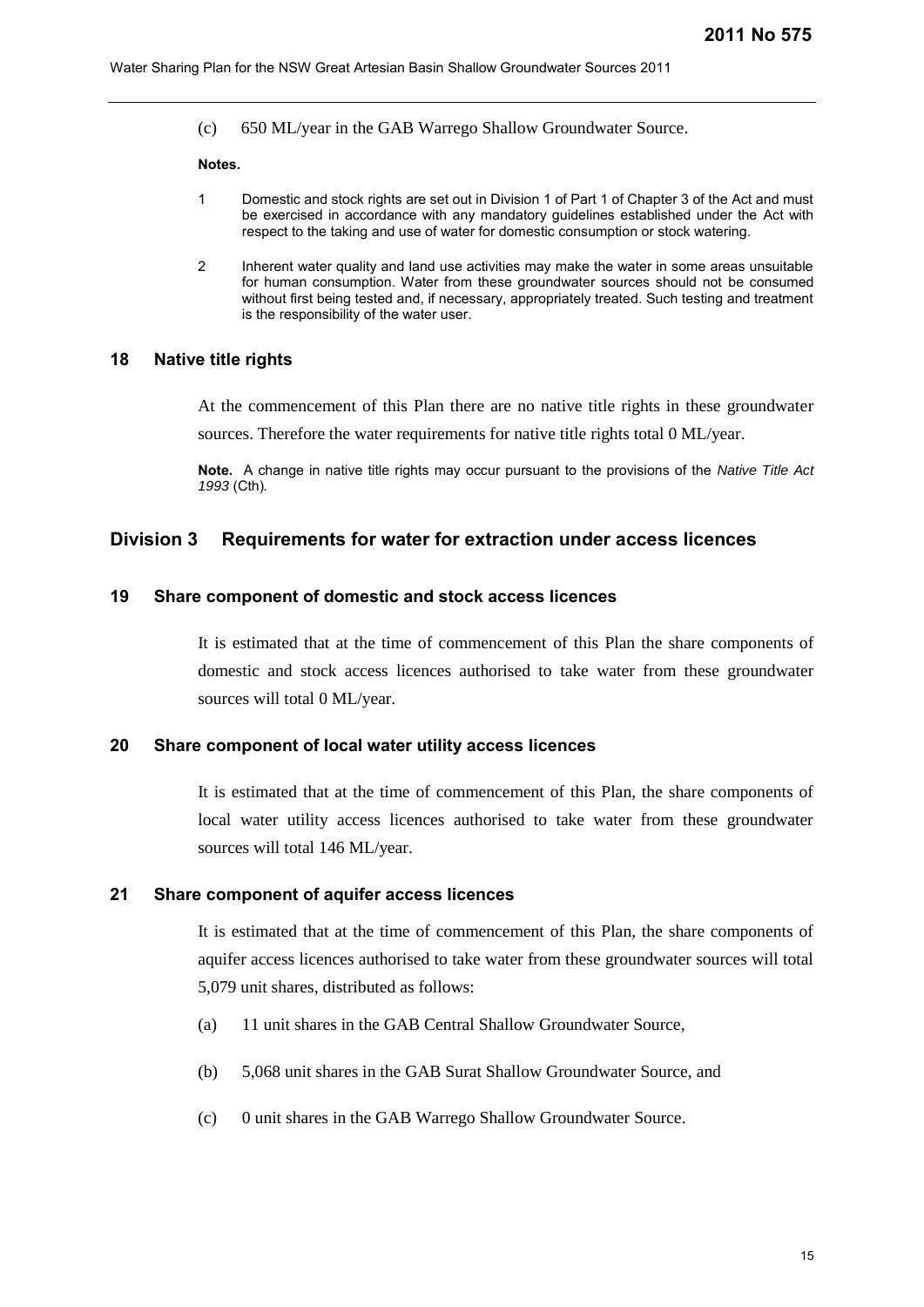Water Sharing Plan for the NSW Great Artesian Basin Shallow Groundwater Sources 2011

# <span id="page-15-0"></span>**Part 6 Limits to the availability of water**

## <span id="page-15-1"></span>**Division 1 Long-term average annual extraction limit**

## **22 General**

The availability of water for extraction in these groundwater sources on a long-term basis is to be managed in accordance with this Part.

## **23 Volume of the long-term average annual extraction limits**

- (1) This clause establishes long-term average annual extraction limits for these groundwater sources.
- (2) Subject to any variation under subclause (3), the long-term average annual extraction limit for each groundwater source specified in clause 4 (1) is as follows:
	- (a) 145,552 ML/year for the GAB Central Shallow Groundwater Source,
	- (b) 143,335 ML/year for the GAB Surat Shallow Groundwater Source, and
	- (c) 115,710 ML/year for the GAB Warrego Shallow Groundwater Source.
- (3) Following the surrender and cancellation of an access licence in these groundwater sources under section 77 and 77A of the Act, the Minister may vary the respective longterm average annual extraction limit.

## **Notes.**

- 1 The long-term average annual extraction limit for each groundwater source is equal to the long-term average annual recharge minus the amount of recharge reserved as planned environmental water under clause 15 (2).
- 2 Part 12 allows for amendments to be made to clause 23.
- 3 Under section 8F of the Act, the long-term extraction limit is taken to be varied by the amount of any change to the amount of water committed as licensed environmental water. Water committed as licensed environmental water is not to be accounted for as extraction. The variation in the long-term extraction limit is to be determined in accordance with a methodology approved by the Minister and published in the Gazette.

## **24 Calculation of current levels of annual extraction**

(1) After each water year, the total volume of water extracted during that water year under access licences and pursuant to domestic and stock rights and native title rights must be calculated for each groundwater source specified in clause 4 (1).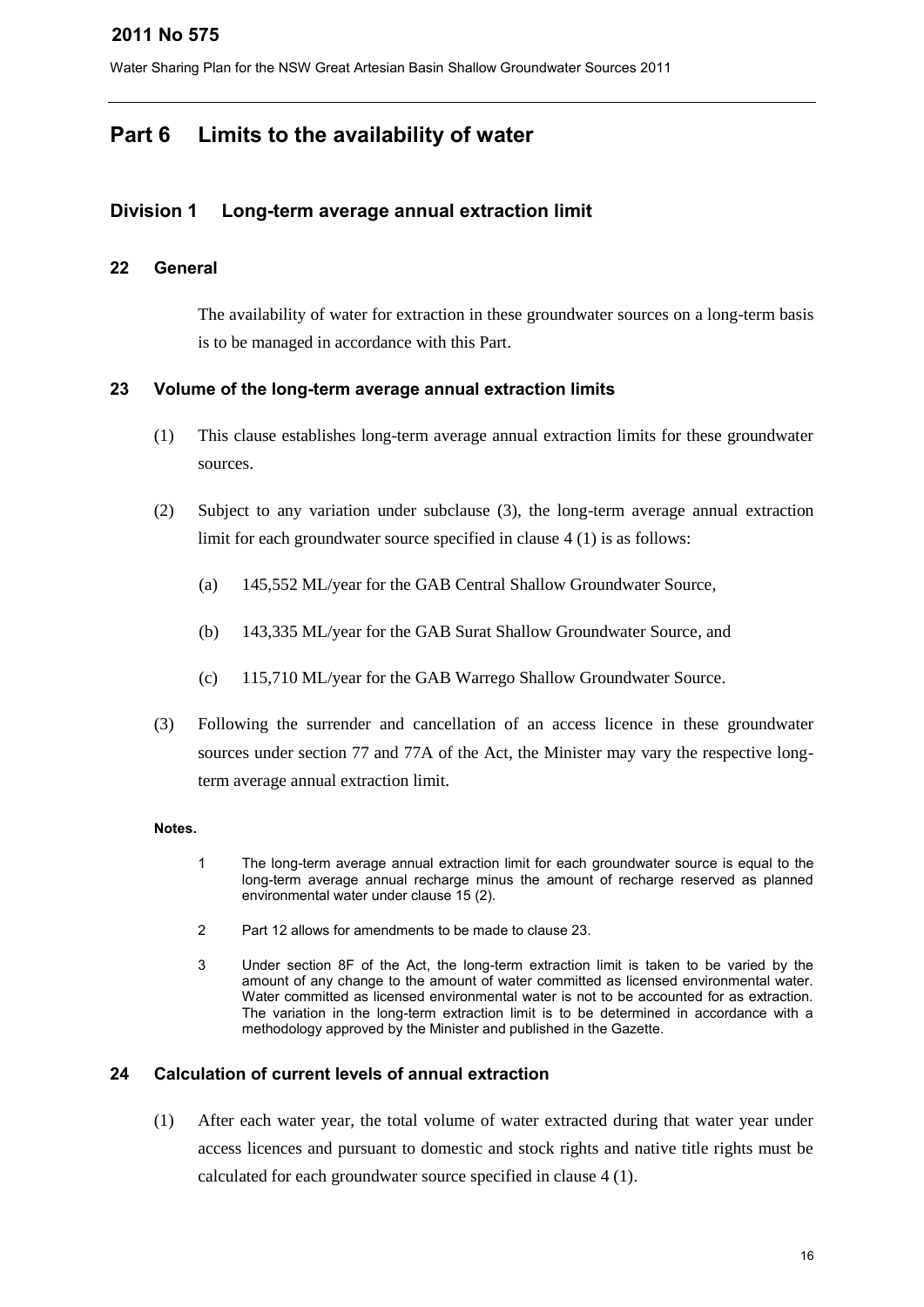- (2) For the purpose of calculating the total volume of water extracted during a water year, the following must be taken into account:
	- (a) all water taken by holders of all categories of access licence in the respective groundwater source, and
	- (b) all water taken pursuant to domestic and stock rights and native title rights in the groundwater source.

# **25 Assessment of average annual extraction against the long term average annual extraction limits**

- (1) An assessment of average annual extractions against the long term average annual extraction limit is to be conducted for each groundwater source as set out in this clause.
- (2) Commencing in the fourth water year in which this Plan has effect, the assessments referred to in subclause (1) must compare the long-term average annual extraction limits established in clause 23 (2) for the respective groundwater source against the annual extraction averaged over the preceding three water years.

#### **26 Compliance with the long-term average annual extraction limits**

- (1) Compliance with the long-term average annual extraction limits established for each groundwater source is to be managed in accordance with this clause.
- (2) Commencing in the fourth water year in which this Plan has effect, if, in the Minister's opinion, the assessment under clause 25 demonstrates that annual extractions in the respective groundwater source averaged over the preceding three water years have exceeded the long-term average annual extraction limit for that groundwater source by 5% or more, then the available water determination for aquifer access licences in that groundwater source is to be reduced in the following water year in accordance with subclause (3).
- (3) The reduction under subclause (2) is to be of an amount that is, in the Minister's opinion, necessary to return average annual extractions in the respective groundwater source to the long-term average annual extraction limit established in this Part.

## <span id="page-16-0"></span>**Division 2 Available water determinations**

#### **27 General**

(1) Available water determinations for access licences with a share component that specifies one of these groundwater sources are to be expressed as either: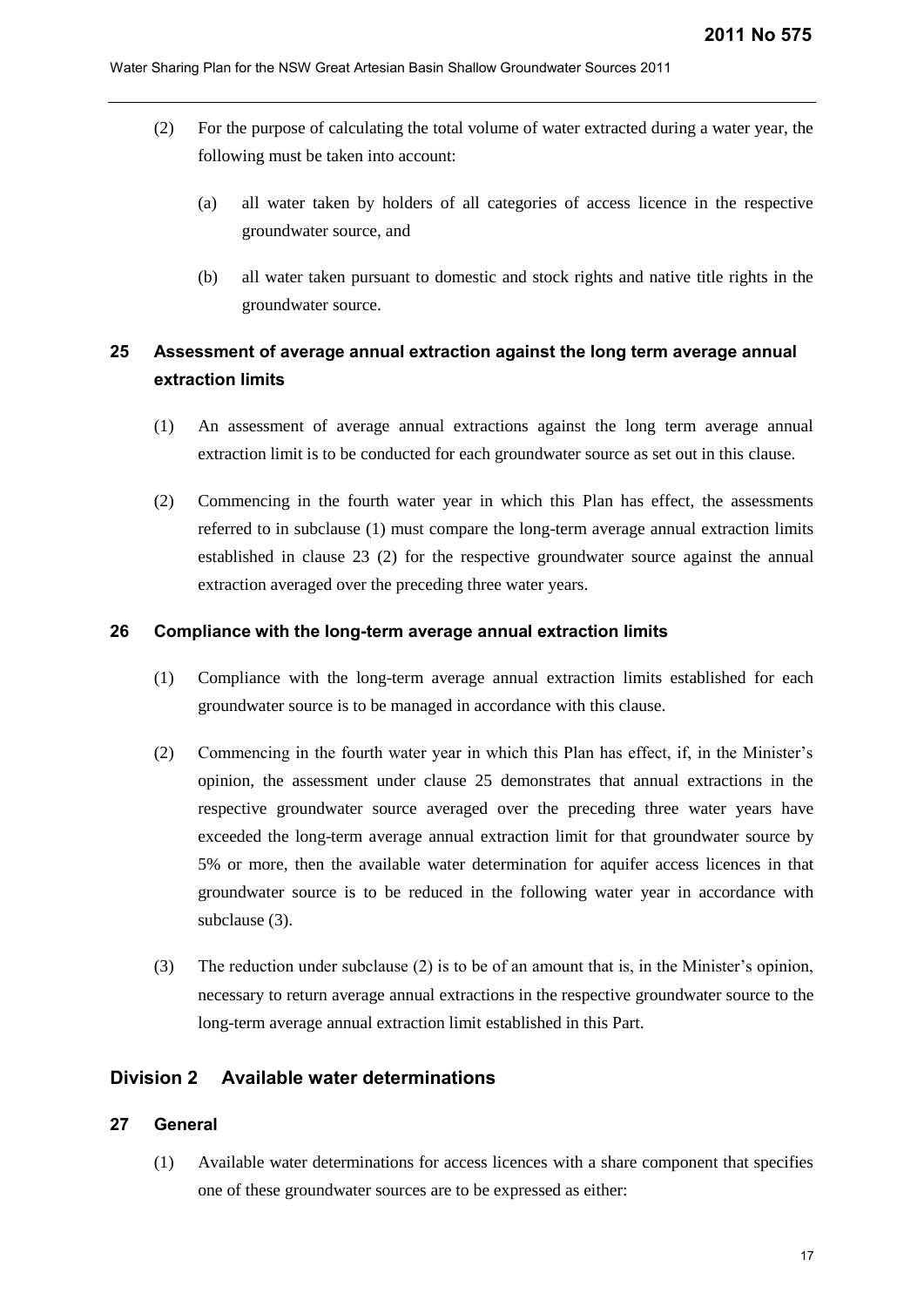Water Sharing Plan for the NSW Great Artesian Basin Shallow Groundwater Sources 2011

- (a) a percentage of share component for access licences where share components are specified as ML/year, or
- (b) megalitres per unit share for access licences where share components are specified as a number of unit shares.
- (2) The sum of available water determinations made for any access licence with a share component that specifies one of these groundwater sources must not, in any water year, exceed:
	- (a) 100% of the access licence share component or such lower amount that results from Division 1 of this Part, for all access licences where share components are specified as ML/year, or
	- (b) 1 megalitre per unit share of the access licence share component or such lower amount that results from Division 1 of this Part, for all access licences where share components are specified as a number of unit shares.

## **28 Available water determinations**

- (1) In making available water determinations under section 59 of the Act, the Minister should consider the rules in this clause.
- (2) At the commencement of this Plan and at the commencement of each water year after the first water year in which this Plan has effect, the following available water determinations should be made for access licences with a share component that specifies one of these groundwater sources:
	- (a) 100% of the access licence share component for domestic and stock access licences,
	- (b) 100% of the access licence share component for local water utility access licences, and
	- (c) 1 ML per unit share of the access licence share component for aquifer access licences,

or such lower amount that results from Division 1 of this Part.

**Note.** Division 1 of this Part provides for available water determinations for aquifer access licences to be reduced where the long-term average annual extraction limit for a groundwater source has been assessed to have been exceeded.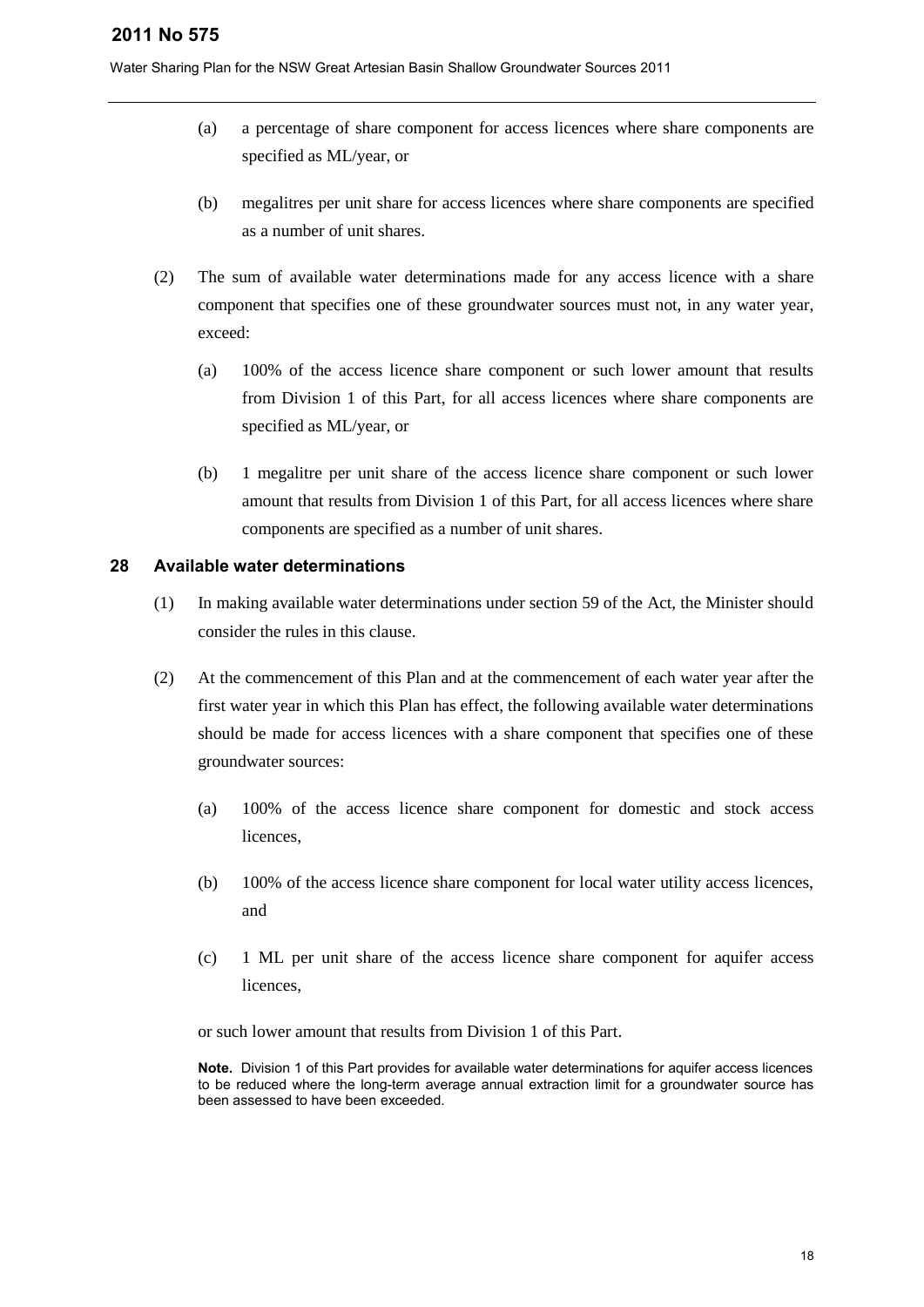# <span id="page-18-0"></span>**Part 7 Rules for granting access licences**

#### **Notes.**

- 1 This Part is made in accordance with sections 20, 61 and 63 of the Act.
- 2 Access licences granted in these groundwater sources will be subject to mandatory conditions and discretionary conditions.

#### **29 Specific purpose access licences**

- (1) Applications for specific purpose access licences, other than those permitted under the regulation, must not be made in these groundwater sources, except for an aquifer (subcategory "Aboriginal community development") access licence.
- (2) A specific purpose access licence must not be granted in these groundwater sources unless the Minister is satisfied that the share and extraction component of the access licence is the minimum required to meet the circumstances in which the access licence is proposed to be used.
- (3) An access licence of the subcategory "Aboriginal community development" must not be granted in these groundwater sources unless the share component of the proposed access licence is less than or equal to 50 ML/year.

**Note.** An aquifer (subcategory "Aboriginal community development") access licence will not be fully transferrable. Allocations under these licences will be able to be traded to non-Aboriginal people, however the licence itself can only be traded amongst Aboriginal people, and as such will remain in the Aboriginal community for the life of the licence. These licences will not be able to be converted to any other category of licence. Aboriginal communities, enterprises and individuals are encouraged to seek financial assistance from funding bodies to purchase other categories of access licence if they require fully transferable licences.

(4) An access licence of the subcategory "Aboriginal cultural" must not be granted in these groundwater sources unless the share component of the proposed access licence is less than or equal to 10 ML/year.

## **30 Granting of access licences as a result of controlled allocation**

The Minister may grant an access licence where the right to apply for the licence has been acquired in accordance with an order under section 65 of the Act.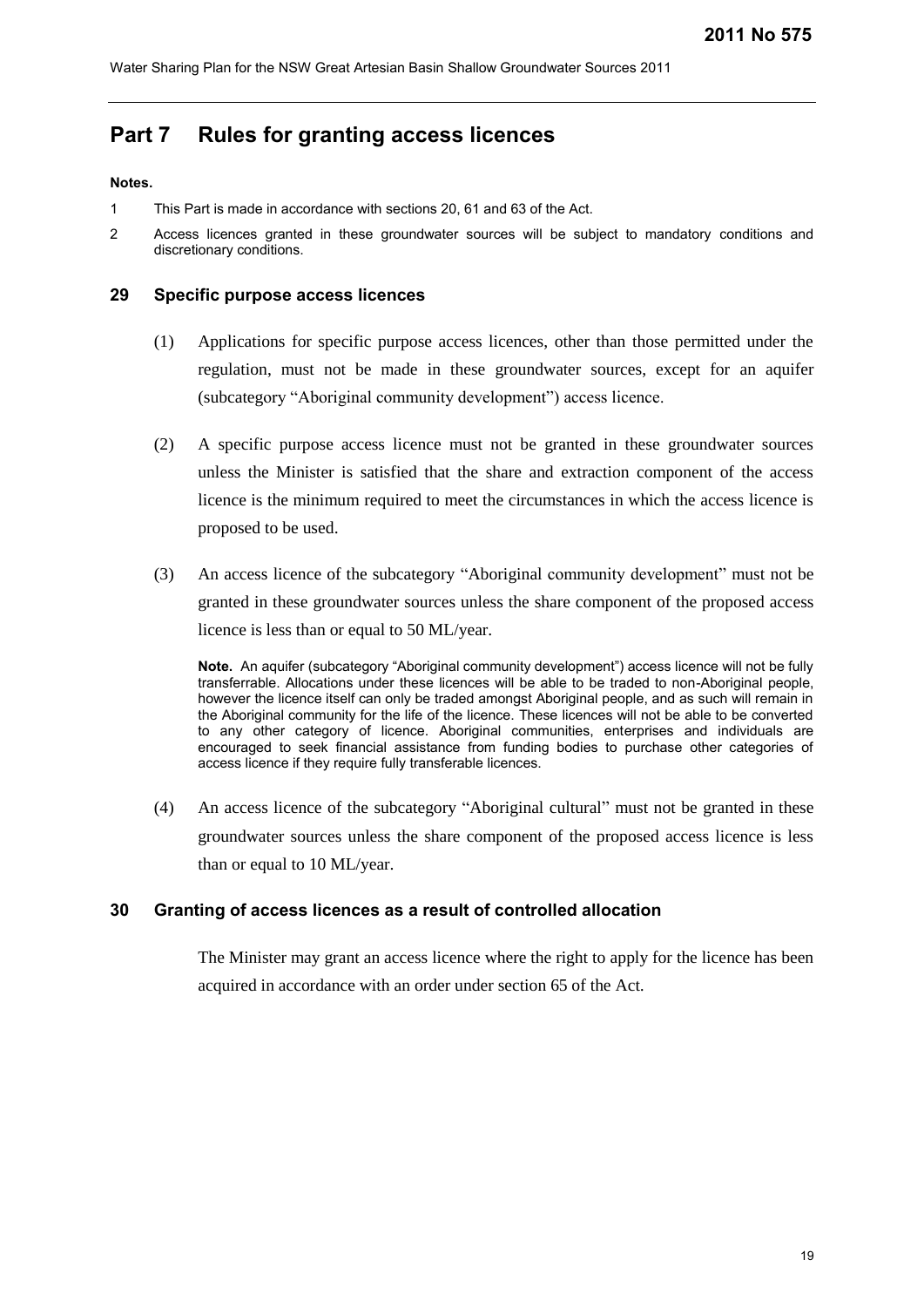# <span id="page-19-0"></span>**Part 8 Rules for managing access licences**

**Note.** Part 12 allows for amendments to be made to Part 8.

## **31 General**

The rules in this Part apply to the taking of water under an access licence with a share component that specifies one of these groundwater sources.

**Note.** The Act provides for the keeping of water allocation accounts. The rules in this Part impose further restrictions on the volume of water that may be taken under an access licence over a specified period of time. These restrictions are in addition to any other limits for the taking of water contained in this Plan. For further clarification, these rules do not authorise the taking of more water than is credited to the respective water allocation accounts for the access licence at the time water is taken. It is an offence under the Act to take water otherwise than in accordance with the water allocation for the access licence.

## **32 Individual access licence account management rules**

- (1) In any water year, water taken under a domestic and stock, local water utility or aquifer access licence with a share component that specifies one of these groundwater sources must not exceed a volume equal to:
	- (a) the sum of water allocations accrued to the water allocation account for the access licence from available water determinations in that water year, plus
	- (b) the water allocations carried over from the water year prior to that water year under subclauses (2) or (3), plus
	- (c) the net amount of any water allocations assigned to or from the water allocation account for the access licence under section 71T of the Act in that water year, plus
	- (d) any water allocations re-credited to the water allocation account for the access licence in accordance with section 76 of the Act in that water year.
- (2) The maximum water allocation that can be carried over in a water allocation account for a domestic and stock, local water utility or aquifer access licence in the GAB Surat Shallow Groundwater Source from one water year to the next is equal to:
	- (a) 0% of the access licence share component, for access licences with share components expressed as ML per year, or
	- (b) 0.25ML per unit share of the access licence share component for access licences with share components expressed as a number of unit shares.
- (3) The maximum water allocation that can be carried over in a water allocation account for a domestic and stock, local water utility or aquifer access licence in the GAB Central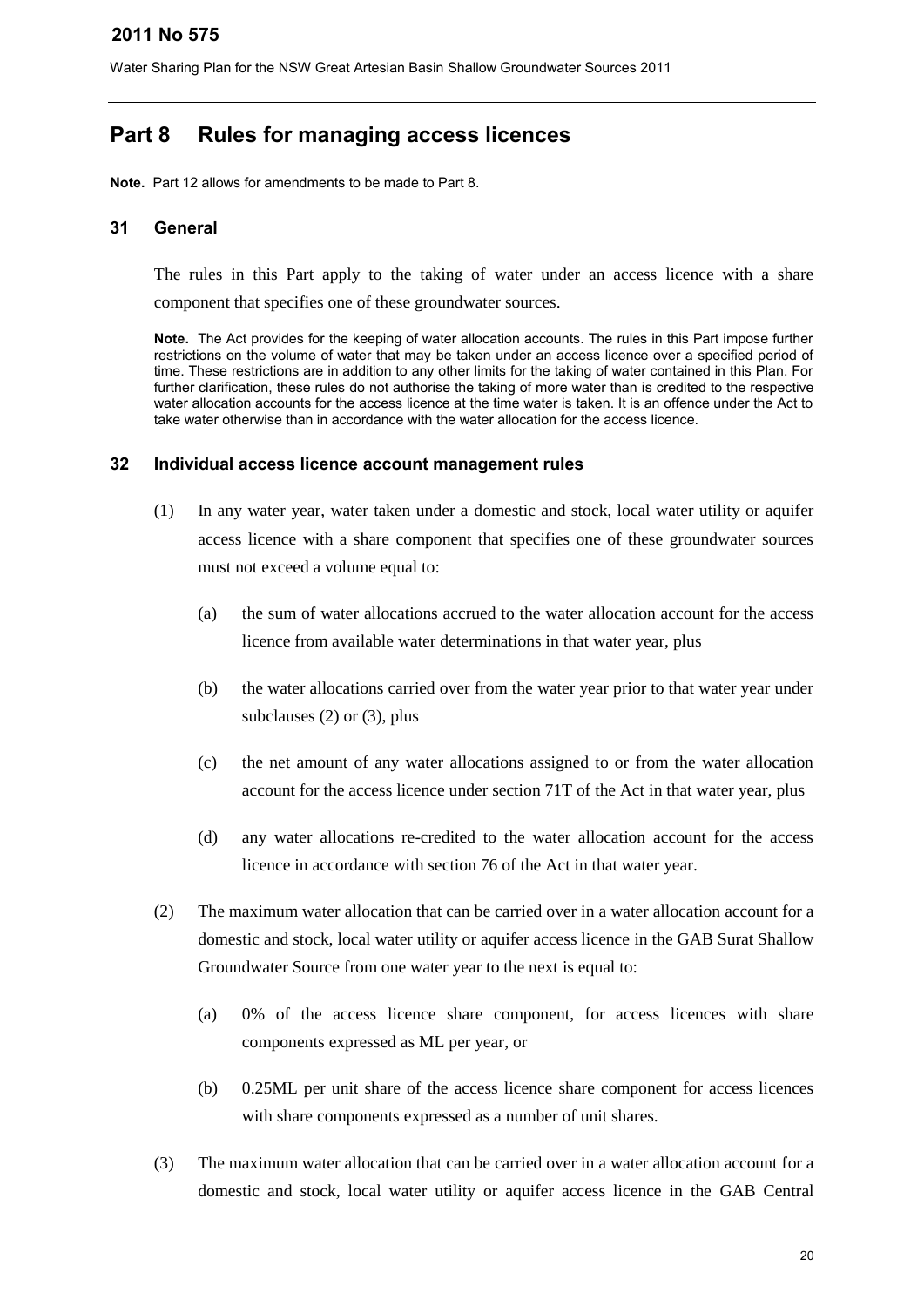Shallow Groundwater Source and GAB Warrego Shallow Groundwater Source from one water year to the next is equal to:

- (a) 0% of the access licence share component for access licences with share components expressed as ML per year, or
- (b) 0.1ML per unit share of the access licence share component for access licences with share components expressed as a number of unit shares.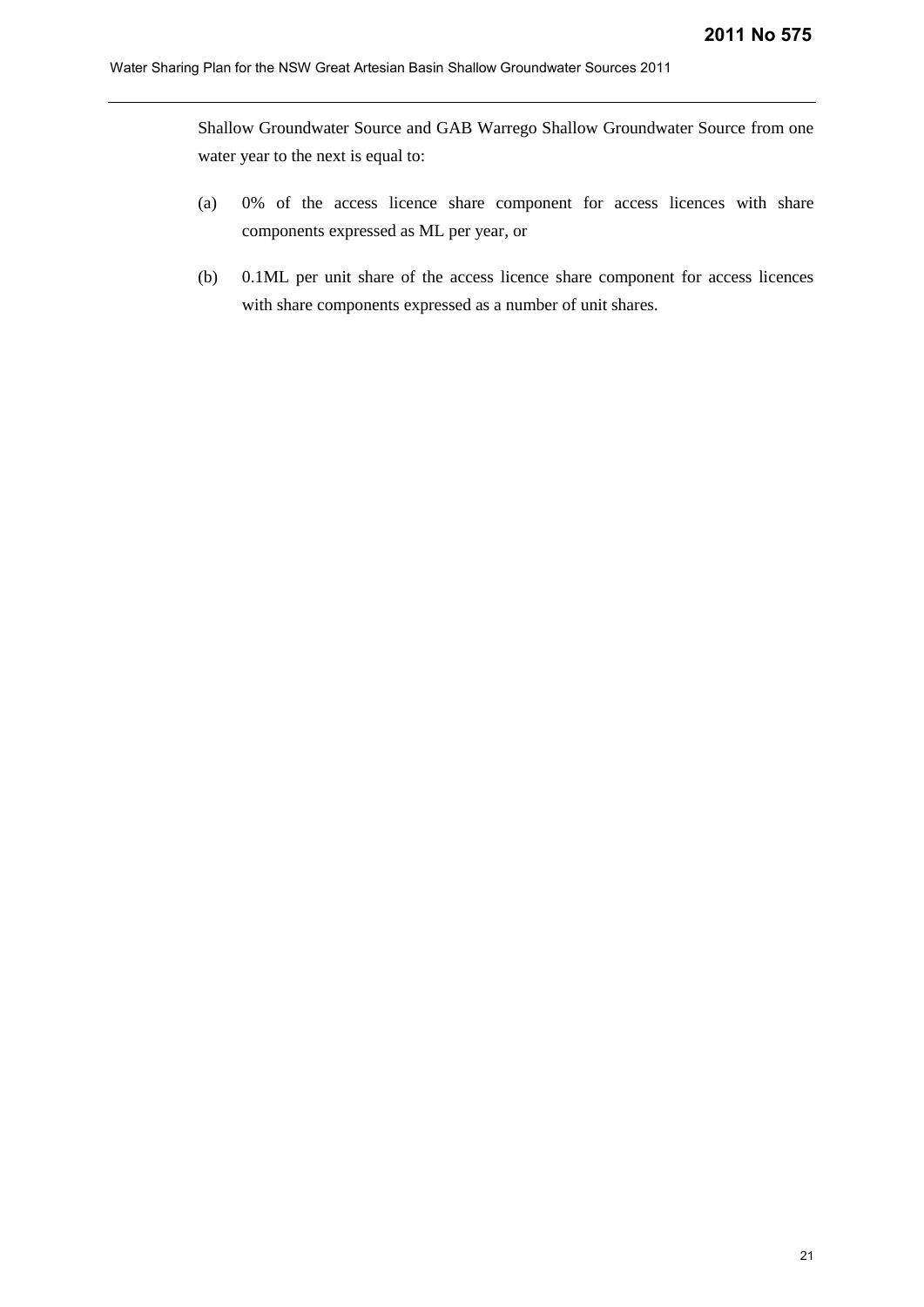Water Sharing Plan for the NSW Great Artesian Basin Shallow Groundwater Sources 2011

# <span id="page-21-0"></span>**Part 9 Rules for water supply work approvals**

#### **Notes.**

- 1 This Part is made in accordance with sections 5, 21 and 95 of the Act.
- 2 Part 12 allows for amendments to be made to Part 9.

#### **33 General**

The rules in this Part apply to water supply work approvals for water supply works that may be used to take water from these groundwater sources.

# **34 Rules for amending water supply work approvals for replacement groundwater works**

- (1) The Minister may amend a water supply work approval to alter the water supply work to which the approval relates if the Minister is satisfied that the amendment is to authorise a replacement groundwater work.
- (2) For the purpose of this Plan, *replacement groundwater work* means a water supply work that replaces an existing water supply work constructed and used for the purpose of taking water from an aquifer where:
	- (a) the existing water supply work is authorised by a water supply work approval under the Act, and
	- (b) the replacement groundwater work is to be constructed to extract water from the same groundwater source as the existing water supply work, and
	- (c) the replacement groundwater work is to be constructed to extract water from:
		- (i) the same depth as the existing water supply work, or
		- (ii) a different depth if the Minister is satisfied that doing so will result in no greater impact on a water source or its dependent ecosystems,
	- (d) the replacement groundwater work is to be located:
		- (i) within 20 metres of the existing water supply work, or
		- (ii) more than 20 metres from the existing water supply work if the Minister is satisfied that doing so will result in no greater impact on a water source or its dependent ecosystems, and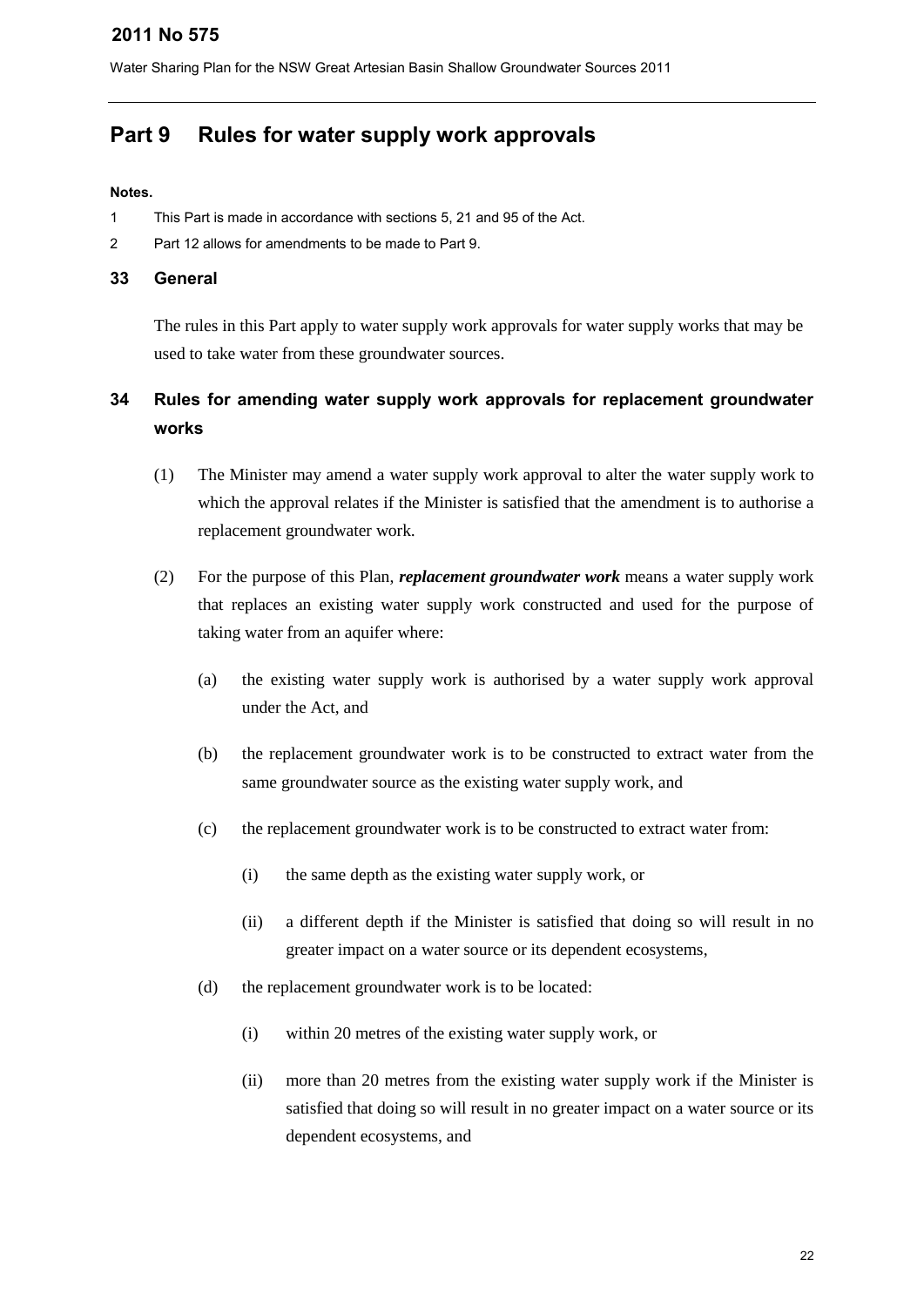- (e) if the existing water supply work is located within 40 metres of the high bank of a river, the replacement groundwater work is to be located:
	- (i) within 20 metres of the existing water supply work but no closer to the high bank of the river, or
	- (ii) more than 20 metres from the existing water supply work but no closer to the high bank of the river if the Minister is satisfied that doing so will result in no greater impact on a water source or its dependent ecosystems, and
- (f) the replacement groundwater work must not have a greater internal diameter or excavation footprint than the existing water supply work, except where the internal diameter of the casing of the existing water supply work is no longer manufactured, in which case the internal diameter of the replacement groundwater work is to be no greater than 110% of the internal diameter of the existing water supply work it replaces. For the purpose of this, *internal diameter* means the diameter of the inside of the casing of the water supply work which is a water bore and *excavation footprint* means the authorised dimensions of a water supply work which is an unlined excavation constructed for the purpose of water supply only.
- (3) For the purpose of subclause (2) (c) (ii), the Minister may require that the applicant submit a hydrogeological study, assessed as adequate by the Minister, to demonstrate that the construction of the water supply work at a different depth to the existing water supply work will result in no greater impact on a water source or its dependent ecosystems.
- (4) For the purpose of subclauses (2) (d) (ii) or (e) (ii), the Minister may require that the applicant submit a hydrogeological study, assessed as adequate by the Minister, to demonstrate that the location of the water supply work at a distance greater than 20 metres from the existing water supply work will result in no greater impact on a water source or its dependent ecosystems.

**Note.** The Minister may amend an approval on the application of the holder of the approval, under section 107 of the Act. The operation of section 107 (3) of the Act may further restrict the replacement of an existing water supply work.

#### **35 Rules to minimise interference between water supply works**

(1) A water supply work approval must not be granted or amended to authorise the construction of a water supply work to take water from the GAB Surat Shallow Groundwater Source which, in the Minister's opinion, is located within: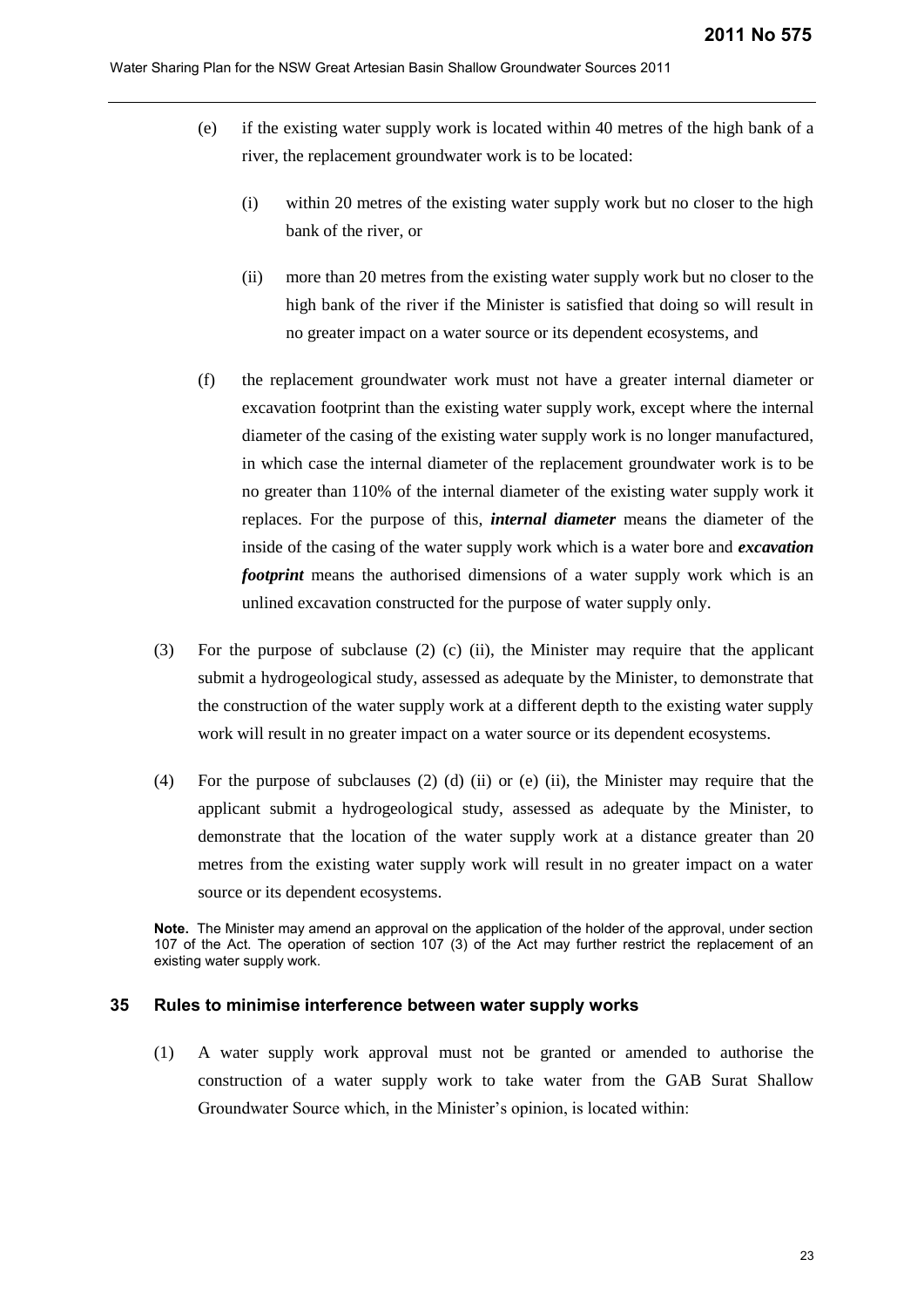- (a) 400 metres of a water supply work on another landholding that is authorised to take water from the same groundwater source pursuant to an access licence, if the new water supply work is authorised to take more than 20ML/year,
- (b) 200 metres of a water supply work authorised to take water from the same groundwater source pursuant to an access licence, if the new water supply work is authorised to take less than or equal to 20ML/year,
- (c) 200 metres of a water supply work on another landholding that is authorised to take water from the same groundwater source pursuant to basic landholder rights,
- (d) 100 metres from the boundary of the land on which the water supply work is located, unless the owner of the land adjoining the boundary has provided consent in writing,
- (e) 1,000 metres of a water supply work authorised to take water from the same groundwater source by a local water utility, unless the local water utility has provided consent in writing, or
- (f) 400 metres of a NSW Office of Water observation or monitoring bore, unless the Minister has provided consent in writing.
- (2) A water supply work approval shall not be granted or amended to authorise the construction of a water supply work to take water from the GAB Central Shallow Groundwater Source or the GAB Warrego Shallow Groundwater Source which, in the Minister's opinion, is located within:
	- (a) 400 metres of a water supply work on another landholding that is authorised to take water from the same groundwater source pursuant to an access licence, if the water supply work is authorised to take more than 20ML/year,
	- (b) 200 metres of a water supply work on another landholding that is authorised to take water from the same groundwater source pursuant to an access licence, if the water supply work is authorised to take less than or equal to 20ML/year,
	- (c) 200 metres of a water supply work on another landholding that is authorised to take water from the same groundwater source pursuant to basic landholder rights,
	- (d) 50 metres from the boundary of the land on which the water supply work is located, unless the landholder of the land adjoining the boundary has provided consent in writing,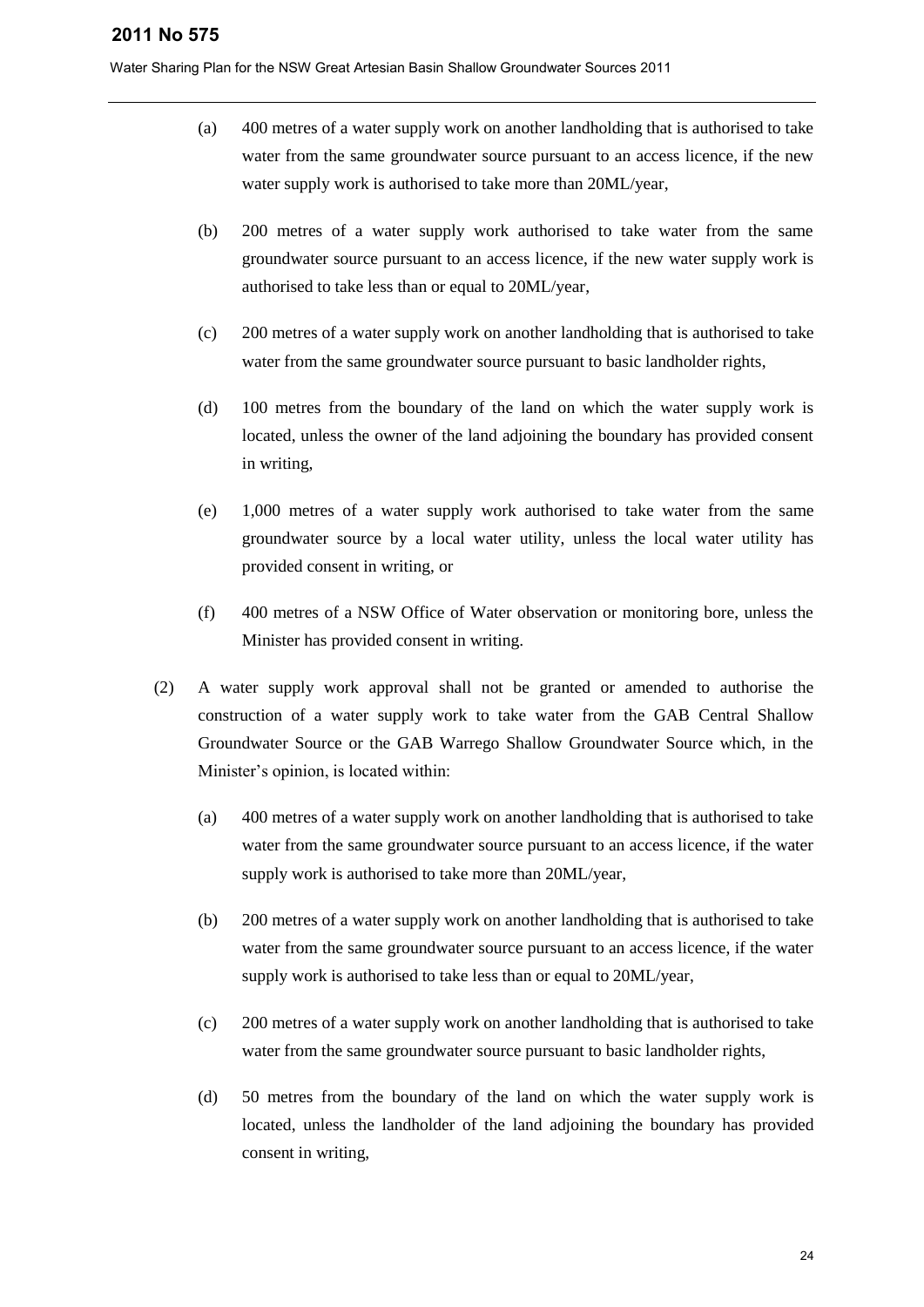- (e) 500 metres of a water supply work authorised to take water from the same groundwater source by a local water utility, unless the local water utility has provided consent in writing, or
- (f) 200 metres of a NSW Office of Water observation or monitoring bore, unless the Minister has provided consent in writing.
- (3) The distance restrictions specified in subclauses (1) and (2) in relation to the grant or amendment of a water supply work approval do not apply if the Minister is satisfied that:
	- (a) the water supply work is solely for basic landholder rights,
	- (b) the water supply work is a replacement groundwater work,
	- (c) the water supply work is for the purpose of monitoring, environmental management or remedial works, or
	- (d) the location of the water supply work at a lesser distance would result in no more than minimal impact on existing extraction within these groundwater sources.
- (4) For the purpose of subclause (3) (d), the Minister may request the applicant to undertake a hydrogeological study, submitted by the applicant and assessed as adequate by the Minister, to demonstrate that the location of the water supply work at a lesser distance would result in no more than minimal impact on existing extractions within these water sources.
- (5) If an approval is granted in circumstances where subclause (3) (d) applies, the approval must be subject to a requirement that, when directed by the Minister by notice in writing, the approval holder must carry out all actions required by the Minister and specified in the notice, to minimise the impact of the water supply work on existing water levels or extraction, if the Minister is satisfied that the location of the water supply work is causing more than minimal impact on existing water levels or extraction.

## **36 Rules for water supply works located near contamination sources**

- (1) A water supply work approval must not be granted or amended to authorise the construction of a water supply work to take water from these groundwater sources which, in the Minister's opinion is located:
	- (a) within 250 metres of the plume associated with a contamination source listed in Schedule 2,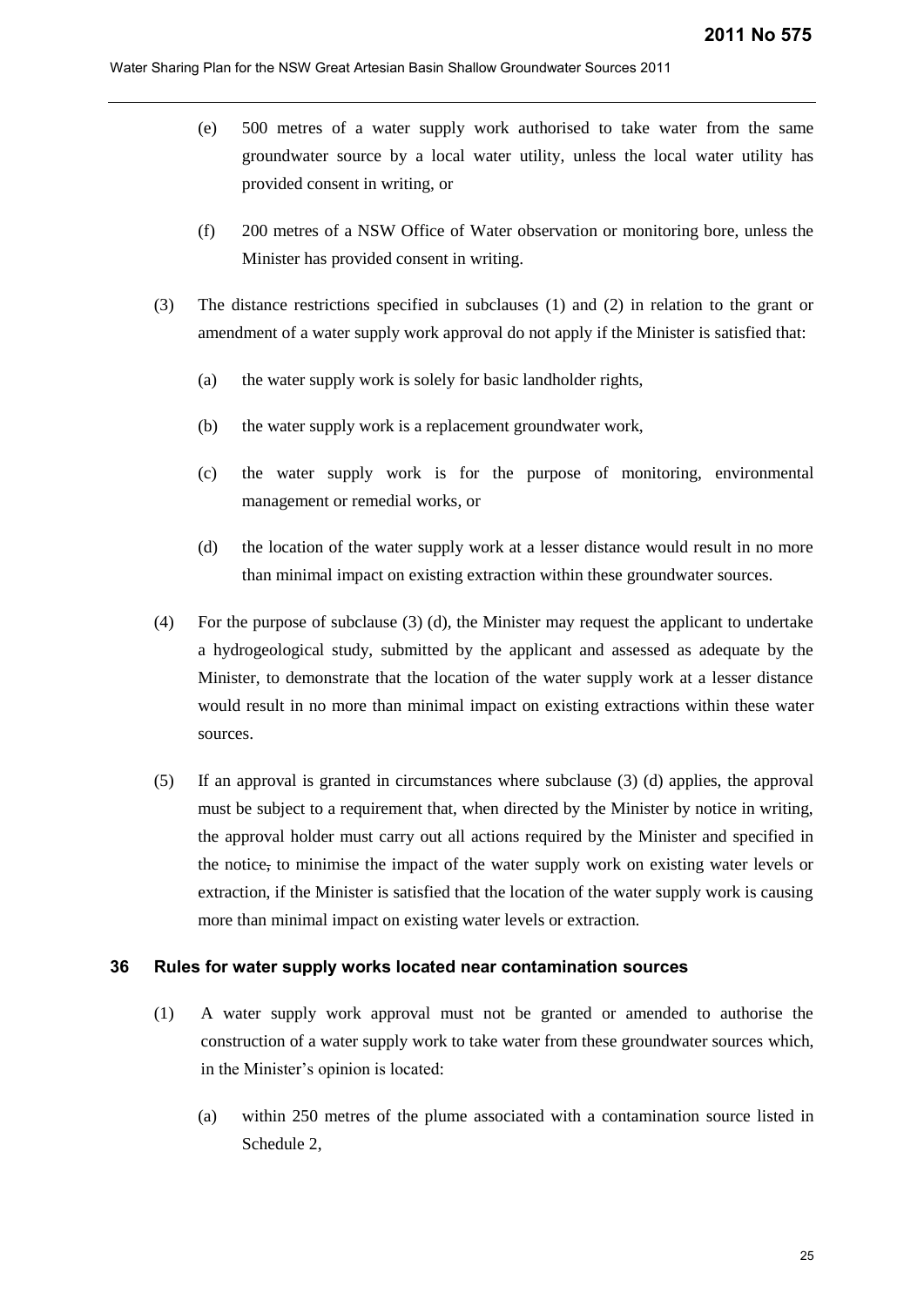Water Sharing Plan for the NSW Great Artesian Basin Shallow Groundwater Sources 2011

- (b) between 250 metres and 500 metres of the plume associated with a contamination source listed in Schedule 2, unless the Minister is satisfied that no draw down of water will occur within 250 metres of that plume, or
- (c) at a distance that is more than 500 metres from the plume associated with a contamination source listed in Schedule 2, if a greater distance is determined by the Minister to be necessary to protect the water source, the environment or public health or safety.
- (2) The distance restrictions specified in subclause (1) in relation to the grant or amendment of a water supply work approval do not apply if the Minister is satisfied that:
	- (a) the proposed distance is adequate to protect the groundwater source, its dependent ecosystems and public health and safety, or
	- (b) the water supply work is for the purpose of monitoring, environmental management or remedial works.
- (3) For the purpose of subclause (2) (a), the Minister may request the applicant to undertake a hydrogeological study, submitted by the applicant and assessed as adequate by the Minister, to demonstrate that the location of the water supply work at a lesser distance would result in no greater impact on dependent ecosystems and public health and safety.

## **37 Rules for water supply works located near sensitive environmental areas**

- (1) A water supply work approval must not be granted or amended to authorise the construction of a water supply work which, in the Minister's opinion, is located:
	- (a) within 500 metres of a high priority groundwater dependent ecosystem listed in Schedule 3, or
	- (b) at a distance that is more than 500 metres from a high priority groundwater dependent ecosystem listed in Schedule 3, excluding water supply works used solely to take water pursuant to basic landholder rights, if the Minister is satisfied that the water supply work is likely to cause more than minimal drawdown at the perimeter of any high priority groundwater dependent ecosystem listed in Schedule 3, or
	- (c) within 40 metres of the top of the high bank of any stream.
- (2) The distance restrictions specified in subclause (1) (a) in relation to the grant or amendment of a water supply work approval do not apply if the Minister is satisfied that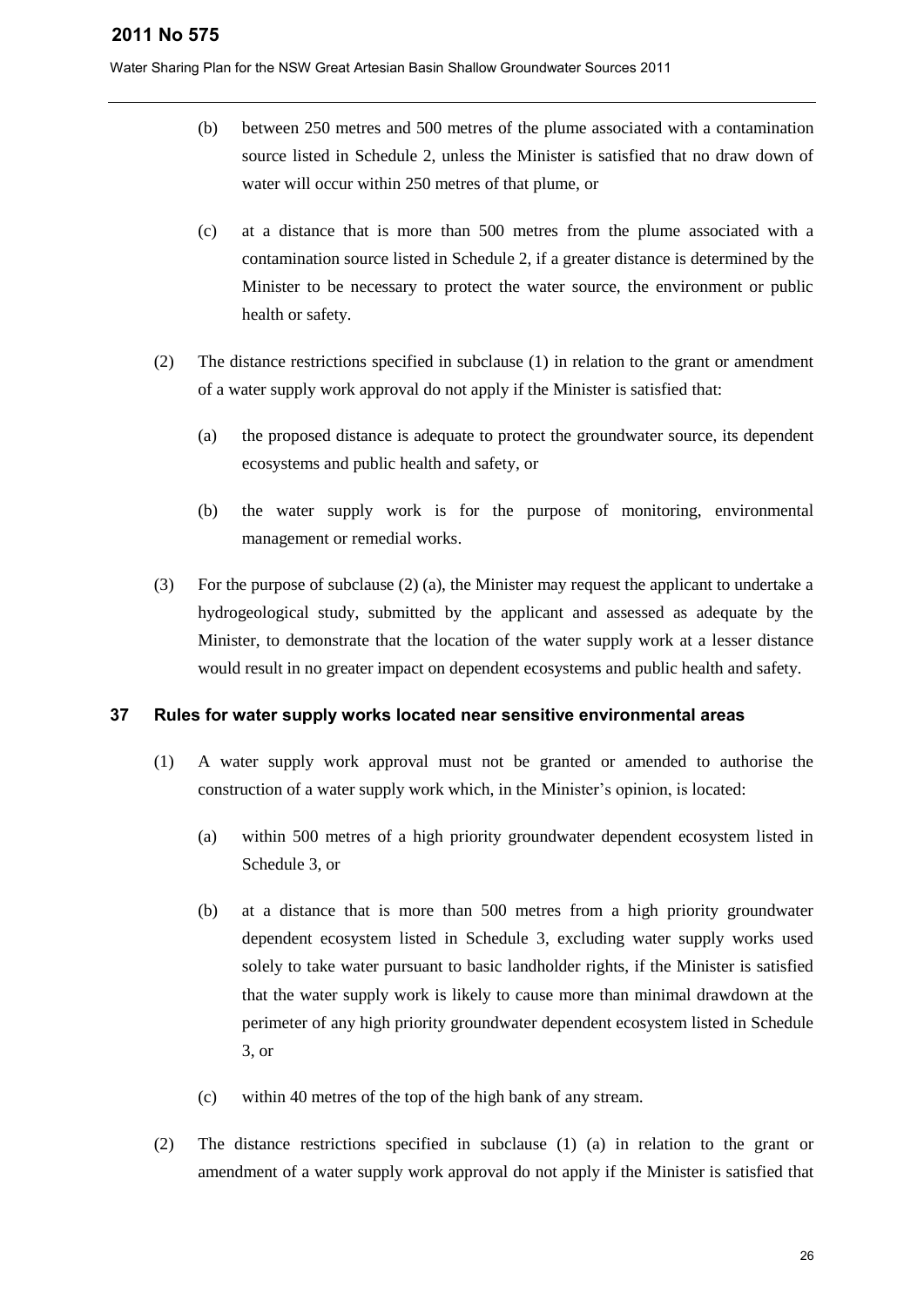no drawdown of water will occur at the perimeter of any high priority groundwater dependent ecosystem in Schedule 3.

- (3) The distance restrictions specified in subclause (1) in relation to the granting or amendment of a water supply work approval do not apply if the Minister is satisfied that:
	- (a) the water supply work is for the purpose of monitoring, environmental management or remedial works,
	- (b) the water supply work replaces an existing water supply work that is part of a bore network for a local water utility for the purpose of town water supply,
	- (c) the water supply work is a replacement groundwater work, or
	- (d) the location of the water supply work at a lesser distance would result in no greater impact on these groundwater sources and their dependent ecosystems.
- (4) The Minister may request the applicant to undertake a hydrogeological study, submitted by the applicant and assessed as adequate by the Minister, to demonstrate that:
	- (a) for the purpose of subclause (2), no more than minimal drawdown of water will occur at the perimeter of any high priority groundwater dependent ecosystem listed in Schedule 3, or
	- (b) for the purpose of subclause (3) (d), the location of the water supply work at a lesser distance would result in no greater impact on these groundwater sources and their dependent ecosystems.

# **38 Rules for water supply works located near groundwater dependent culturally significant sites**

- (1) A water supply work approval must not be granted or amended to authorise the construction of a water supply work which, in the Minister's opinion, is located within:
	- (a) 100 metres of a groundwater dependent culturally significant site in the case of a water supply work used solely to take water pursuant to basic landholder rights, or
	- (b) 200 metres of a groundwater dependent culturally significant site in the case of a water supply work not used solely to take water pursuant to basic landholder rights.
- (2) The distance restrictions specified in subclause (1) in relation to the grant or amendment of a water supply work approval do not apply if the Minister is satisfied that: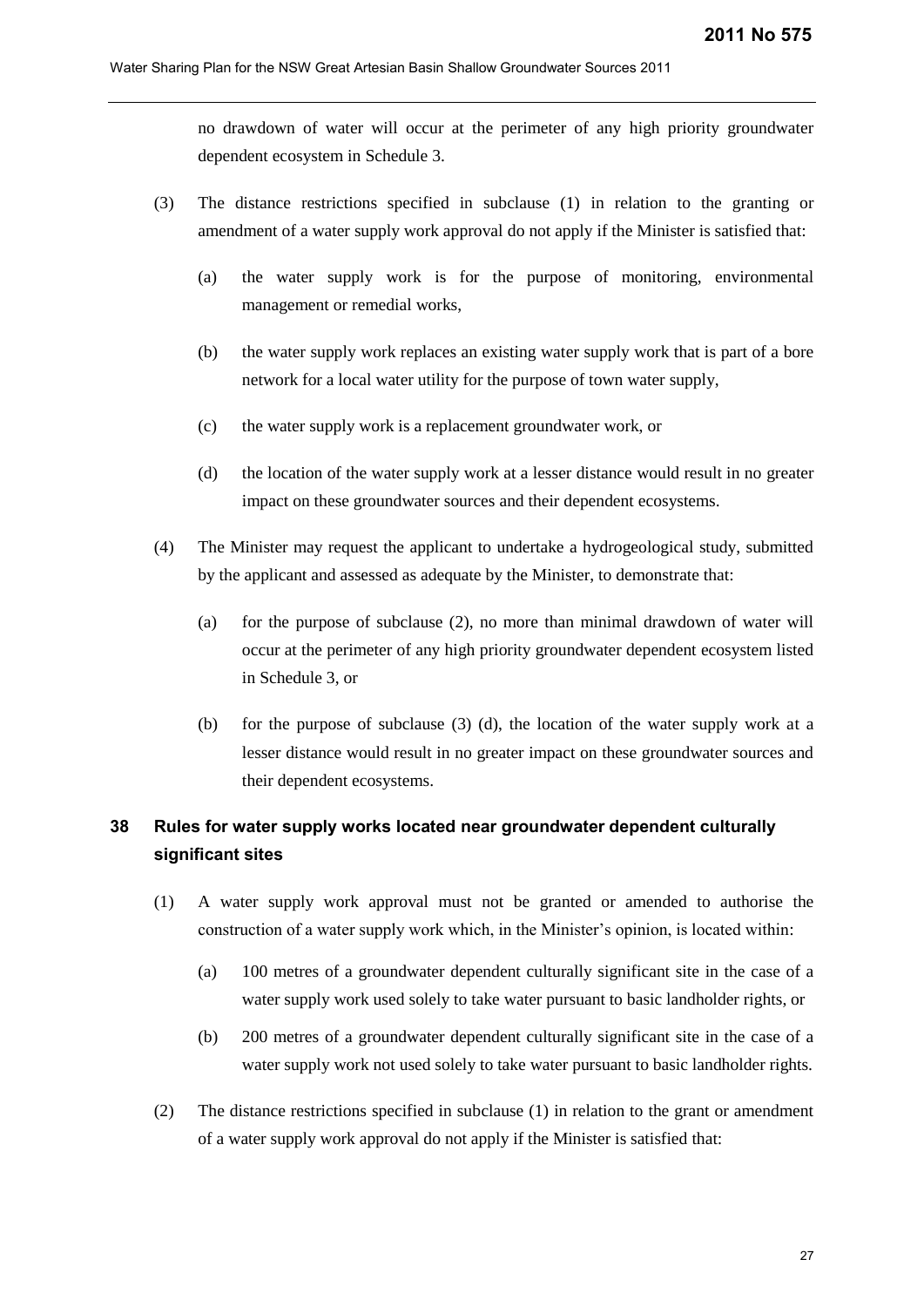Water Sharing Plan for the NSW Great Artesian Basin Shallow Groundwater Sources 2011

- (a) the water supply work is for the purpose of monitoring, environmental management or remedial works,
- (b) the water supply work replaces an existing water supply work that is part of a bore network for a local water utility for the purpose of town water supply,
- (c) the water supply work is sealed off to the nearest impervious layer above the slotted intervals of the water supply work with an impermeable seal constructed between the casing and the bore hole in accordance with any requirements specified by the Minister,
- (d) the water supply work is a replacement groundwater work, or
- (e) the location of the water supply work at a lesser distance would result in no greater impact on these groundwater sources and their groundwater dependent culturally significant sites.
- (3) For the purpose of subclause (2) (e), the Minister may request the applicant to undertake a hydrogeological study, submitted by the applicant and assessed as adequate by the Minister, to demonstrate that the location of the water supply work at a lesser distance would result in no more than minimal impact on these groundwater sources and their groundwater dependent culturally significant sites.

**Note.** Culturally significant sites will be identified as a part of the assessment undertaken by the NSW Office of Water during the processing of an application for the granting or amendment of a water supply work approval.

## **39 Rules for the use of water supply works located within restricted distances**

- (1) Subject to subclauses (2) and (3), a water supply work that is located within a restricted distance specified in clauses 35 to 38, must not, in any water year, be used to take more water than the volume of water that is equal to the sum of the share components of the access licences nominating that water supply work at the commencement of this Plan.
- (2) Subject to subclause (3), a water supply work that becomes located within a restricted distance specified in clauses 35 to 38 as a result of an amendment to this Plan must not, in any water year, be used to take more water than the volume of water that is equal to the sum of share components of access licences nominating that water supply work at the time of the amendment.
- (3) Subclauses (1) and (2) do not apply where a restricted distance does not apply in accordance with clauses 35 to 38.

**Note.** The water quality from any bore can be affected by land use activities and inherent water quality in the aquifer. Water quality cannot be guaranteed and extracted water may be unsuitable for human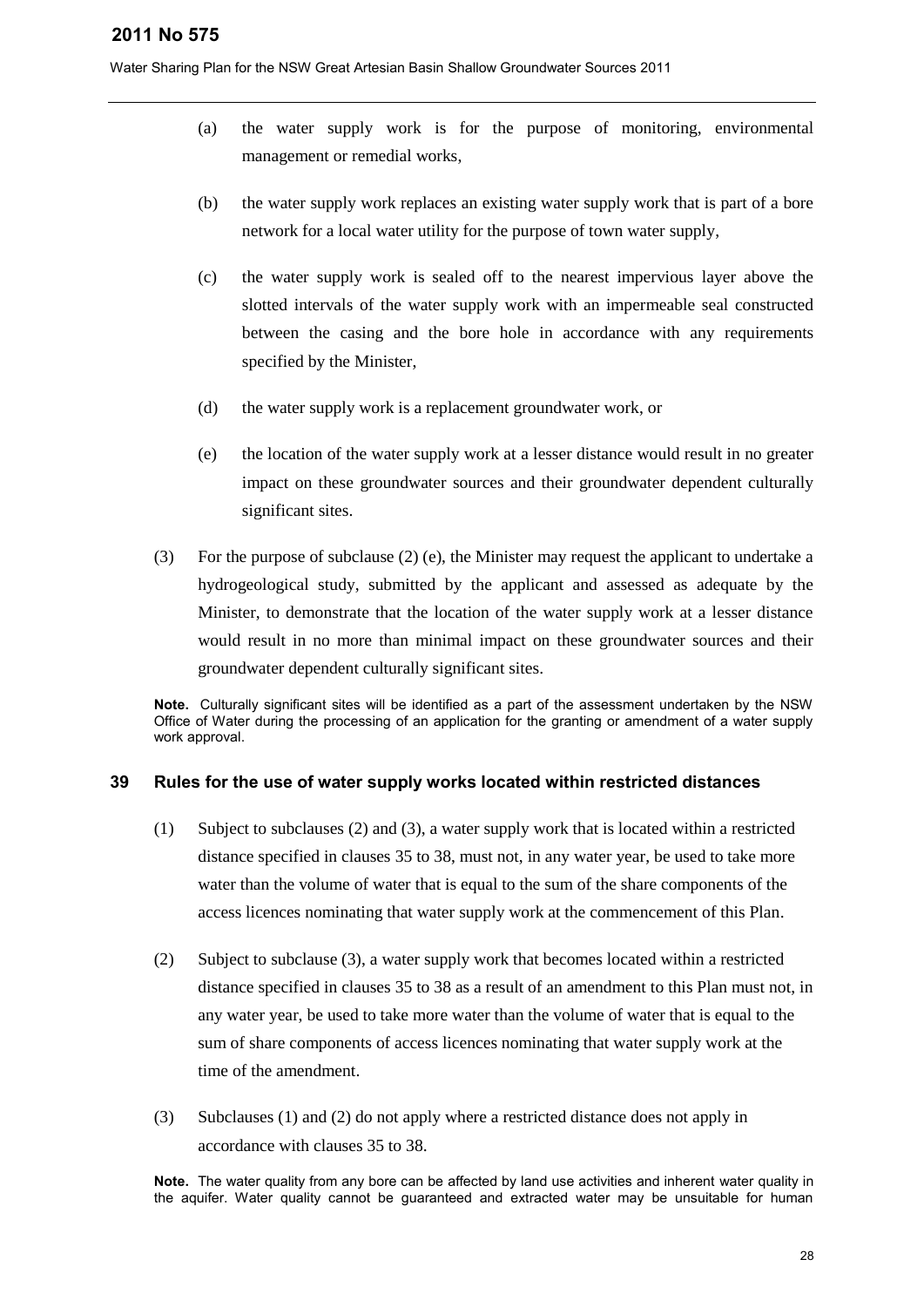consumption and other uses. The quality of water extracted should be tested before being used and appropriately treated. Such testing and treatment is the responsibility of the licence holder.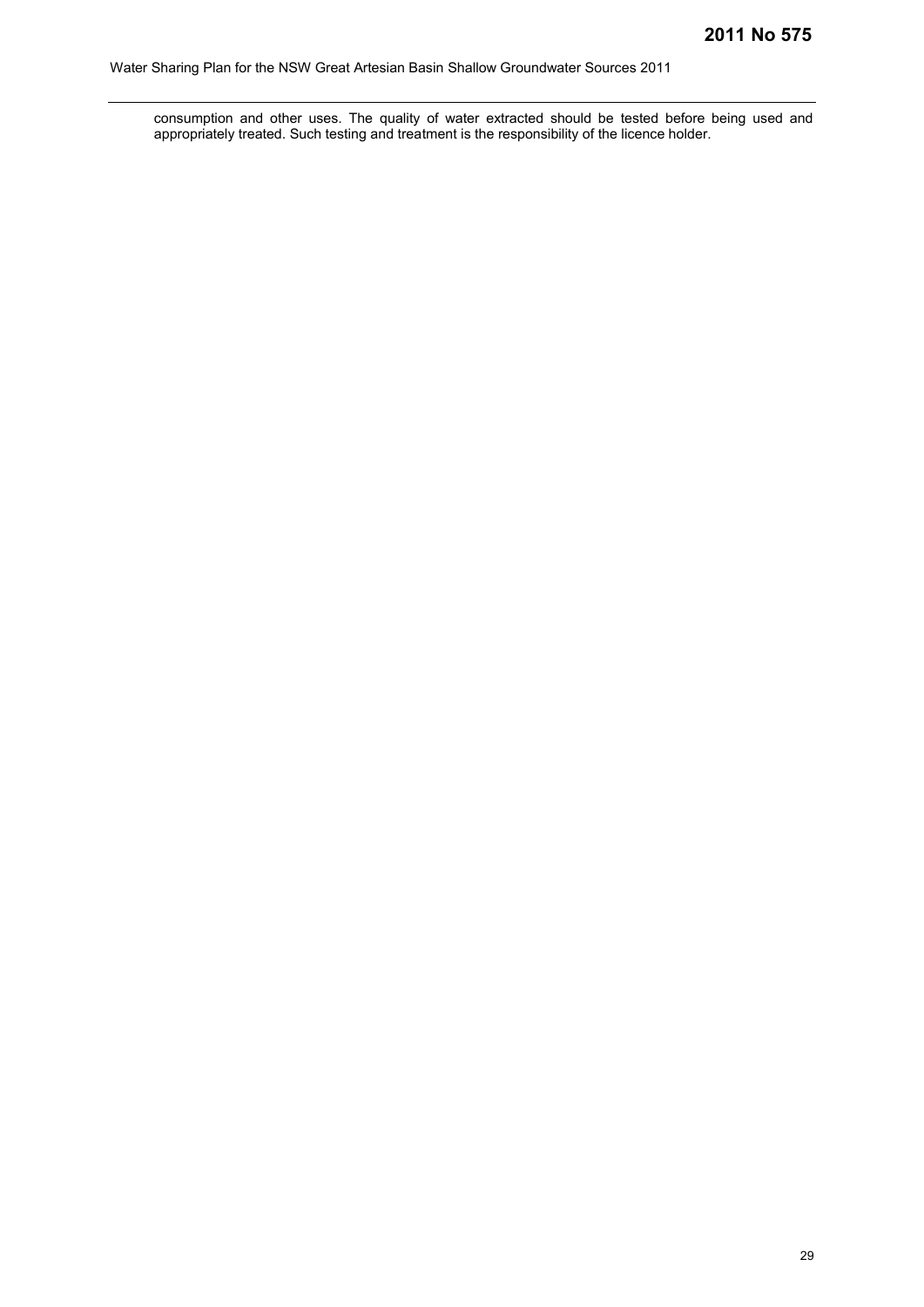# <span id="page-29-0"></span>**Part 10 Access licence dealing rules**

## **40 General**

The access licence dealing rules established in this Part apply to all access licence dealings in these groundwater sources.

#### **Notes.**

- 1 Access licence dealings in these groundwater sources are subject to the provisions of the Act, the regulations, the access licence dealing principles and the access licence dealing rules established in this Part.
- 2 The access licence dealing principles prevail over the access licence dealing rules in this Plan to the extent of any inconsistency, as provided under section 71Z (3) of the Act.

## **41 Conversion of access licence to new category**

- (1) This clause relates to dealings under section 71O of the Act in these groundwater sources.
- (2) Dealings under section 71O of the Act are prohibited.

## **42 Amendment of share component dealings (change of groundwater source)**

- (1) This clause relates to dealings under section 71R of the Act in these groundwater sources.
- (2) Dealings under section 71R of the Act are prohibited if the dealing involves any of the following:
	- (a) the cancellation of an access licence with a share component that specifies the GAB Surat Shallow Groundwater Source in order to grant an access licence with a share component that specifies the GAB Central Shallow Groundwater Source or the GAB Warrego Shallow Groundwater Source, or
	- (b) the cancellation of an access licence with a share component that specifies the GAB Central Shallow Groundwater Source or the GAB Warrego Shallow Groundwater Source in order to grant an access licence with a share component that specifies the GAB Surat Shallow Groundwater Source .

## **43 Assignment of water allocations dealings**

- (1) This clause relates to dealings under section 71T of the Act in these groundwater sources.
- (2) Dealings under section 71T of the Act are prohibited if the dealing involves any of the following:
	- (a) an assignment of water allocation from an access licence with a share component that specifies the GAB Surat Shallow Groundwater Source, to an access licence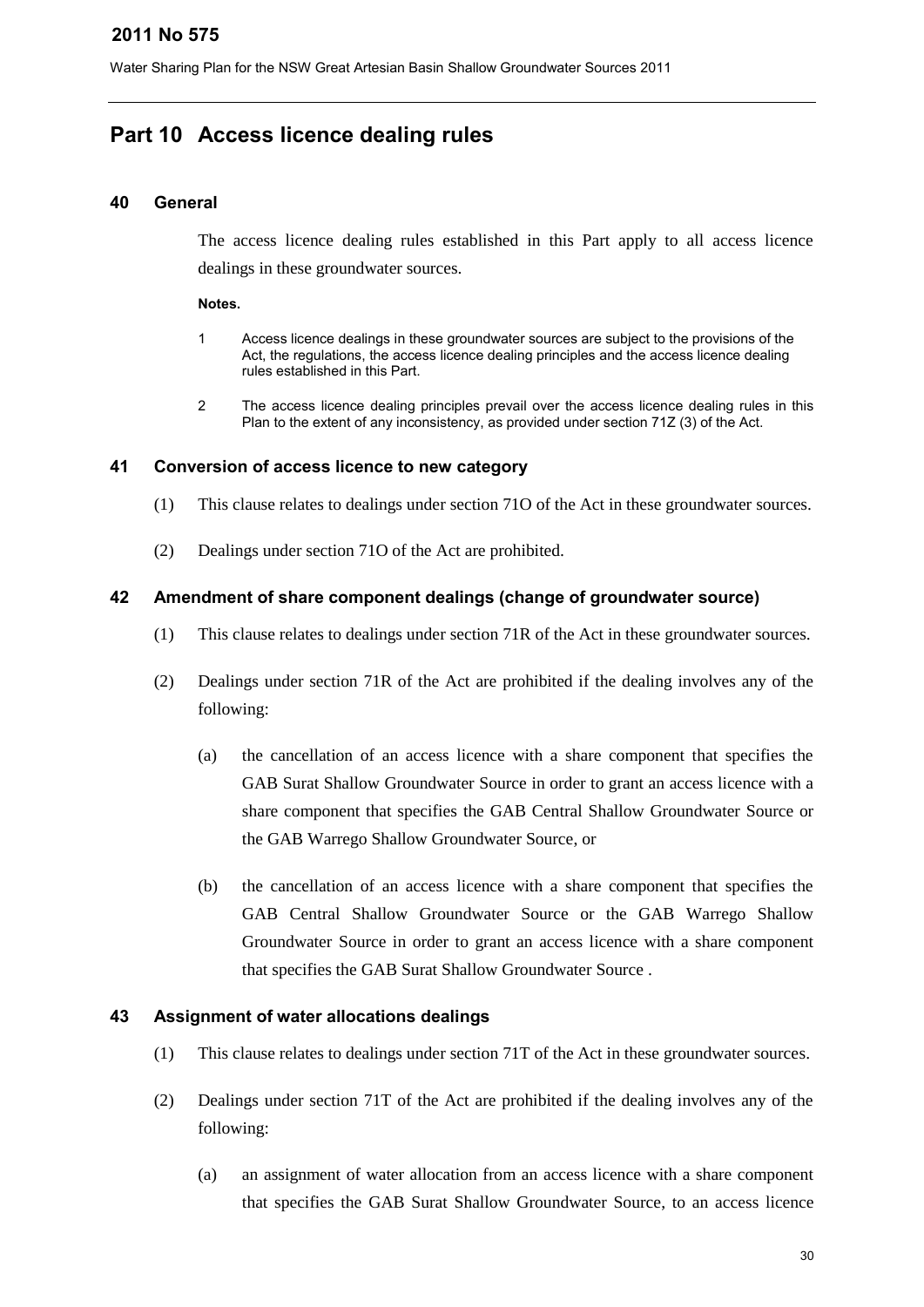with a share component that specifies the GAB Central Shallow Groundwater Source or the GAB Warrego Shallow Groundwater Source, or

(b) an assignment of water allocation from an access licence with a share component that specifies the GAB Central Shallow Groundwater Source or the GAB Warrego Shallow Groundwater Source , to an access licence with a share component that specifies the GAB Surat Shallow Groundwater Source .

#### **44 Interstate transfer of access licences and assignment of water allocation**

- (1) This clause relates to dealings under section 71U or 71V of the Act in these groundwater sources.
- (2) Dealings involving the interstate transfer of an access licence to or from these groundwater sources may only be permitted where administrative arrangements have been agreed to and implemented by the States.
- (3) Dealings involving the interstate assignment of water allocations to or from access licences in these groundwater sources may only be permitted where administrative arrangements have been agreed to and implemented by the States.

#### **45 Nomination of water supply works dealings**

- (1) This clause relates to dealings under section 71W of the Act in these groundwater sources.
- (2) Dealings under section 71W of the Act are prohibited if the dealing involves:
	- (a) an access licence which nominates a water supply work located in the GAB Surat Shallow Groundwater Source being amended to nominate a water supply work located in the GAB Central Shallow Groundwater Source or the GAB Warrego Shallow Groundwater Source, or
	- (b) an access licence which nominates a water supply work located in the GAB Central Shallow Groundwater Source or the GAB Warrego Shallow Groundwater Source being amended to nominate a water supply work located in the GAB Surat Shallow Groundwater Source.
- (3) Dealings under section 71W of the Act that involve the interstate nomination of water supply works by access licences in these groundwater sources may only be permitted where administrative arrangements have been agreed to and implemented by the States.
- (4) Dealings under section 71W of the Act that involve the nomination of water supply works by interstate access licences may only be permitted where administrative arrangements have been agreed to and implemented by the States.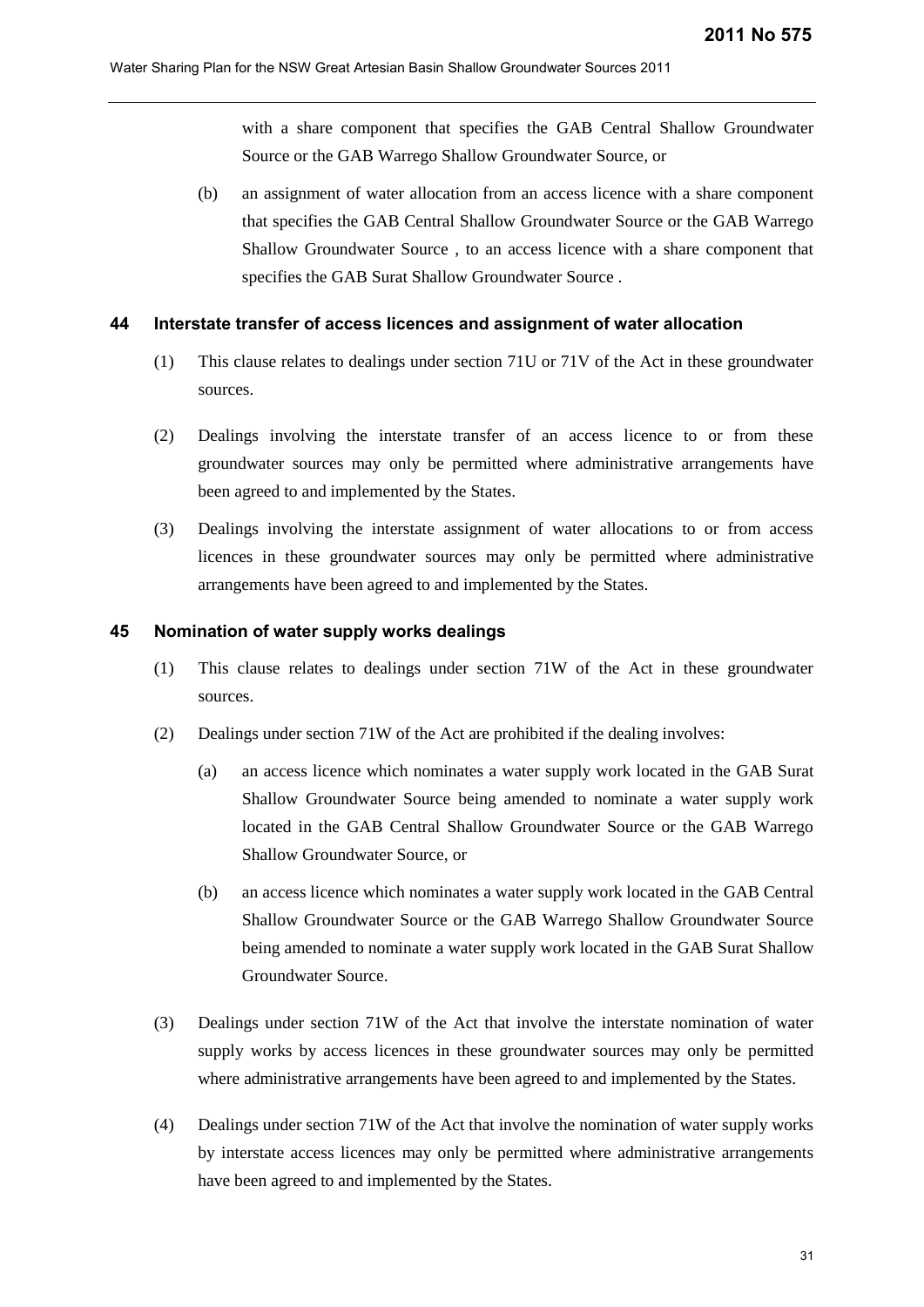Water Sharing Plan for the NSW Great Artesian Basin Shallow Groundwater Sources 2011

# <span id="page-31-0"></span>**Part 11 Mandatory conditions**

## <span id="page-31-1"></span>**Division 1 General**

## **46 General**

In this Part:

(a) a requirement to notify the Minister in writing is satisfied by making a notification in writing to one of the addresses listed in Appendix 2 of this Plan or to the email address for the NSW Office of Water Licensing Enquiries Information Centre,

**Note.** At the commencement of this Plan, the email address for the NSW Office of Water Licensing Enquiries Information Centre is information@water.nsw.gov.au.

(b) a *metered water supply work with a data logger* means a water supply work with a data logger and a meter that complies with *Australian Technical Specification ATS 4747, Meters for non-urban water supply* as may be updated or replaced from time to time, and

**Note.** The definition of *metered water supply work with a data logger* does not include all water supply works that are metered or that have a data logger. The water supply work must meet the parameters of this definition for the water supply work to be a *metered water supply work with a data logger*.

(c) if the holder of a water supply work approval is the same as the holder of the access licence under which water is proposed to be taken, then it is not necessary to maintain two separate Logbooks and all the required information can be kept in one Logbook.

## <span id="page-31-2"></span>**Division 2 Access licences**

**Note.** This Division is made in accordance with sections 17 (c), 20 and 66 of the Act.

## **47 General**

- (1) Access licences in these groundwater sources must have mandatory conditions where required to give effect to the following:
	- (a) the relevant water allocation account management rules specified in Part 8 of this Plan for the respective category or subcategory of access licence,
	- (b) water must not be taken under an access licence otherwise than in compliance with the conditions applying to the water supply work approval for the water supply work through which water is to be taken,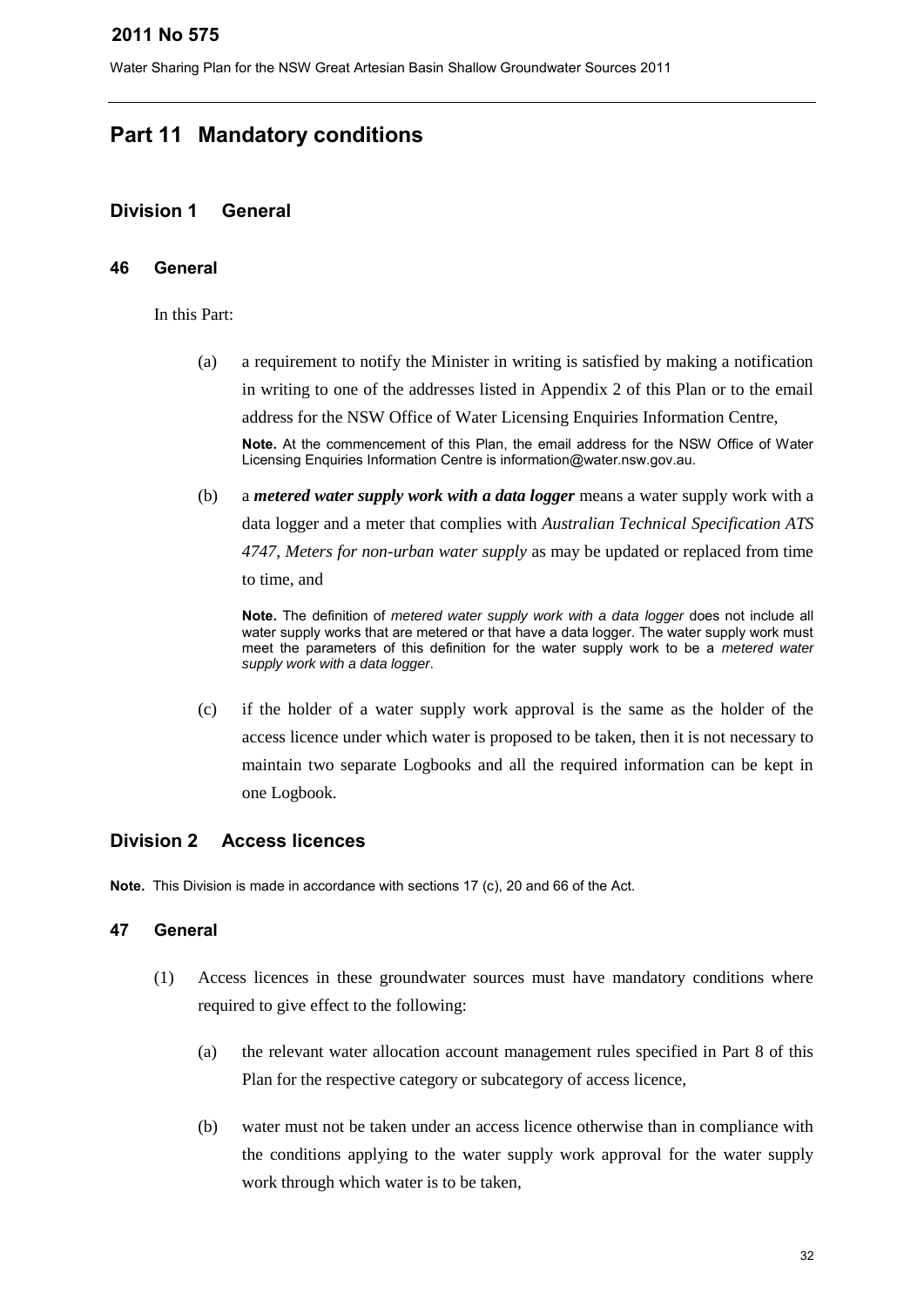- (c) the holder of the access licence must notify the Minister, in writing, immediately upon becoming aware of a breach of any condition of the access licence, and
- (d) any other condition required to implement the provisions of this Plan.
- (2) Access licences in these groundwater sources, excluding access licences that nominate only metered water supply works with a data logger, must have mandatory conditions where required to give effect to the following:
	- (a) the holder of the access licence must keep a Logbook,
	- (b) the holder of the access licence must record the following in the Logbook:
		- (i) each date and period of time during which water was taken under the access licence,
		- (ii) the volume of water taken on that date,
		- (iii) the water supply work approval number of the water supply work used to take that water on that date,
		- (iv) the purpose or purposes for which the water was taken on that date,
		- (v) the volume of water taken each water year, by comparison to the maximum volume of water permitted to be taken in that water year under clause 32 (1), and
		- (vi) any other information required to be recorded in the Logbook under the rules of this Plan,
	- (c) the holder of the access licence must produce the Logbook to the Minister for inspection, when requested, and
	- (d) the holder of the access licence must retain the information required to be recorded in the Logbook for 5 years from the date to which that information relates.
- (3) When directed by the Minister by notice in writing, the holder of an access licence that nominates only a metered water supply work with a data logger must keep a Logbook in accordance with any requirements from subclause (2) that are specified in the notice.
- (4) All access licences of the subcategory "Aboriginal cultural" must have a mandatory condition that specifies that water must only be taken under the access licence by Aboriginal persons or Aboriginal communities for personal, domestic or communal purposes including drinking, food preparation, washing, manufacturing traditional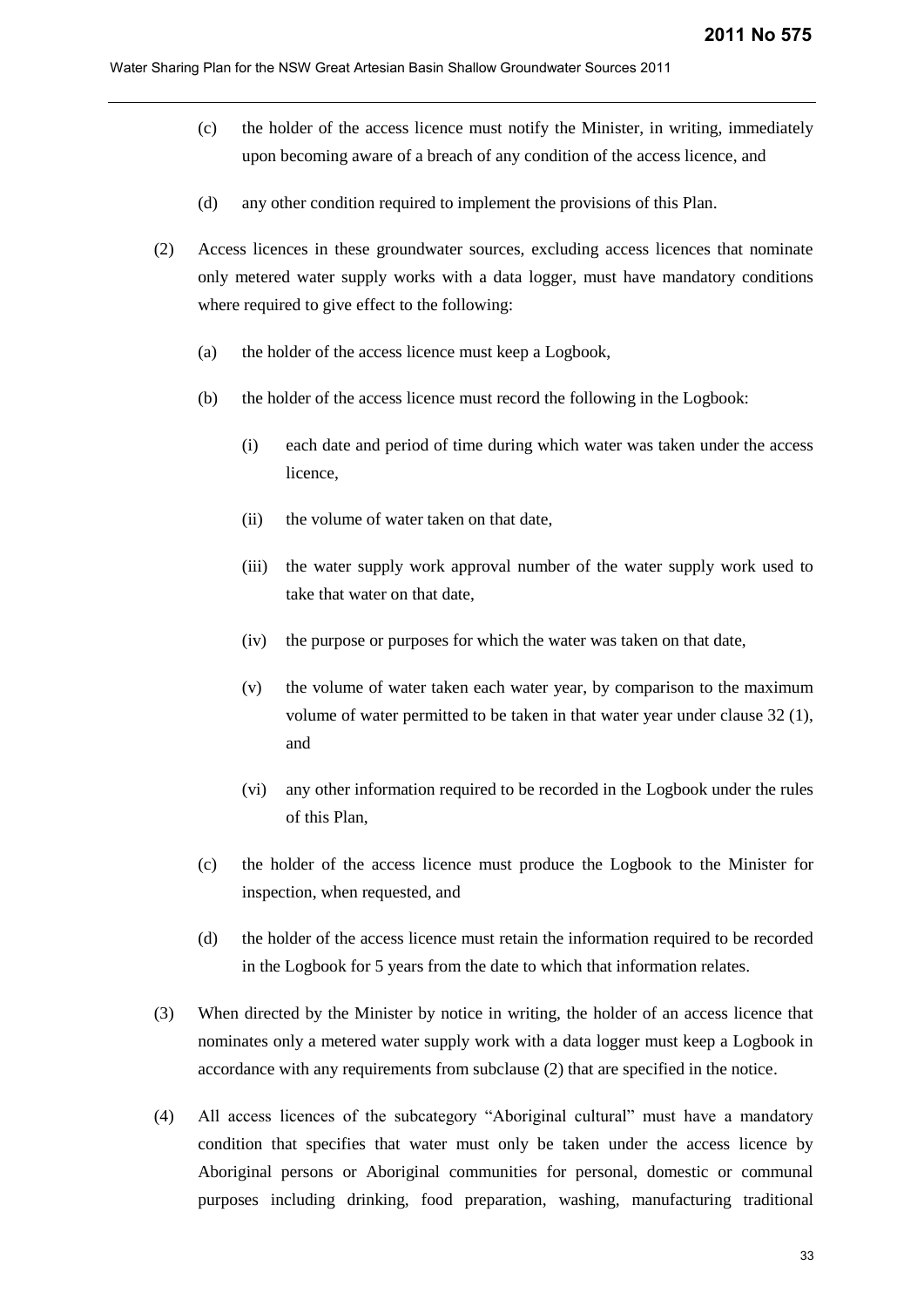Water Sharing Plan for the NSW Great Artesian Basin Shallow Groundwater Sources 2011

artefacts, watering domestic gardens, cultural teaching, hunting, fishing, gathering and for recreational, cultural and ceremonial purposes.

(5) An access licence for a project under Part 4 for State Significant Development or Part 3A for State Significant Infrastructure under Part 5.1 of the *Environmental Planning and Assessment Act 1979* must have mandatory conditions where required to give effect to the rules for the use of water supply works located within restricted distances specified in clause 39.

## <span id="page-33-0"></span>**Division 3 Water supply work approvals**

**Note.** This Division is made in accordance with sections 17 and 100 of the Act.

## **48 General**

- (1) Water supply work approvals for water supply works in these groundwater sources must have mandatory conditions where required to give effect to the following:
	- (a) when directed by the Minister by notice in writing, the approval holder must have metering equipment installed that meets the following requirements:
		- (i) the metering equipment must accurately measure and record the flow of all water taken through the water supply work.
		- (ii) the metering equipment must comply with *Australian Technical Specification ATS 4747, Meters for non-urban water supply* as may be updated or replaced from time to time,
		- (iii) the metering equipment must be operated and maintained in a proper and efficient manner at all times,
		- (iv) the metering equipment must be sited and installed at a place in the pipe, channel or conduit between the water source and the first discharge outlet. There must be no flow of water in to or out of the pipe, channel or conduit between the water source and the metering equipment, and
		- (v) any other requirements as to type, standard or other criteria for the metering equipment, as specified in the notice, and

**Note.** The Minister may direct a landholder or person to install, replace or to properly maintain metering equipment under section 326 of the Act.

(b) the approval holder must comply with the rules for limiting the taking of water within the distance restrictions as specified in clause 39,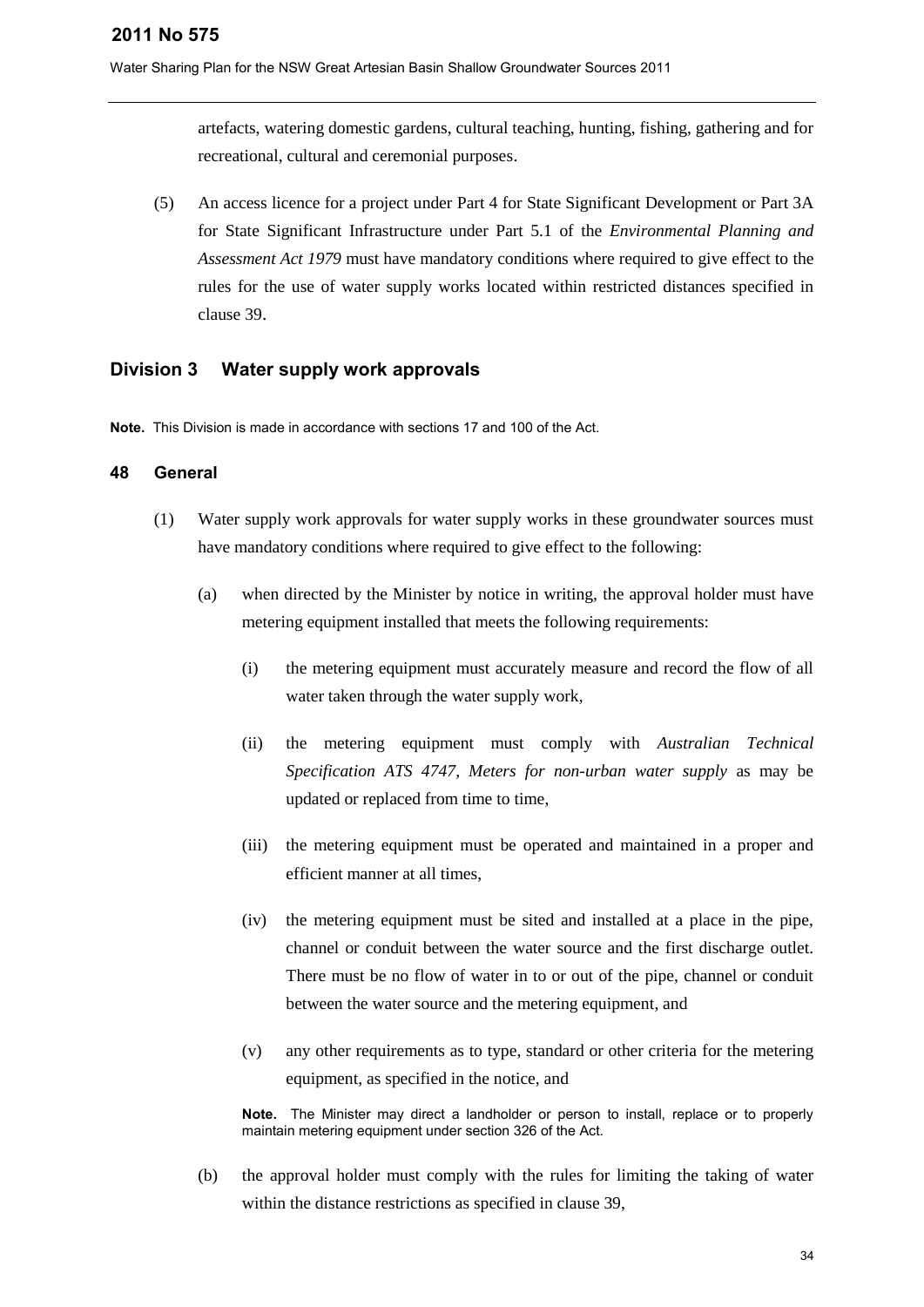- (c) the approval holder must ensure the construction of a new water supply work is constructed so as to be:
	- (i) screened in the groundwater source nominated by the access licence, and
	- (ii) sealed off from all other water sources,
- (d) the construction of a new water supply work must:
	- (i) comply with the restricted distances specified in or specified by the Minister in accordance with clauses 35 to 38;
	- (ii) comply with the construction standards for that type of bore prescribed in the *Minimum Construction Requirements for Water Bores in Australia*, 2003, ISBN 1 9209 2009 9 as may be updated or replaced from time to time, and
	- (iii) be constructed appropriately so as to prevent contamination between aquifers,
- (e) the approval holder must ensure that if the water supply work is abandoned or replaced that it is decommissioned in compliance with the 'minimum requirements for decommissioning bores' prescribed in the *Minimum Construction Requirements for Water Bores in Australia*, 2003, ISBN 1 9209 2009 9 as may be updated or replaced from time to time, unless otherwise directed by the Minister in writing,
- (f) within two months of the decommissioning of the water supply work, the approval holder must notify the Minister in writing that the water supply work has been decommissioned,
- (g) the approval holder must, within two months of completion of the construction of the water supply work, or within two months after the issue of the water supply work approval if the water supply work is existing, submit to the NSW Office of Water the approved form completed with all relevant details including:
	- (i) the name and licence number of the driller who constructed the water supply work,
	- (ii) the details of geology and construction as required by the approved form,
	- (iii) details of the location of the water supply work on a copy of the lot and deposited plan of the land, its geographical reference accurate to  $\pm$  5 meters, and the respective distance(s) of the water supply work from the property boundaries, and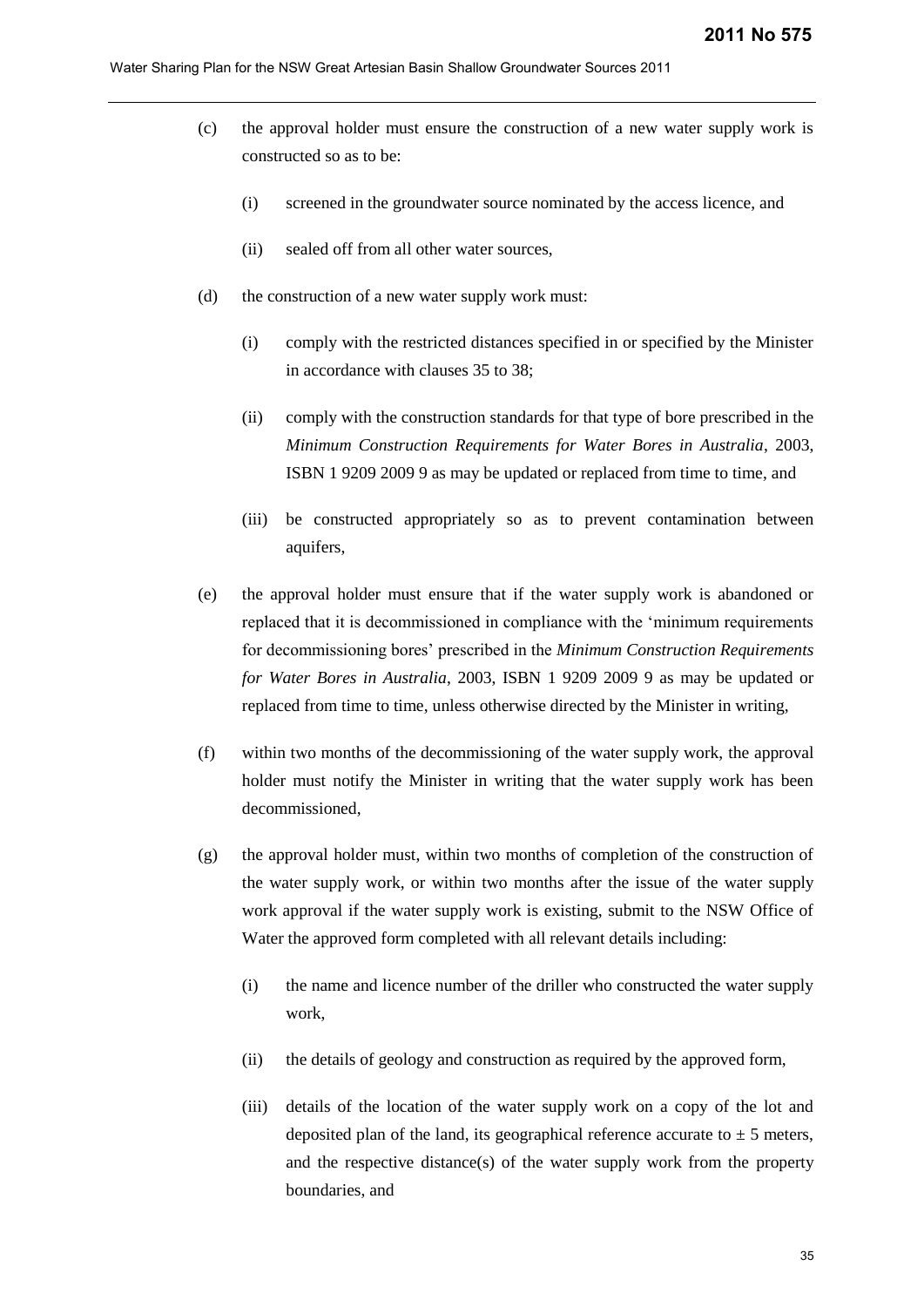- (iv) if the Minister has requested any water analysis and/or pumping tests to be carried out, details of the water analysis and/or pumping tests required by the Minister,
- (h) if, during the construction of the water supply work, saline or contaminated water is encountered above the production aquifer, the approval holder must:
	- (i) notify the Minister within 48 hours of becoming aware of the contaminated water,
	- (ii) take all steps to minimise contamination and environmental harm,
	- (iii) ensure that such water is sealed off by inserting casing to a depth sufficient to exclude the saline or contaminated water from the water supply work, and, if specified by the Minister, place an impermeable seal between the casing(s) and the walls of the water supply work from the bottom of the casing to ground level, as specified by the Minister, and
	- (iv) if the Minister has specified any other requirements, comply with any requirements specified by the Minister,
- (i) when directed by the Minister by notice in writing, the approval holder must provide a report in the form specified in the notice detailing the quality of any water obtained using the water supply work,
- (j) that the water supply work approval will lapse if the construction of the water supply work is not completed within three years of the issue of the water supply work approval, and
- (k) any other conditions required to implement the provisions of this Plan.
- (2) Water supply work approvals for water supply works in these groundwater sources, must have mandatory conditions where required to give effect to the following, provided that these requirements do not apply to a water supply work that is a metered water supply work with a data logger:
	- (a) the holder of a water supply work approval must keep a Logbook,
	- (b) the holder of a water supply work approval must keep the following in the Logbook:
		- (i) each date and period of time during which water was taken using the water supply work,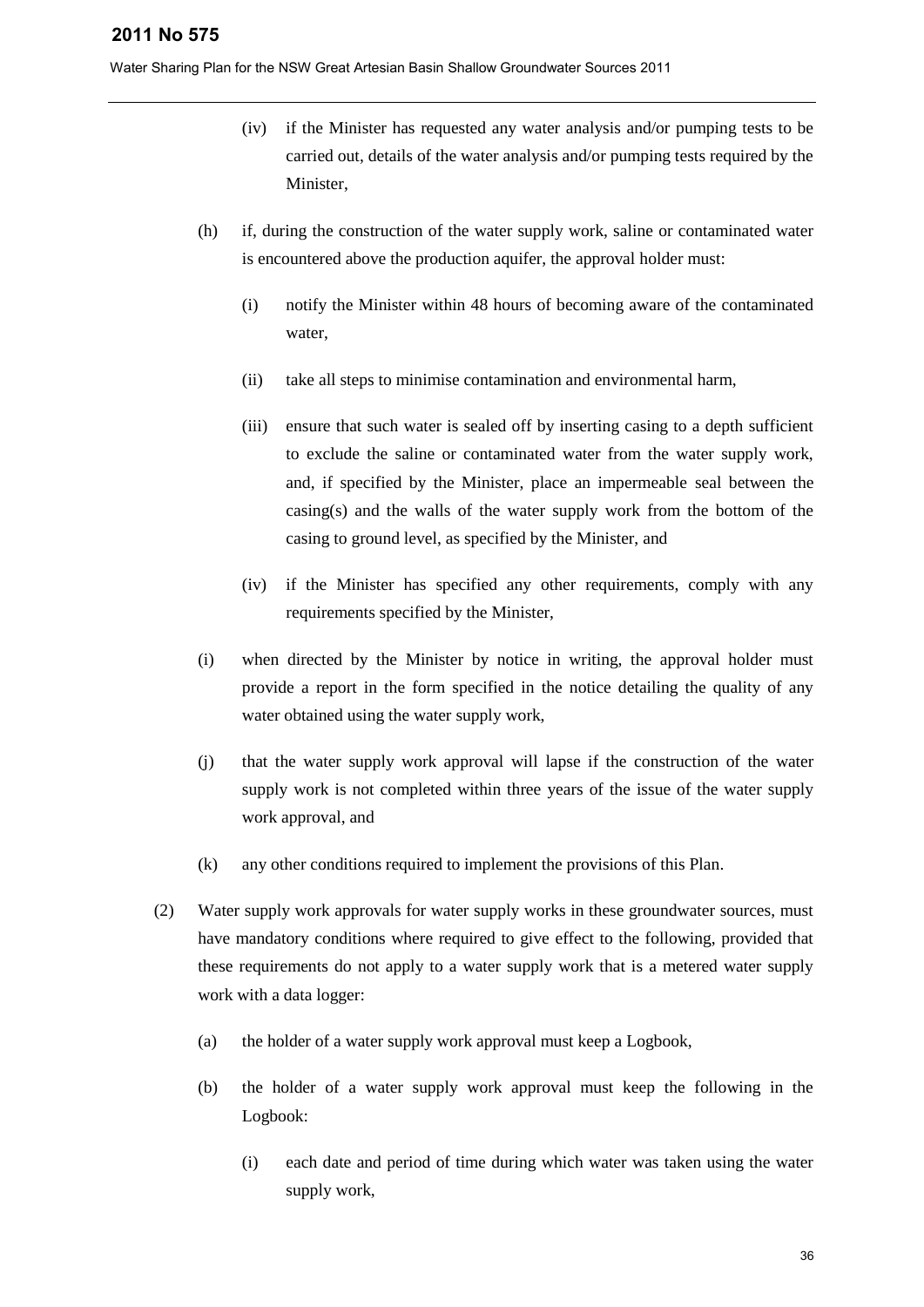- (ii) the volume of water taken on that date,
- (iii) the access licence number of the access licence under which water was taken on that date, or, if water was taken under some other authority (such as basic landholder rights entitlement), the authority under which water was taken,
- (iv) the purpose or purposes for which the water taken on that date was used,
- (v) details of any cropping carried out using the water taken through the water supply work including the type of crop, area cropped, and dates of planting and harvesting,
- (vi) where metering equipment has been installed for use in connection with the water supply work, the meter reading before water is taken.
- (vii) where metering equipment has not been installed for use in connection with the water supply work, details of all pumping activities for the water supply work including pump running hours, pump power usage or pump fuel usage, and pump capacity per unit of time,
- (viii) any other information required to be recorded in the Logbook under the rules of this Plan,
- (c) the holder of the water supply work approval must produce the Logbook to the Minister for inspection, when requested, and
- (d) the holder of a water supply work approval must retain the information required to be recorded in the Logbook for five years from the date to which that information relates.
- (3) A water supply work approval for a replacement groundwater work shall have mandatory conditions to give effect to the requirements for a replacement groundwater work specified in, or specified by the Minister in accordance with, clause 34.
- (4) A water supply work approval granted in circumstances where clause 35 (3) (d) applies must have a mandatory condition where necessary to give effect to clause 35 (5).
- **Note.** Part 12 of this Plan allows for amendments to be made to clause 48.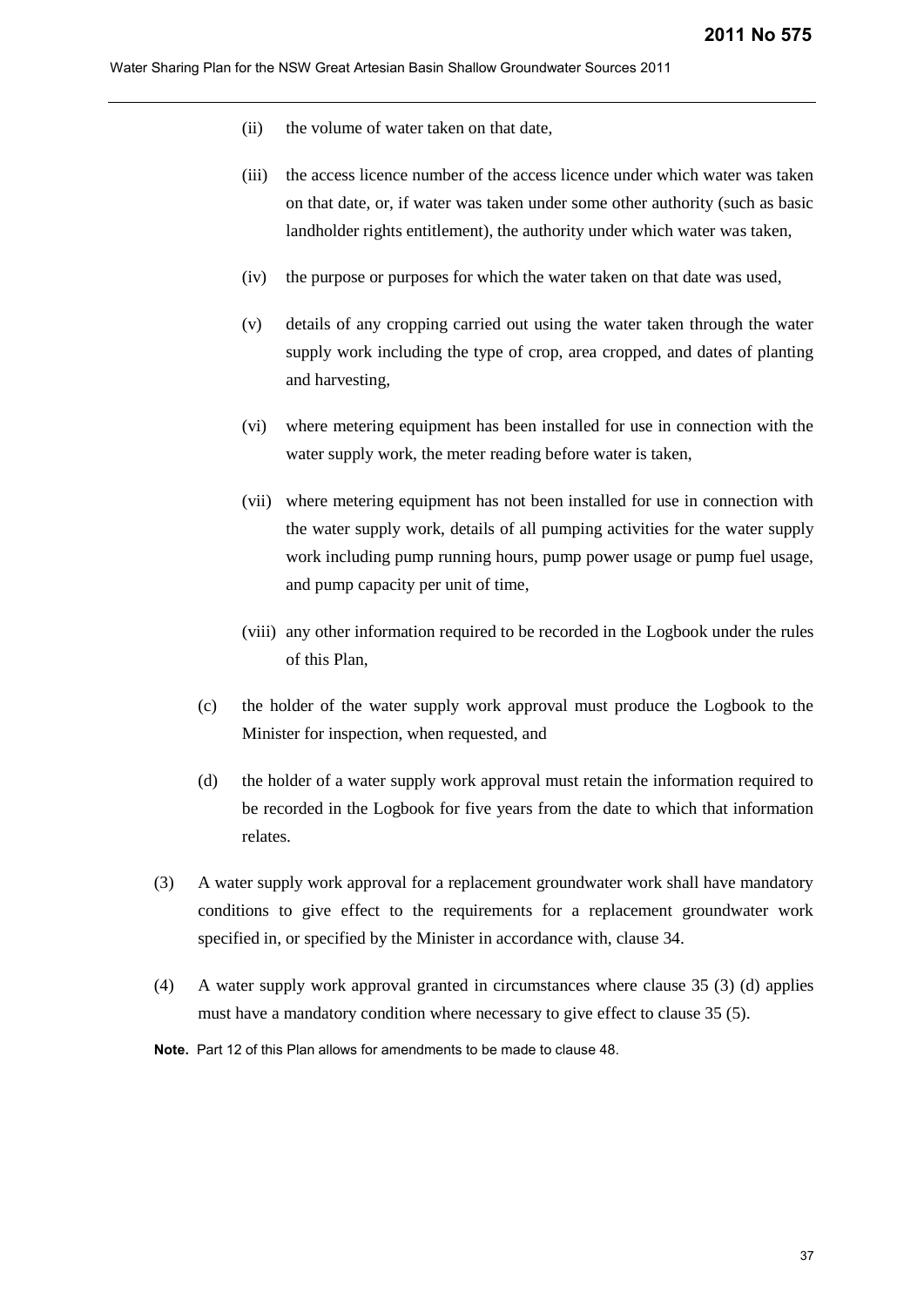# <span id="page-37-0"></span>**Part 12 Amendment of this Plan**

## **49 General**

- (1) Amendments specified throughout this Plan, and in this Part, are amendments authorised by this Plan.
- (2) Amendments authorised by this Plan are taken to include any consequential amendments required to be made to this Plan to give effect to that particular amendment.

**Note.** For example, if Part 1 is amended to add a new management zone, this may require amendment to other parts of this Plan to include rules for that management zone.

(3) An amendment authorised by this Plan which results in a variation of the bulk access regime is an amendment authorised by this Plan for the purposes of sections 87 (2) (c) and 87AA of the Act.

## **50 Part 1**

Part 1 may be amended to do any of the following:

- (a) apply this Plan to new or additional groundwater sources or water management areas (including part thereof) or to modify (including to amend the boundaries) or remove an existing groundwater source or water management area (including part thereof) included in this Plan,
- (b) add, remove or modify a management zone, including the water sources to which a management zone applies and the boundaries of such a zone, and
- (c) amend the Registered Map.

## **51 Part 4**

Part 4 may be amended to vary the amount of recharge reserved as planned environmental water as a result of recharge studies undertaken or assessed as adequate by the Minister.

## **52 Part 6**

Part 6 may be amended to:

(a) modify the long-term average annual extraction limits as a result of recharge studies undertaken or assessed as adequate by the Minister,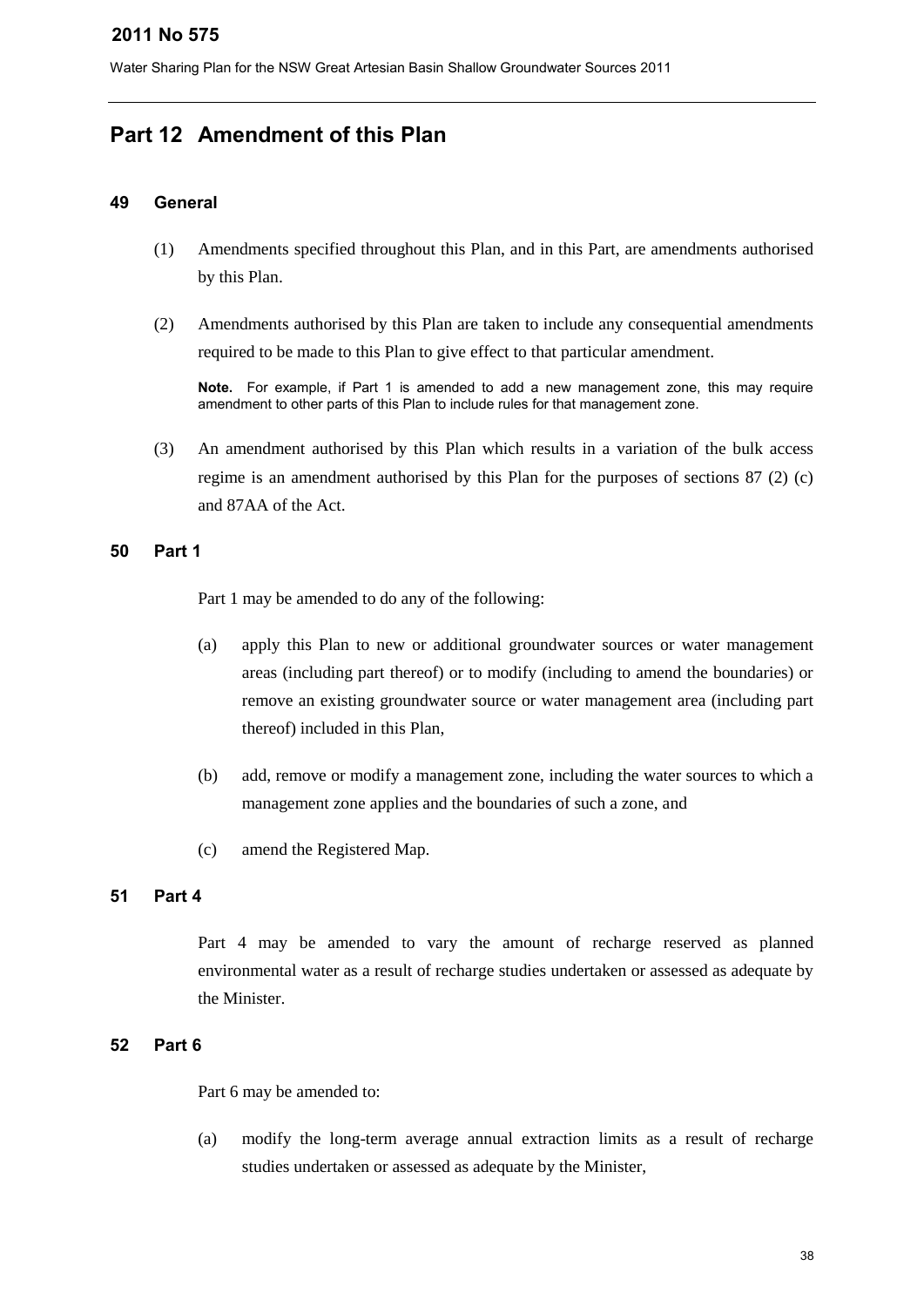- (b) provide for a long-term groundwater storage extraction limit for any of these groundwater sources,
- (c) subsequent to an amendment under paragraph (b), reduce the long-term groundwater storage extraction limits if monitoring or hydrogeological studies demonstrate that it is necessary to ensure that no more than minimal harm will be done to any water source as a consequence of water being taken under aquifer (subcategory "storage") access licences in the relevant groundwater source.

#### **53 Part 8**

Part 8 may be amended to:

- (a) provide access rules for the taking of groundwater for stock watering purposes, or
- (b) provide access rules for access licences in these groundwater sources.

## **54 Part 9**

Part 9 may be amended to do any of the following:

- (a) amend the definition of replacement groundwater work in clause 34,
- (b) add, remove or modify a restricted distance specified in;
	- (i) clause 35 after year 5 of this Plan; or
	- (ii) clause 37 based on the outcomes of further studies of groundwater ecosystem dependency that have been assessed as adequate by the Minister; and
- (c) amend clause 39 to impose further restrictions on the rate and timing of extraction of water to mitigate impacts.

#### **55 Part 11**

Clause 48 may be amended to specify different standards for decommissioning water supply works or construction requirements for water supply works.

## **56 Schedules**

- (1) Schedule 1 may be amended to add, modify or remove a definition.
- (2) Schedule 2 may be amended to add or remove a contamination source.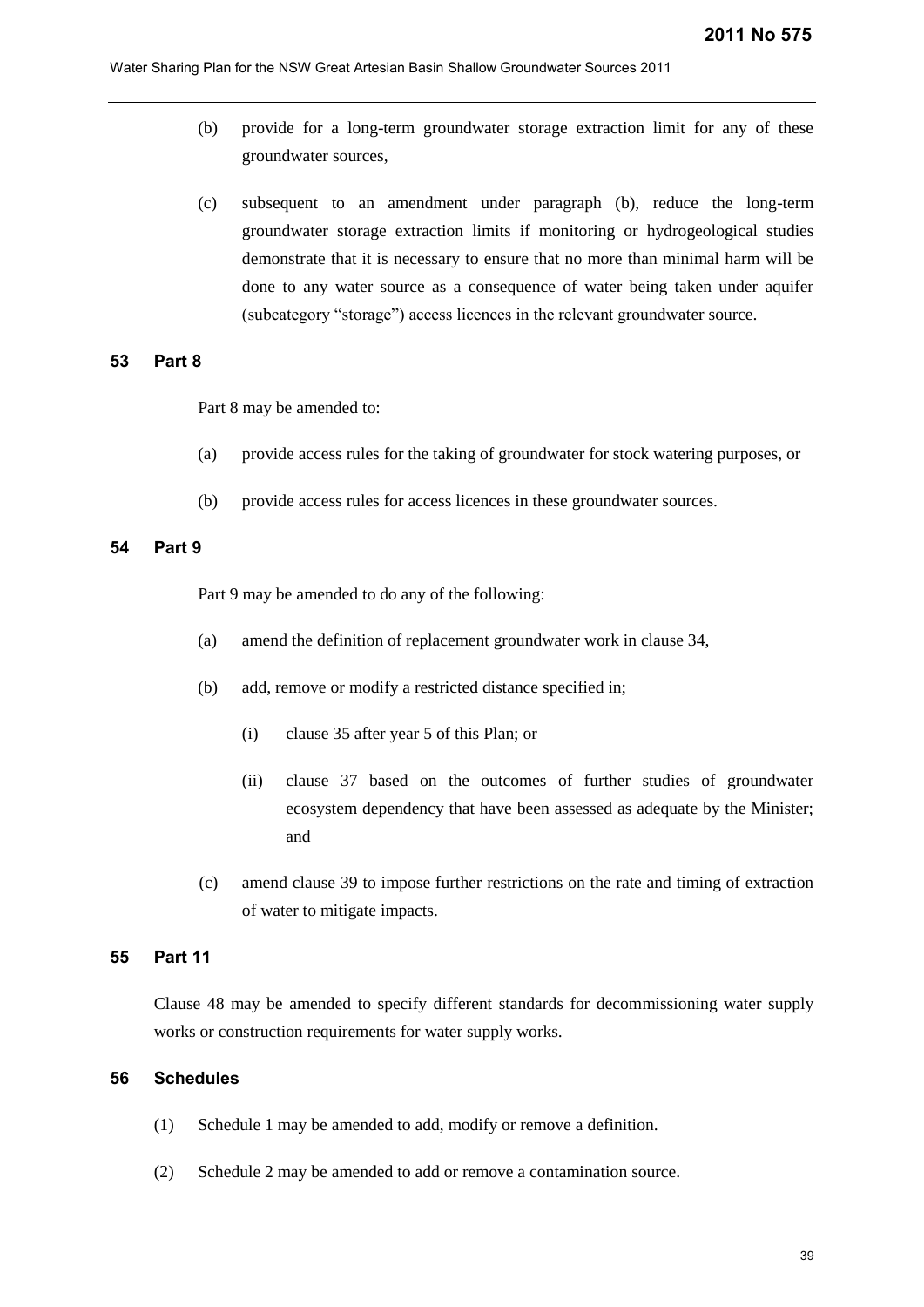Water Sharing Plan for the NSW Great Artesian Basin Shallow Groundwater Sources 2011

(3) Schedule 3 may be amended to add or remove a high priority groundwater dependent ecosystem after year 5 of this Plan.

## **57 Other**

- (1) This Plan may be amended to provide rules for:
	- (a) managed aquifer recharge, or

**Note.** Managed aquifer recharge schemes involve taking water such as recycled water or urban stormwater, treating it and then storing it in underground aquifers under controlled conditions. This water can then be extracted at a later time.

- (b) the interception of water before it reaches a stream or aquifer by plantations or other means.
- (2) This Plan may be amended to allow for the granting of aquifer interference approvals and the management of aquifer interference activities.
- (3) Consequential amendments may be made to this Plan as a result of an amendment to the Act or the regulations.
- (4) This Plan may be amended following the granting of a native title claim pursuant to the provisions of the *Native Title Act 1993* (Cth) to give effect to an entitlement granted under that claim.
- (5) This Plan may be amended to provide rules for the protection of water dependent Aboriginal cultural assets, including:
	- (a) the identification of water dependent Aboriginal cultural assets in a Schedule to this Plan,
	- (b) restrictions on the granting and amendment of water supply works to protect water dependent Aboriginal cultural assets, and/or
	- (d) amendments to the dealing rules to protect water dependent Aboriginal cultural assets.
- (7) This Plan may be amended to allow for the granting of salinity and water table management access licences in these groundwater sources.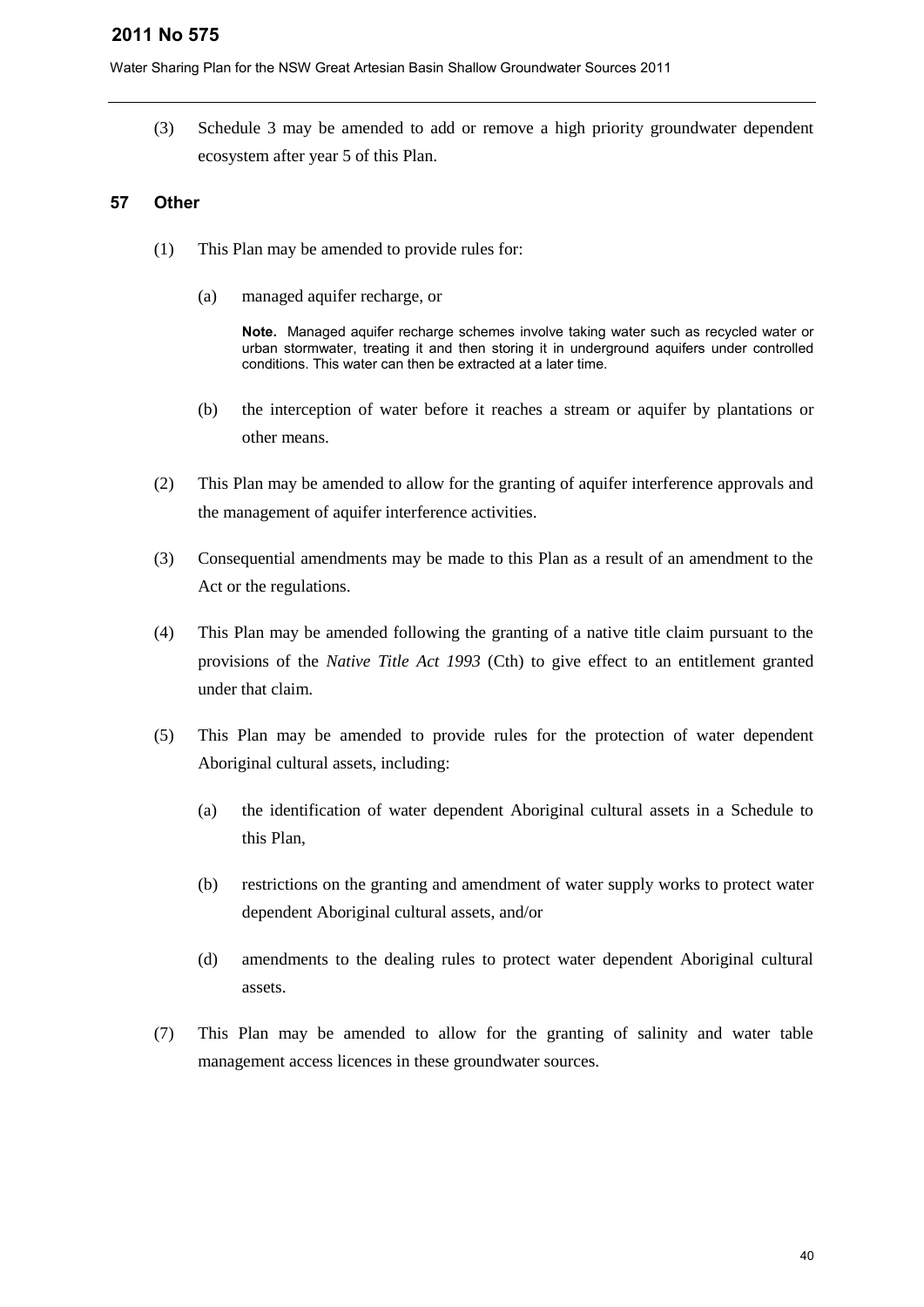## <span id="page-40-0"></span>**Schedule 1 Dictionary**

*Aboriginal person* has the same meaning as under section 4 of the *Aboriginal Land Rights Act 1983*.

*alluvial sediments* means unconsolidated fluvio-lacustrine sediments.

*contamination source* is where a part of these groundwater sources have a substance present within them at a concentration above that at which the substance is normally present and at a level that presents a risk of harm to human health, or the environment or at a level which reduces the beneficial use of a groundwater source.

*drawdown* means a lowering of the level to which water will rise in cased bores. Natural drawdown may occur due to seasonal climatic changes. Groundwater pumping may also result in seasonal and long-term drawdown.

*geological formation* means a fundamental lithostratigraphic unit used in the local classification of strata and classified by the distinctive physical and chemical features of the rocks that distinguish it from other formations.

*groundwater dependent ecosystems* include ecosystems which have their species composition and natural ecological processes wholly or partially determined by groundwater.

*high environmental value areas* mean national parks, nature reserves, historic sites, Aboriginal areas, State conservation areas and karst conservation areas.

*high priority groundwater dependent ecosystems* are groundwater dependent ecosystems which are considered high priority for management actions.

*logbook*, in relation to an access licence or water supply works approval, means a written record, kept in hard copy or electronic form, which accurately records all information required to be kept in relation to the access licence or water supply work approval under the rules in this Plan.

*monitoring bore* means a bore constructed for the purpose of measuring water levels and/or taking samples for water quality analysis.

*recharge* means the addition of water, usually by infiltration, to an aquifer.

*replacement groundwater work* has the same meaning as in clause 34 (2).

*Water Act 1912 entitlement* has the same meaning as an entitlement in clause 2 of Schedule 10 to the Act.

*water year* means a year commencing 1 July.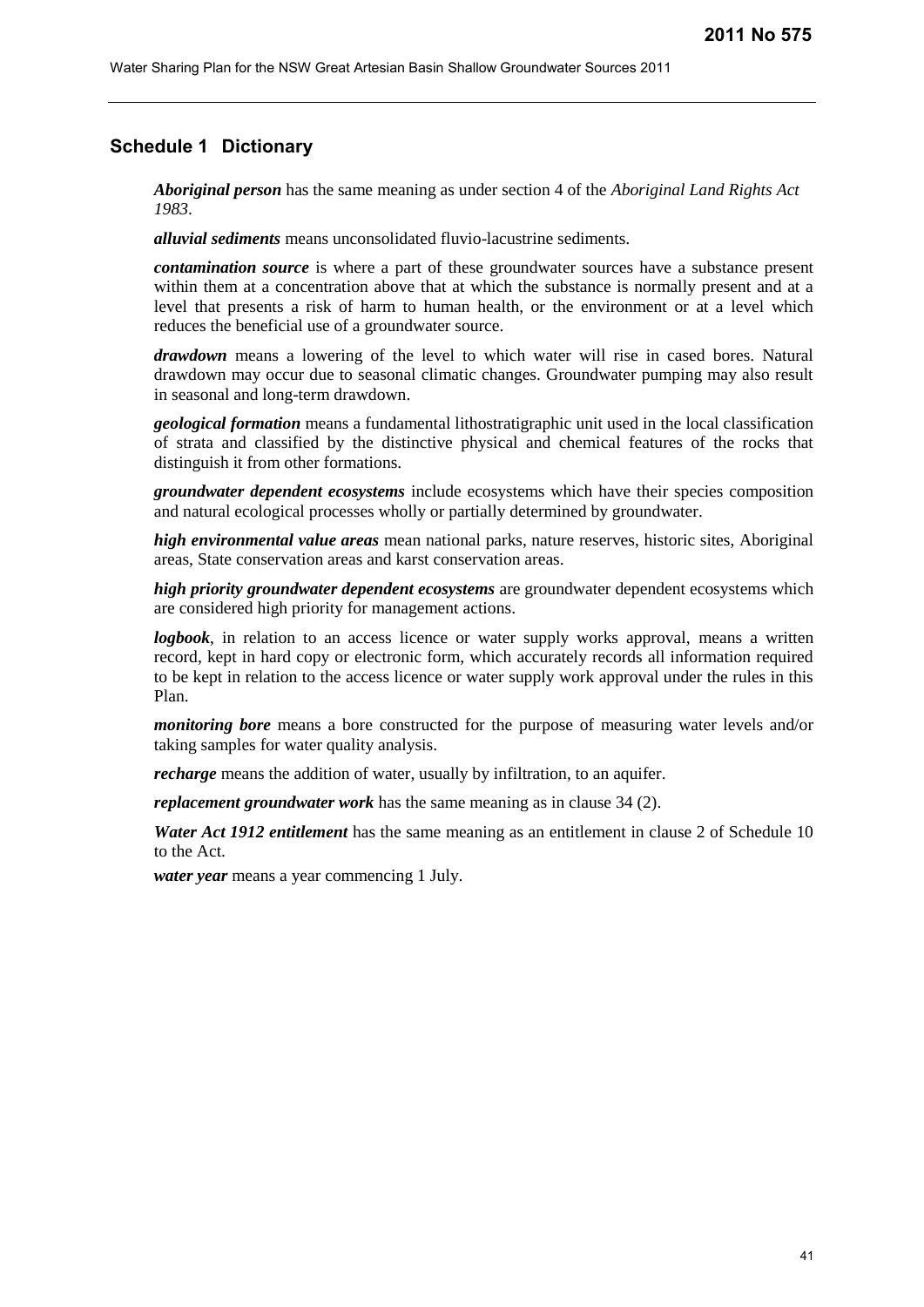## <span id="page-41-0"></span>**Schedule 2 Contamination sources in these groundwater sources**

Contamination sources in these groundwater sources comprise the following:

- (a) on site sewage disposal systems or septic tanks,
- (b) any sites which have been declared to be significantly contaminated land under the *[Contaminated Land Management Act 1997](http://www.legislation.nsw.gov.au/summarize/inforce/s/1/?xref=RecordType%3DACTTOC%20AND%20Year%3D1997%20AND%20Actno%3D140&nohits=y)*,
- (c) any sites that are or have been the subject of an activity listed in Table 1 of the contaminated land planning guidelines as published under the Environmental Planning and Assessment Act 1979 from time to time, and
- (d) any relevant sites listed in an agency database relating to contamination sources.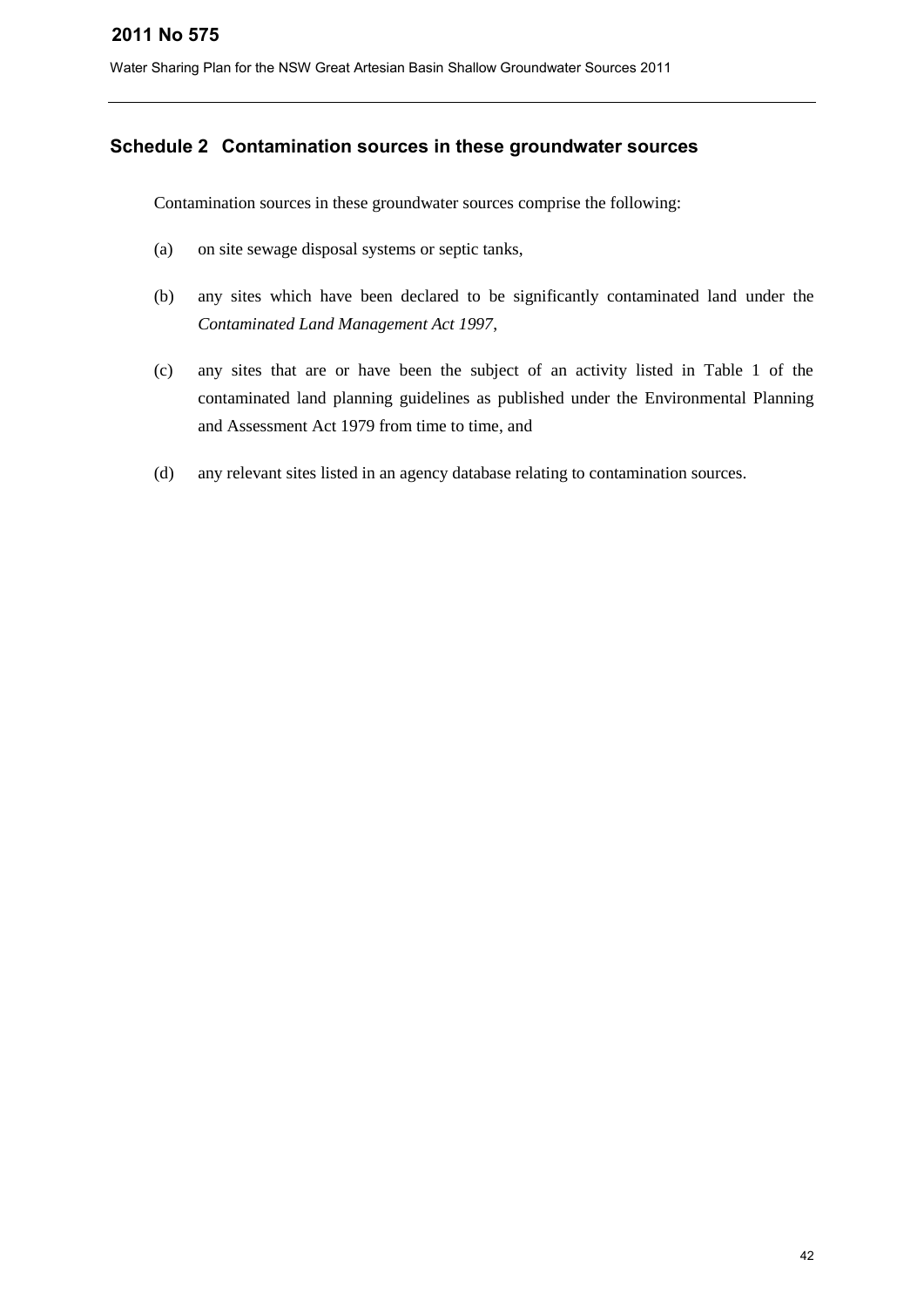## <span id="page-42-0"></span>**Schedule 3 High priority groundwater dependent ecosystems**

**Note.** High priority groundwater dependant ecosystems (hereafter *GDEs*) are currently under investigation and some of these may be identified during the term of this Plan. The full list of potential GDEs will be identified on the NSW Office of Water GDE Register and as a precautionary approach, will be considered by staff in the assessment of any application for a water supply work approval within the Plan area. If verified as high priority groundwater dependant ecosystems, the Schedule will be amended to include further GDEs.

High priority groundwater dependent ecosystems in these groundwater sources are as specified

in Table A.

**Notes.**

- 1 The approximate location of high priority GDEs listed in Column 1 of Table A is provided as Easting and Northing coordinates in Columns 3 and 4 of Table A. The approximate location of high priority GDEs listed in Column 1 of Table A are shown on the maps in Appendix 3.
- 2 GDEs may be listed in more than one Water Sharing Plan.

#### **Table A – High priority groundwater dependent ecosystems**

| <b>Column 1</b>                                            | Column <sub>2</sub> | Column 3                   | Column 4                    | Column <sub>5</sub> | Column 6                            |
|------------------------------------------------------------|---------------------|----------------------------|-----------------------------|---------------------|-------------------------------------|
| <b>High priority</b><br>groundwater<br>dependent ecosystem | <b>GDE Type</b>     | <b>Easting</b><br>(MGA 94) | <b>Northing</b><br>(MGA 94) | Zone                | <b>Groundwater</b><br><b>Source</b> |
| Boongunyarrah Spring                                       | Spring              | 315729.78                  | 6740654.03                  | 55                  | GAB Warrego<br>Shallow              |
| Bunnavinyah Spring                                         | Spring              | 441798.25                  | 6766198.71                  | 55                  | GAB Warrego<br>Shallow              |
| Coolabah Spring                                            | Spring              | 495218.41                  | 6588867.61                  | 55                  | <b>GAB Surat Shallow</b>            |
| <b>Coonbilly Springs</b>                                   | Spring              | 328908.36                  | 6731808.34                  | 55                  | GAB Warrego<br>Shallow              |
| Coorigul Spring                                            | Spring              | 594250.27                  | 6789966.40                  | 55                  | <b>GAB Surat Shallow</b>            |
| <b>Cullawillalee Spring</b>                                | Spring              | 315804.45                  | 6742687.67                  | 55                  | GAB Warrego<br>Shallow              |
| <b>Cuddie Springs</b>                                      | Spring              | 532025.04                  | 6638689.85                  | 55                  | <b>GAB Surat Shallow</b>            |
| <b>Cumborah Springs</b>                                    | Spring              | 574262.20                  | 6712547.63                  | 55                  | <b>GAB Surat Shallow</b>            |
| Goonery Spring                                             | Spring              | 316793.79                  | 6676000.32                  | 55                  | GAB Warrego<br>Shallow              |
| Gooromere Springs                                          | Spring              | 467684.21                  | 6779214.87                  | 55                  | GAB Warrego<br>Shallow              |
| Gooroomero Spring                                          | Spring              | 464428.54                  | 6781064.63                  | 55                  | GAB Warrego<br>Shallow              |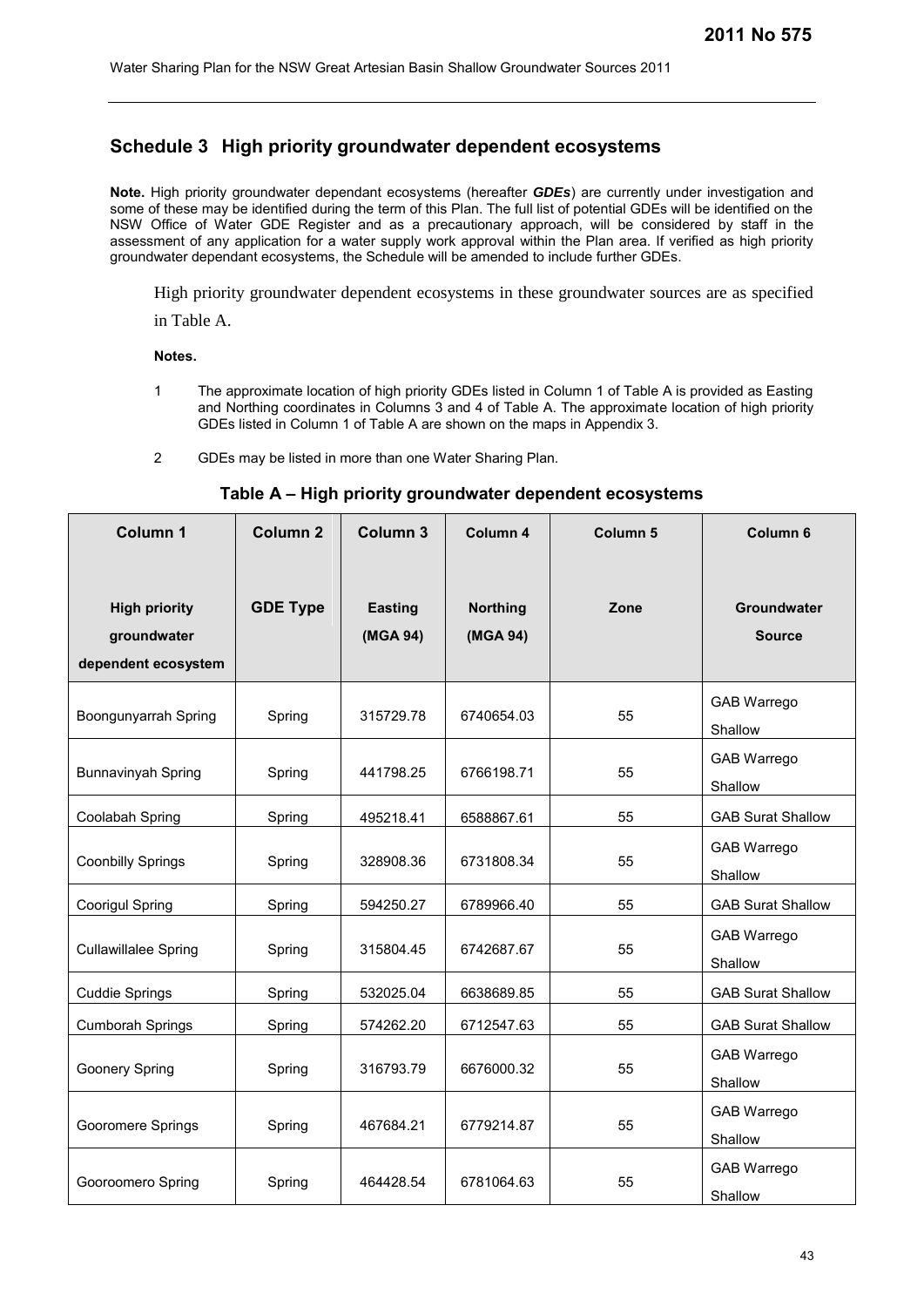| <b>Column 1</b>                                            | <b>Column 2</b> | Column 3                   | Column 4                    | <b>Column 5</b> | Column 6                      |
|------------------------------------------------------------|-----------------|----------------------------|-----------------------------|-----------------|-------------------------------|
| <b>High priority</b><br>groundwater<br>dependent ecosystem | <b>GDE Type</b> | <b>Easting</b><br>(MGA 94) | <b>Northing</b><br>(MGA 94) | Zone            | Groundwater<br><b>Source</b>  |
| Gurrera Spring                                             | Spring          | 441807.68                  | 6764352.07                  | 55              | <b>GAB Warrego</b><br>Shallow |
| Jacombe Spring                                             | Spring          | 278037.88                  | 6765849.64                  | 55              | <b>GAB Warrego</b><br>Shallow |
| Kullyna                                                    | Spring          | 385385.30                  | 6738065.93                  | 55              | <b>GAB Warrego</b><br>Shallow |
| Lake Eliza Spring                                          | Spring          | 310848.69                  | 6742421.08                  | 55              | <b>GAB Warrego</b><br>Shallow |
| Lila Springs                                               | Spring          | 407961.96                  | 6730700.26                  | 55              | <b>GAB Warrego</b><br>Shallow |
| <b>Mascot Springs</b>                                      | Spring          | 343366.82                  | 6729986.58                  | 55              | GAB Warrego<br>Shallow        |
| Mother Nosey Spring                                        | Spring          | 315804.45                  | 6742687.67                  | 55              | GAB Warrego<br>Shallow        |
| Mud Spring                                                 | Spring          | 269853.00                  | 6775112.99                  | 55              | GAB Warrego<br>Shallow        |
| Mulyeo Springs                                             | Spring          | 250802.19                  | 6608150.54                  | 55              | GAB Warrego<br>Shallow        |
| Native Dog Springs                                         | Spring          | 385335.82                  | 6732339.54                  | 55              | GAB Warrego<br>Shallow        |
| Nullyna Spring                                             | Spring          | 382181.37                  | 6736172.53                  | 55              | GAB Warrego<br>Shallow        |
| Old Geraba Springs                                         | Spring          | 441807.68                  | 6764352.07                  | 55              | GAB Warrego<br>Shallow        |
| Old Gerara Springs                                         | Spring          | 440100.63                  | 6760465.14                  | 55              | GAB Warrego<br>Shallow        |
| Old Morton Plains<br>Spring                                | Spring          | 475669.53                  | 6782755.91                  | 55              | GAB Warrego<br>Shallow        |
| Peery Springs                                              | Spring          | 744194.08                  | 6599021.01                  | 54              | <b>GAB Central Shallow</b>    |
| Picnic Sandhill<br>Mudspring                               | Spring          | 272992.52                  | 6774990.88                  | 55              | <b>GAB Warrego</b><br>Shallow |
| Pullamonga Springs                                         | Spring          | 332084.01                  | 6735551.17                  | 55              | GAB Warrego<br>Shallow        |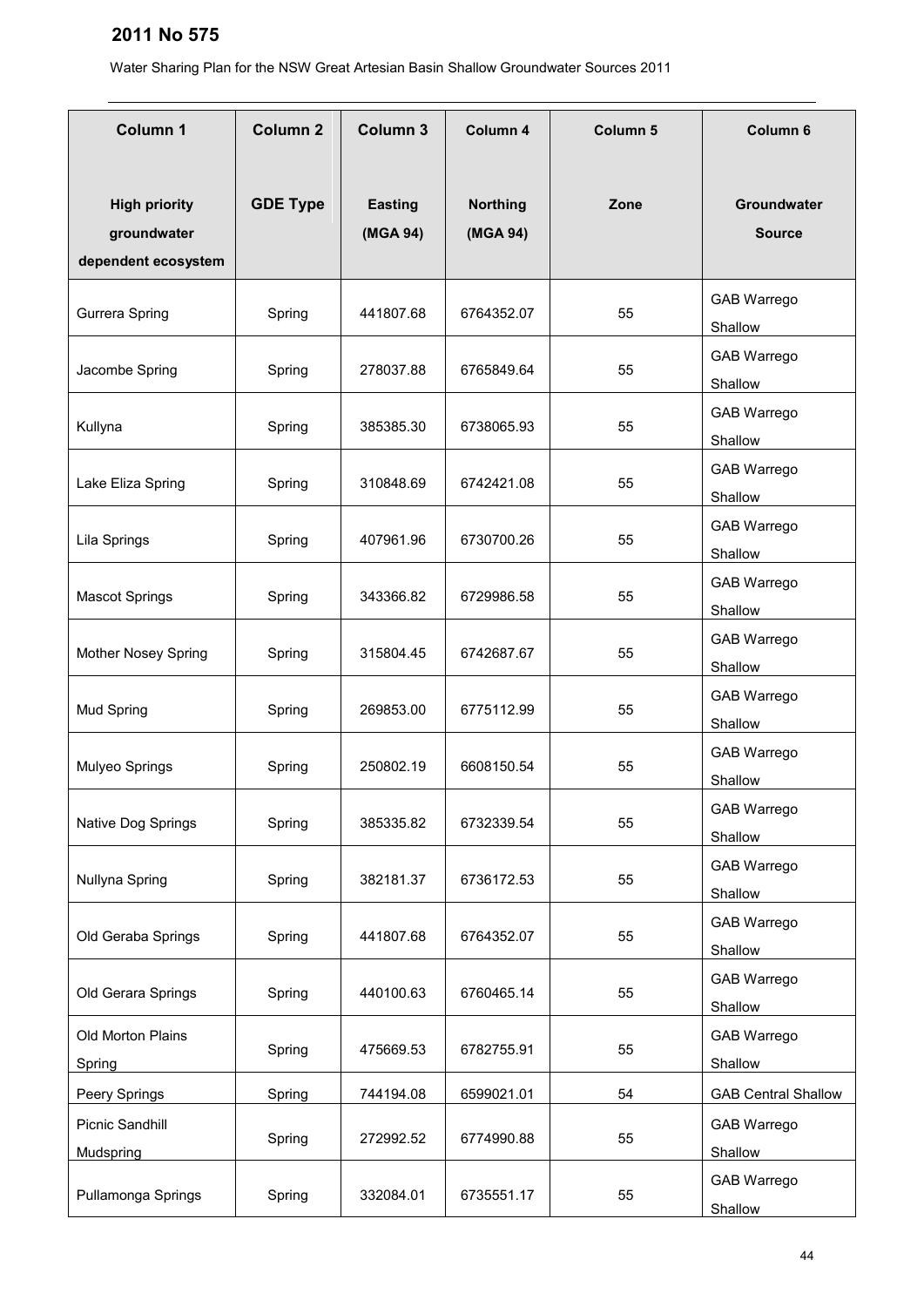| <b>Column 1</b>                                            | <b>Column 2</b> | Column 3                   | Column 4                    | Column 5 | Column 6                      |
|------------------------------------------------------------|-----------------|----------------------------|-----------------------------|----------|-------------------------------|
| <b>High priority</b><br>groundwater<br>dependent ecosystem | <b>GDE Type</b> | <b>Easting</b><br>(MGA 94) | <b>Northing</b><br>(MGA 94) | Zone     | Groundwater<br><b>Source</b>  |
| Rattigan Swamp                                             | Swamp           | 789822.48                  | 6694242.15                  | 54       | <b>GAB Central Shallow</b>    |
| Sandy Plains Spring                                        | Spring          | 467710.42                  | 6769981.94                  | 55       | GAB Warrego<br>Shallow        |
| Sandy Springs                                              | Spring          | 459576.13                  | 6777355.34                  | 55       | <b>GAB Warrego</b><br>Shallow |
| Sweet Water Spring                                         | Spring          | 375522.90                  | 6743318.09                  | 55       | <b>GAB Warrego</b><br>Shallow |
| Tanawanta Mud<br>Springs                                   | Spring          | 338336.29                  | 6750421.96                  | 55       | <b>GAB Warrego</b><br>Shallow |
| Tharnowanni Spring                                         | Spring          | 328161.39                  | 6774104.78                  | 55       | <b>GAB Warrego</b><br>Shallow |
| <b>Thooro Mud Springs</b>                                  | Spring          | 335154.13                  | 6746681.25                  | 55       | GAB Warrego<br>Shallow        |
| <b>Thooroo Springs</b>                                     | Spring          | 343084.82                  | 6750303.94                  | 55       | GAB Warrego<br>Shallow        |
| <b>Thully Spring</b>                                       | Spring          | 435518.93                  | 6712423.64                  | 55       | GAB Warrego<br>Shallow        |
| Tooloomi Spring                                            | Spring          | 459595.70                  | 6771815.56                  | 55       | GAB Warrego<br>Shallow        |
| Tuneeilkeree Swamp                                         | Swamp           | 503291.25                  | 6758960.40                  | 56       | <b>GAB Central Shallow</b>    |
| Tyngnynia Springs                                          | Spring          | 276557.89                  | 6764157.47                  | 55       | <b>GAB Warrego</b><br>Shallow |
| Wapweela Spring                                            | Spring          | 351119.27                  | 6763514.28                  | 55       | <b>GAB Warrego</b><br>Shallow |
| Warroo Spring                                              | Spring          | 269600.05                  | 6782315.62                  | 55       | GAB Warrego<br>Shallow        |
| Wee Wattah Spring                                          | Spring          | 235049.94                  | 6598528.75                  | 55       | GAB Warrego<br>Shallow        |
| Yantabangee Spring                                         | Spring          | 769925.75                  | 6605801.73                  | 54       | <b>GAB Central Shallow</b>    |
| Yantabulla Spring                                          | Spring          | 305839.35                  | 6751574.97                  | 55       | GAB Warrego<br>Shallow        |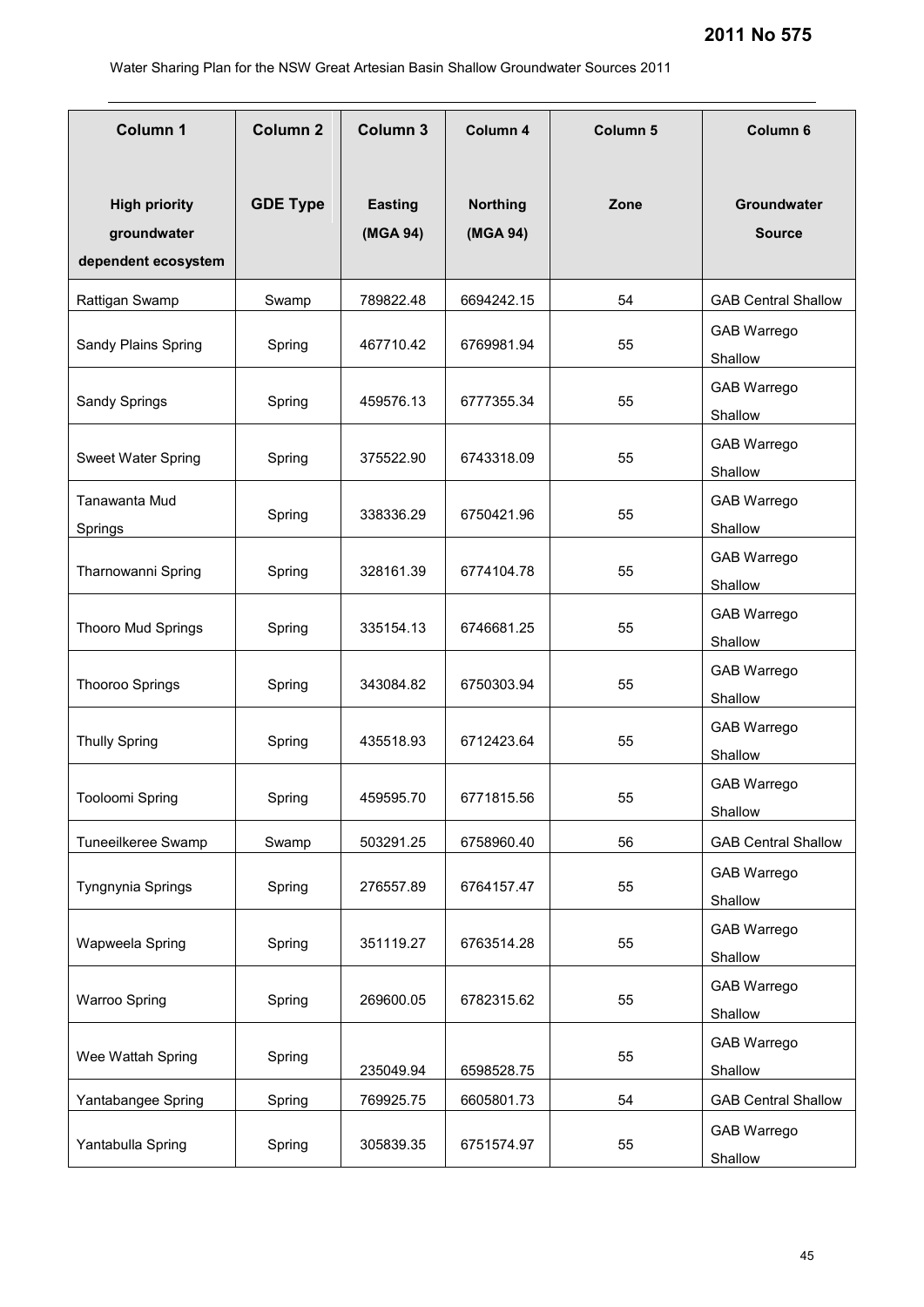| Column 1                                                   | Column <sub>2</sub> | Column 3                   | Column 4                    | Column <sub>5</sub> | Column <sub>6</sub>           |
|------------------------------------------------------------|---------------------|----------------------------|-----------------------------|---------------------|-------------------------------|
| <b>High priority</b><br>groundwater<br>dependent ecosystem | <b>GDE Type</b>     | <b>Easting</b><br>(MGA 94) | <b>Northing</b><br>(MGA 94) | Zone                | Groundwater<br><b>Source</b>  |
| Yarranoganny Spring                                        | Spring              | 380412.15                  | 6739676.70                  | 55                  | <b>GAB Warrego</b><br>Shallow |
| Yongarinnia Spring                                         | Spring              | 319225.72                  | 6731643.07                  | 55                  | <b>GAB Warrego</b><br>Shallow |
| Youngerina Springs                                         | Spring              | 317525.95                  | 6729597.20                  | 55                  | <b>GAB Warrego</b><br>Shallow |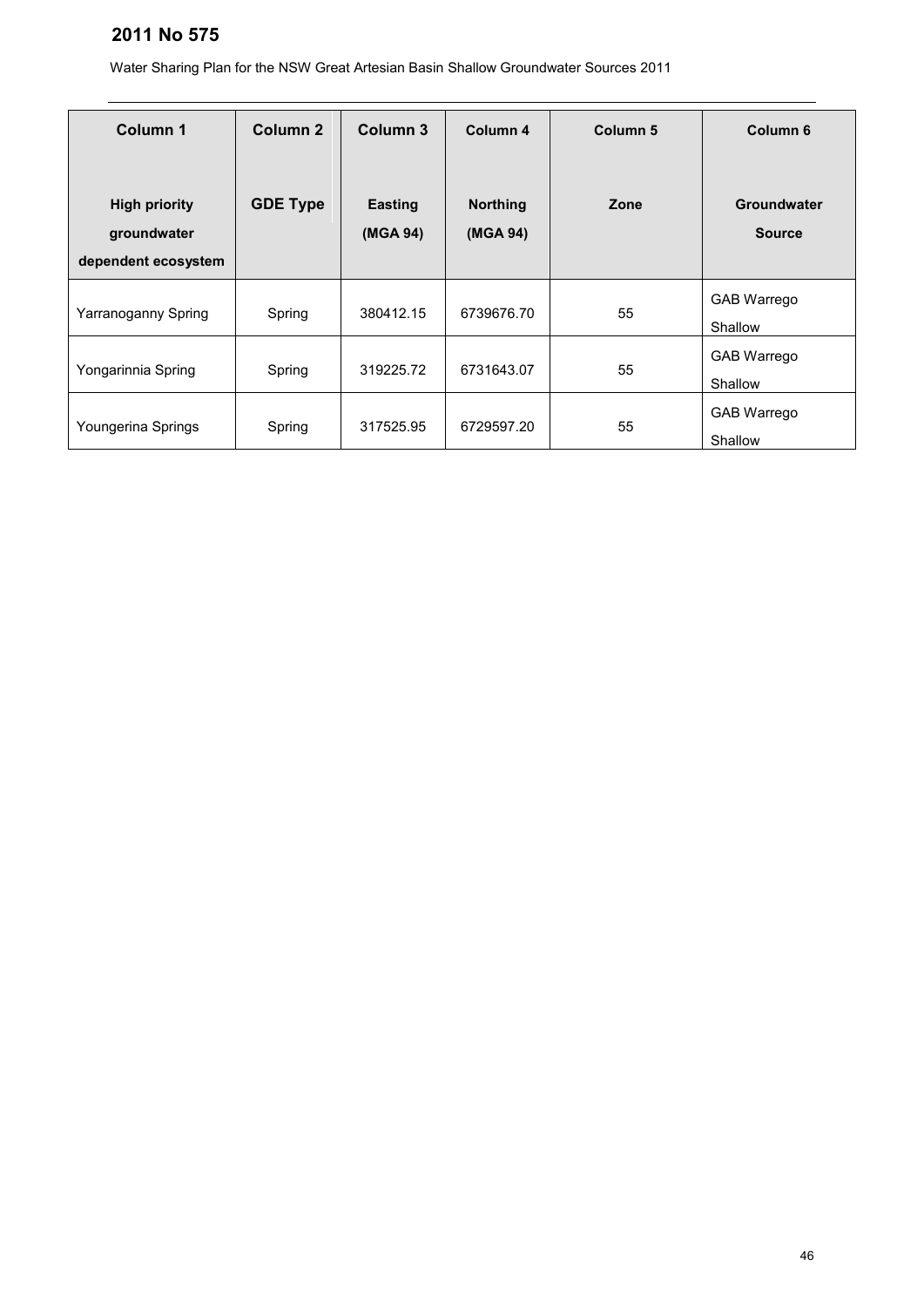<span id="page-46-0"></span>

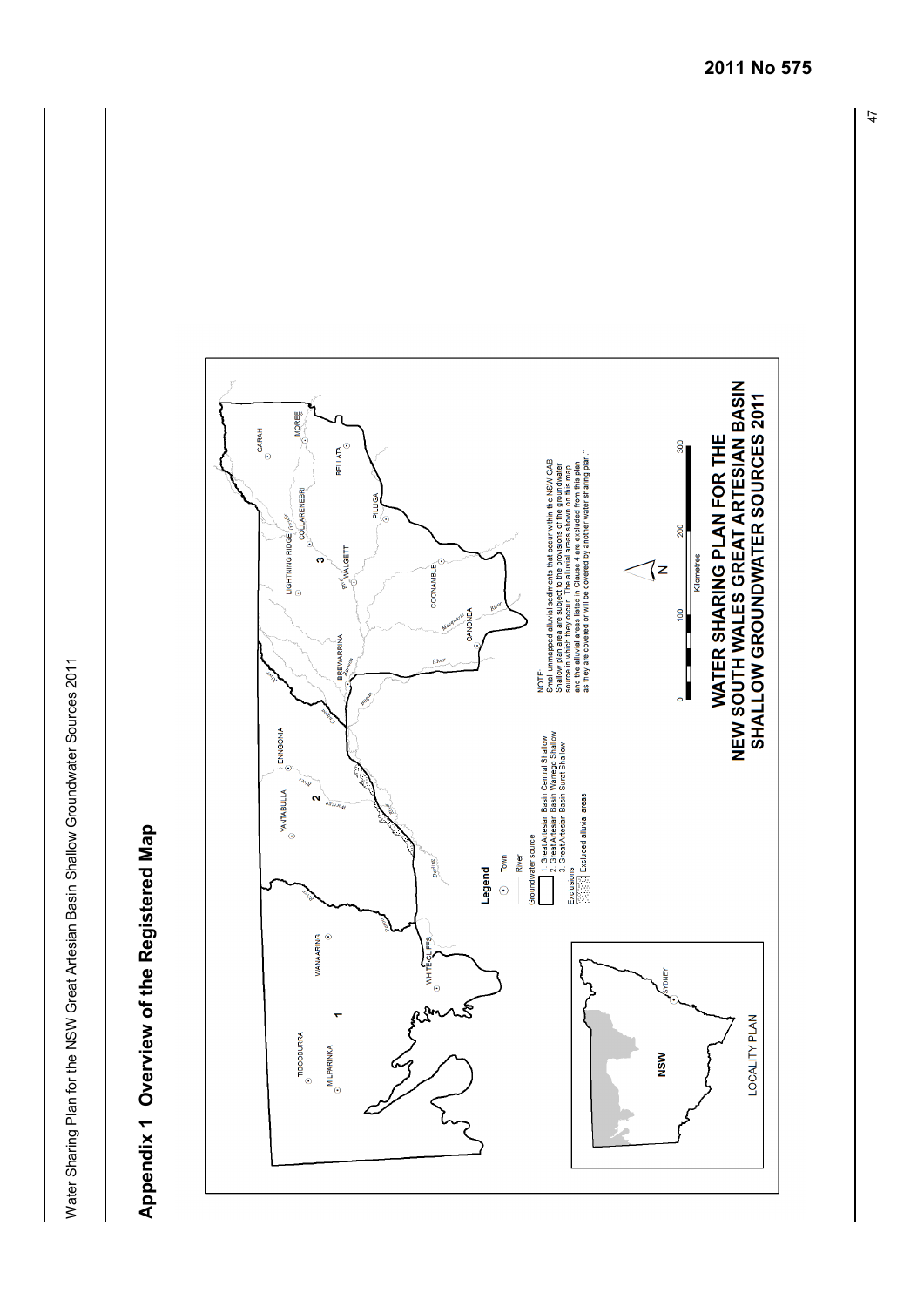Water Sharing Plan for the NSW Great Artesian Basin Shallow Groundwater Sources 2011

## <span id="page-47-0"></span>**Appendix 2 Inspection of Registered Map**

Copies of the Registered Map may be inspected at the following offices:

NSW Office of Water 209 Cobra Street DUBBO NSW 2830

NSW Office of Water 10 Valentine Ave PARRAMATTA NSW 2150